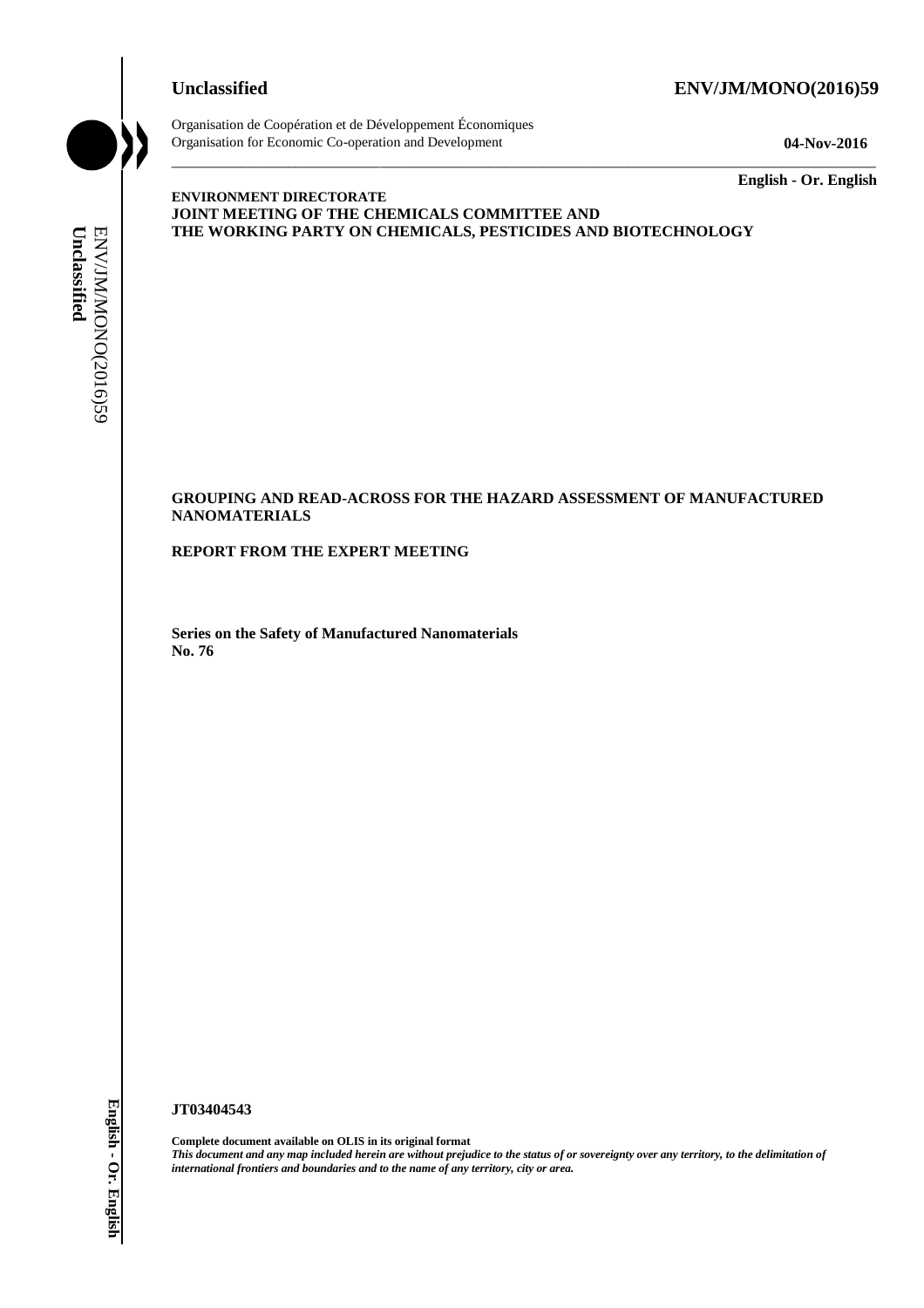# **OECD Environment, Health and Safety Publications**

**Series on the Safety of Manufactured Nanomaterials** 

**No. 76**

# **GROUPING AND READ-ACROSS FOR THE HAZARD ASSESSMENT OF MANUFACTURED NANOMATERIALS**

# **REPORT FROM THE EXPERT MEETING**



–<br>A cooperative agreement among FAO, ILO, UNDP, UNEP, UNIDO, UNITAR, WHO, World Bank and OECD

**Environment Directorate ORGANISATION FOR ECONOMIC CO-OPERATION AND DEVELOPMENT Paris, 2016**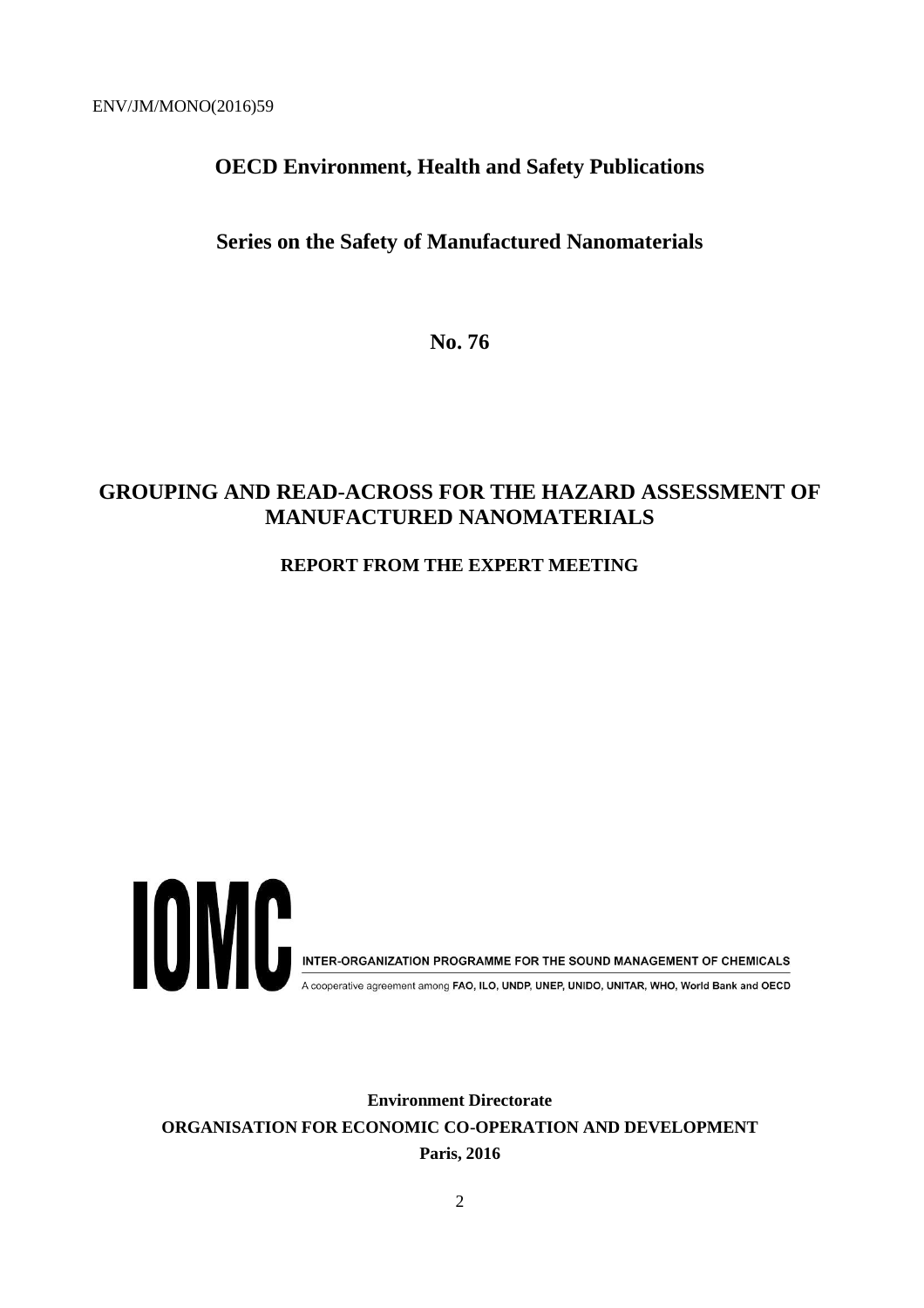#### *Also published in the Series of Safety of Manufactured Nanomaterials:*

- No. 1, *Report of the OECD Workshop on the Safety of Manufactured Nanomaterials: Building Co-operation, Co-ordination and Communication (2006)*
- No. 2, *Current Developments/ Activities on the Safety of Manufactured Nanomaterials: Tour de table at the 1st Meeting of the Working Party on Manufactured Nanomaterials (2006)*
- No. 3, *Current Developments/ Activities on the Safety of Manufactured Nanomaterials: Tour de table at the 2nd Meeting of the Working Party on Manufactured Nanomaterials (2007)*
- No. 4, *Manufactured Nanomaterials: Programme of Work 2006-2008 (2008)*
- No. 5, *Current Developments/ Activities on the Safety of Manufactured Nanomaterials: Tour de table at the 3rd Meeting of the Working Party on Manufactured Nanomaterials (2008)*
- No. 6, *List of Manufactured Nanomaterials and List of Endpoints for Phase One of the OECD Testing Programme (2008)*
- No. 7*, Current Developments/ Activities on the Safety of Manufactured Nanomaterials: Tour de table at the 4th Meeting of the Working Party on Manufactured Nanomaterials (2008)*
- No. 8, *Preliminary Analysis of Exposure Measurement and Exposure Mitigation in Occupational Settings: Manufactured Nanomaterials (2009)*
- No. 9, *EHS Research Strategies on Manufactured Nanomaterials: Compilation of Outputs (2009)*
- No. 10, *Identification, Compilation and Analysis of Guidance Information for Exposure Measurement and Exposure Mitigation: Manufactured Nanomaterials (2009)*
- No. 11*, Emission Assessment for the Identification of Sources and Release of Airborne Manufactured Nanomaterials in the Workplace: Compilation of Existing Guidance (2009)*
- No. 12, *Comparison of Guidance on Selection of Skin Protective Equipment and Respirators for Use in the Workplace: Manufactured Nanomaterials (2009)*
- No. 13, *Report of an OECD Workshop on Exposure Assessment and Exposure Mitigation: Manufactured Nanomaterials (2009)*
- No. 14*, Guidance Manual for the Testing of Manufactured Nanomaterials: OECD Sponsorship Programme (2009)*
- No. 15*, Preliminary Review of OECD Test Guidelines for their Applicability to Manufactured Nanomaterials (2009)*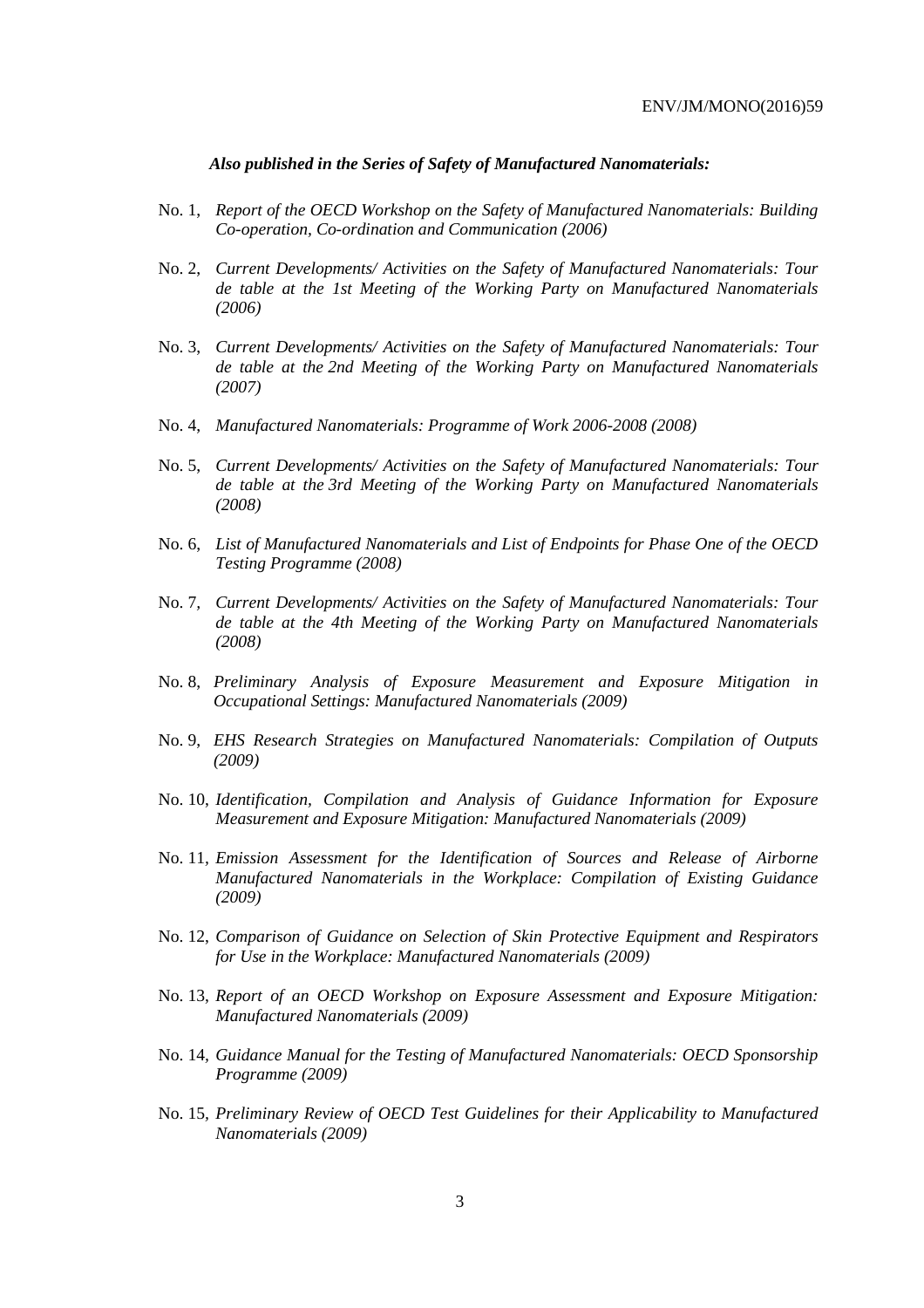- No. 16*, Manufactured Nanomaterials: Work Programme 2009-2012 (2009)*
- No. 17, *Current Development/ Activities on the Safety of Manufactured Nanomaterials: Tour de table at the 5th Meeting of the Working Party on Manufactured Nanomaterials (2009)*
- No. 18, *Manufactured Nanomaterials: Roadmap for Activities during 2009 and 2010 (2009)*
- No. 19, *Analysis of Information Gathering Initiative on Manufactured Nanomaterials (2009)*
- No. 20, *Current Development/ Activities on the Safety of Manufactured Nanomaterials: Tour de table at the 6th Meeting of the Working Party on Manufactured Nanomaterials (2010)*
- No. 21, *Report of the Workshop on Risk Assessment of Manufactured Nanomaterials in a Regulatory Context (2010)*
- No. 22, *OECD Programme on the Safety of Manufactured Nanomaterials 2009-2012: Operational Plans of the Projects (2010)*
- No. 23, *Report of the Questionnaire on Regulatory Regimes for Manufactured Nanomaterials (2010)*
- No. 24, *Preliminary Guidance Notes on Sample Preparation and Dosimetry for the Safety Testing of Manufactured Nanomaterials (2010)*
- No. 25, *Guidance Manual for the Testing of Manufactured Nanomaterials: OECD Sponsorship Programme: First Revision (2010)*
- No. 26, *Current Development/ Activities on the Safety of Manufactured Nanomaterials: Tour de table at the 7th Meeting of the Working Party on Manufactured Nanomaterials (2010)*
- No. 27, *List of Manufactured Nanomaterials and List of Endpoints for Phase One of the Sponsorship Programme for the Testing Manufactured Nanomaterials: Revised (2010)*
- No. 28, *Compilation and Comparison of Guidelines Related to Exposure to Nanomaterials in Laboratories (2010)*
- No. 29, *Current Development/ Activities on the Safety of Manufactured Nanomaterials: Tour de table at the 8th Meeting of the Working Party on Manufactured Nanomaterials (2011)*
- No. 30, *Regulated Nanomaterials: 2006-2009(2011)*
- No. 31, *Information Gathering Schemes on Nanomaterials: Lessons Learned and Reported Information (2011)*
- No. 32, *National Activities on Life Cycle Assessment of Nanomaterials (2011)*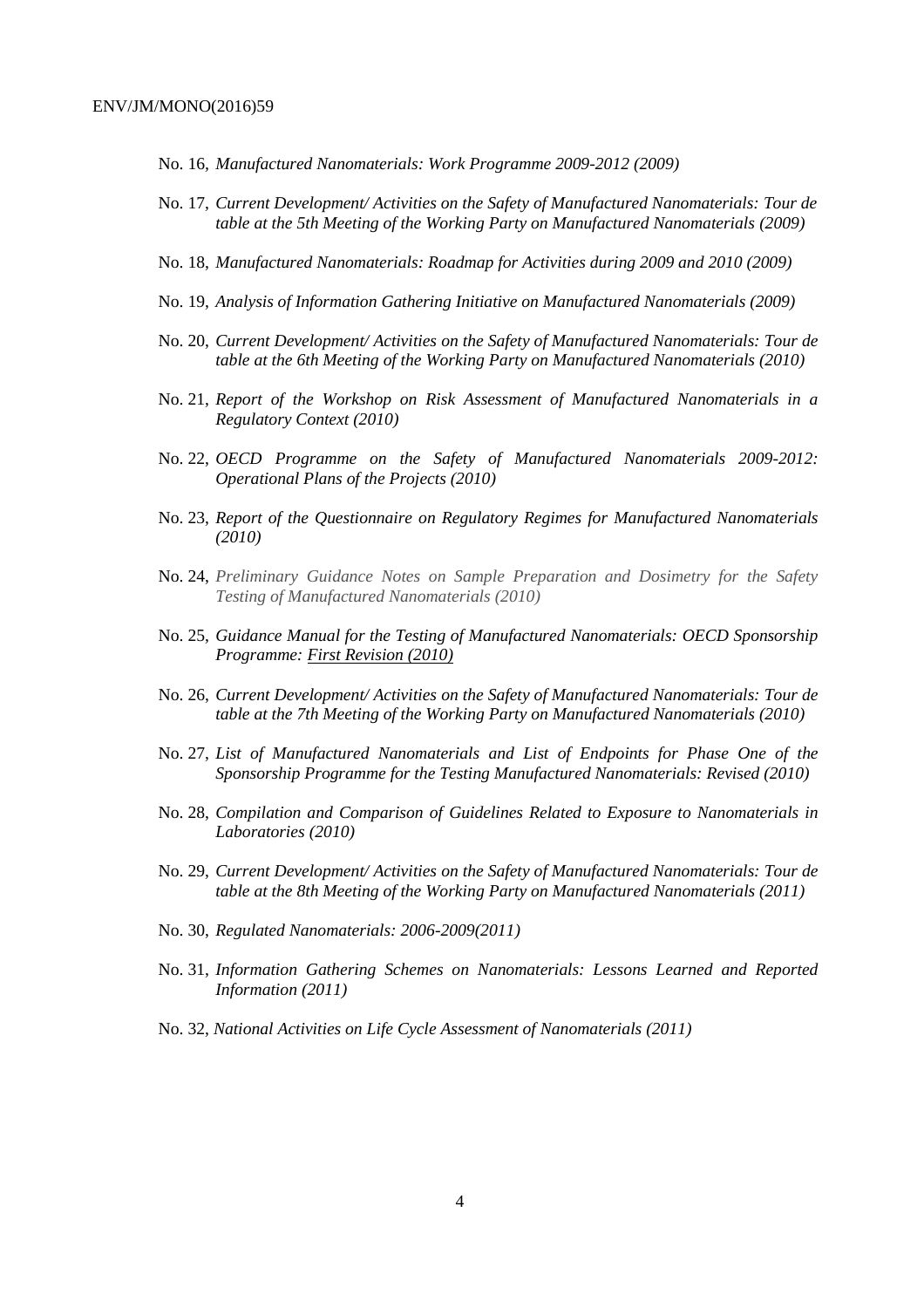- No. 33, *Important Issues on Risk Assessment of Manufactured Nanomaterials (2012)*
- No. 34, *Current Development/ Activities on the Safety of Manufactured Nanomaterials: Tour de table at the 9th Meeting of the Working Party on Manufactured Nanomaterials (2012)*
- No. 35, *Inhalation Toxicity Testing: Expert Meeting on Potential Revisions to OECD Test Guidelines and Guidance Document (2012)*
- No. 36, *Guidance on Sample Preparation and Dosimetry for the Safety Testing of Manufactured Nanomaterials (2012)*
- No.37, *Current Developments in Delegations on the Safety of Manufactured Nanomaterials - Tour de Table at the 10th Meeting of the WPMN (2012)*
- No.38, *Co-Operation on Risk Assessment: Prioritisation of Important Issues on Risk Assessment of Manufactured Nanomaterials - Final Report (2013)*
- No. 39, *Environmentally Sustainable Use of Manufactured Nanomaterials - Workshop held on 14 September 2011 in Rome, Italy (2013)*
- No. 40, *Ecotoxicology and Environmental Fate of Manufactured Nanomaterials: Test Guidelines (2014)*
- No.41, *Report of the OECD Expert meeting on the Physical Chemical Properties of Manufactured Nanomaterials and Test Guidelines (2014)*
- No.42, *Report of the questionnaire on regulatory regimes for manufactured nanomaterials 2010-2011 (2014)*
- No.43, *Genotoxicity of Manufactured Nanomaterials: Report of the OECD expert meeting (2014)*

Nos. 44-54, These items are the dossiers derived from the Testing Programme on Manufactured Nanomaterials which are located at:

http://www.oecd.org/chemicalsafety/nanosafety/testing-programme-manufactured-nanomaterials.htm

- No.55, *Harmonized Tiered Approach to Measure and Assess the Potential Exposure to Airbone Emissions of Engineered Nano-objects and their Agglomerates and Aggregates at Workplaces. (2015)*
- No.56, *Analysis of the Survey on Available Methods and Models for Assessing Exposure to Manufactured Nanomaterials (2015)*

 No.57, *Guidance Manual towards the integration of risk assessment into life cycle assessment of nano-enabled applications (2015)*

- No.58, *Preliminary guidance notes on Nanomaterials: Interspecies variability factors in human health risk assessment (2015)*
- No.59, *Developments on the safety of manufactured nanomaterials: 2013 (2015)*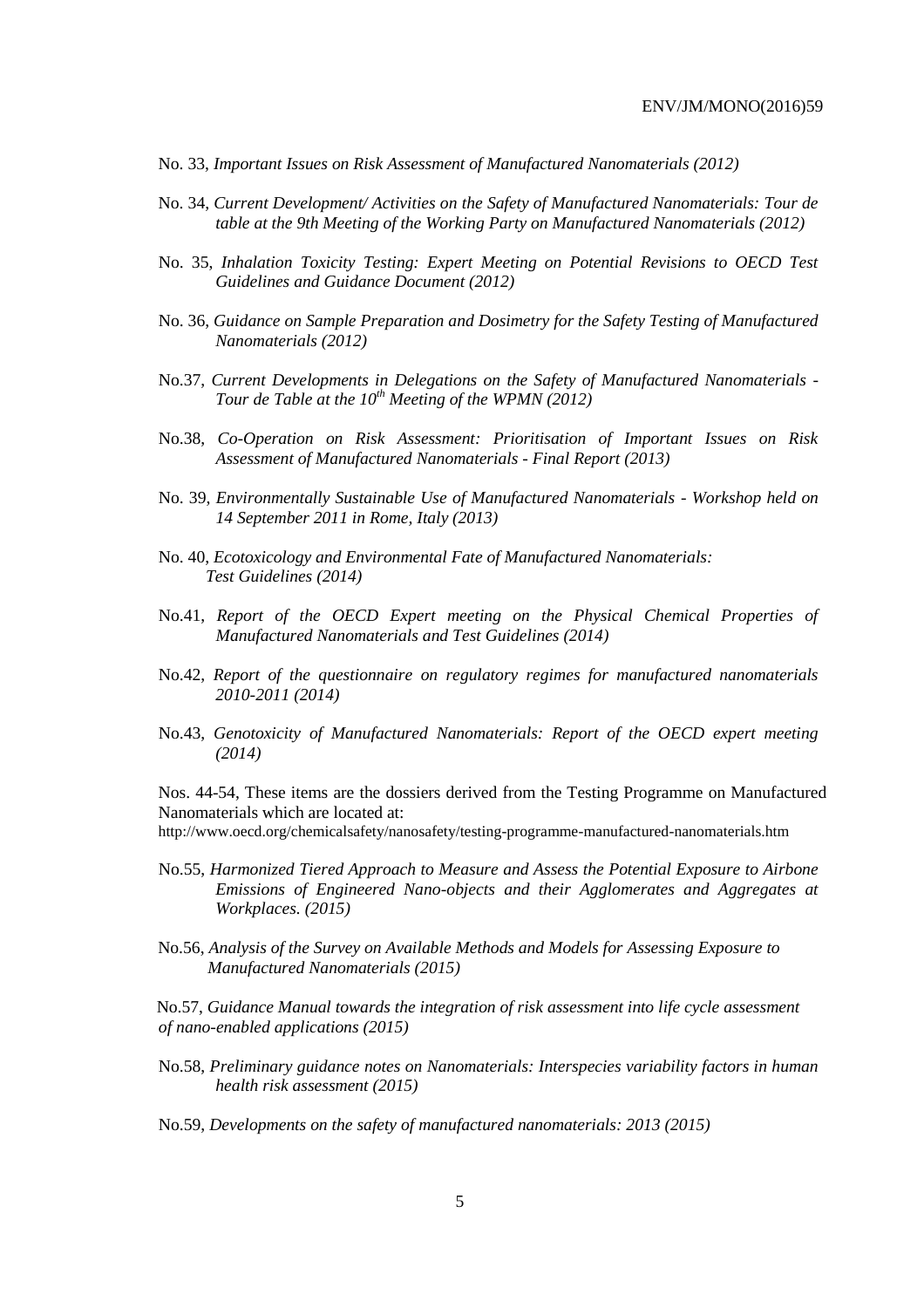- No.60, *Current developments in delegations on the safety of manufactured nanomaterials - tour de table (2015)*
- No.61, *Developments in delegations on the safety of manufactured nanomaterials - tour de table (2015)*
- No.62, *Considerations for using dissolution as a function of surface chemistry to Evaluate environmental behaviour of nanomaterials in risk assessments (2015)*
- No.63, *Physical-chemical parameters: measurements and methods relevant for the regulation of nanomaterials (2016)*
- No.64, *Approaches to develop or use concepts of grouping, equivalence and read-across based on physical-chemical properties (gera-pc) of nanomaterials for their human health and ecosystem hazard assessment in regulatory regimes: analysis of a survey (2016)*
- No.65, *Physical-chemical properties of nanomaterials: Evaluation of methods applied in the OECD-WPMN testing programme (2016)*
- No.66, *Categorisation of manufactured nanomaterials (2016)*
- No.67, *Developments in delegations on the safety of manufactured nanomaterials - tour de table (2016)*
- No.68, *Multiwalled carbon nanotubes (MWCNT): summary of the dossier (2016)*
- No.69, *Fullerenes (C60): summary of the dossier (2016)*
- No.70, *Single walled carbon nanotubes (SWCNTs): summary of the dossier (2016)*
- No.71, *Silicon dioxide: summary of the dossier (2016)*
- No*.*72*, Toxicokinetics of Manufactured Nanomaterials: Report from the OECD Expert Meeting (2016)*
- No*.*73*, Titanium Dioxide: Summary of the Dossier*
- No*.*74*, Exposure Assessment of Nano-Silver (AgNP):Case Study*
- No*.*75, *Future Challenges Related to the Safety of Manufactured Nanomaterials: Report from the Special Session*

#### *© OECD 2016*

*Applications for permission to reproduce or translate all or part of this material should be made to: Head of Publications Service, RIGHTS@oecd.org, OECD, 2 rue André-Pascal, 75775 Paris Cedex 16, France*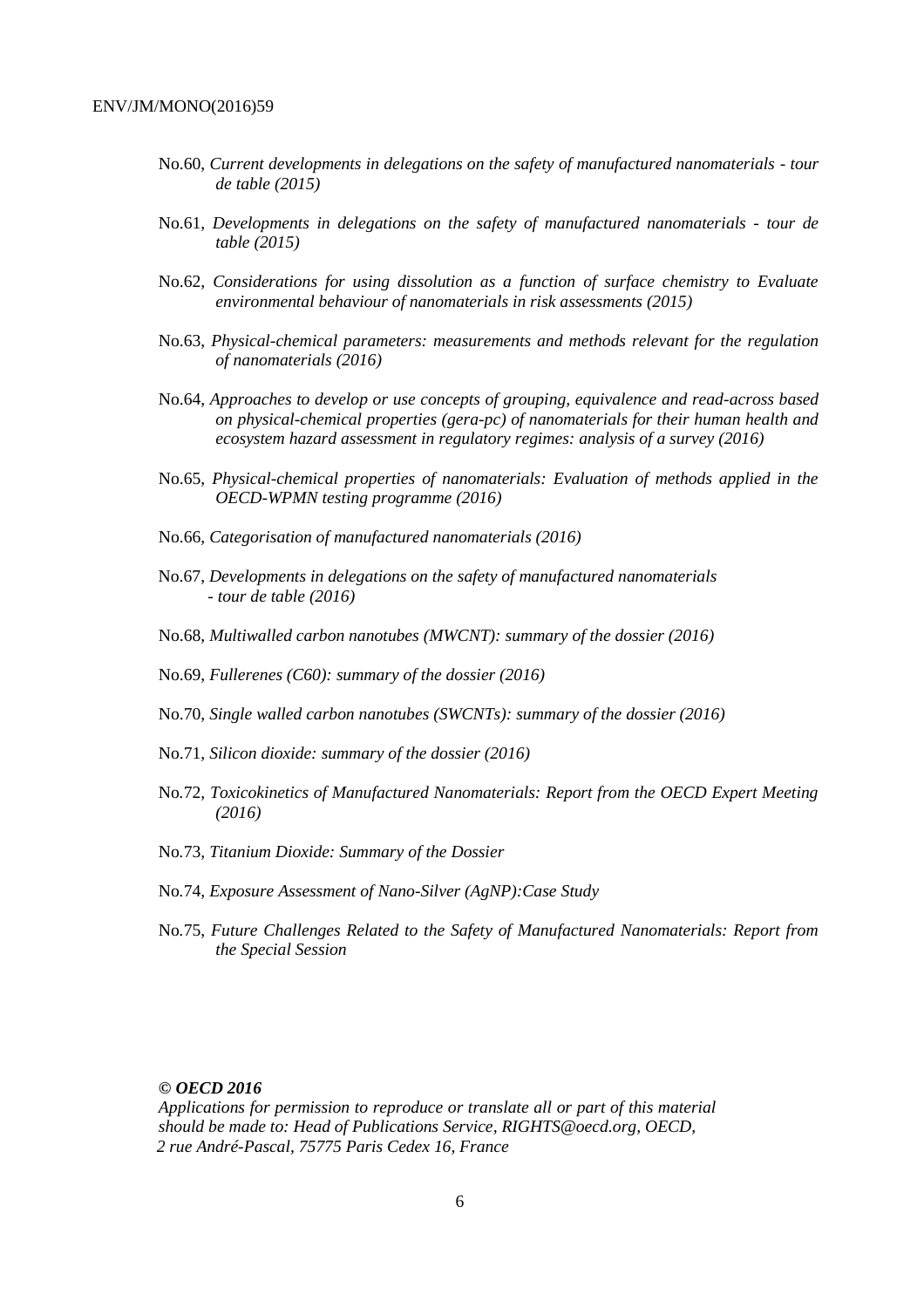# **ABOUT THE OECD**

The Organisation for Economic Co-operation and Development (OECD) is an intergovernmental organisation in which representatives of 35 industrialised countries in North and South America, Europe and the Asia and Pacific region, as well as the European Commission, meet to co-ordinate and harmonise policies, discuss issues of mutual concern, and work together to respond to international problems. Most of the OECD's work is carried out by more than 200 specialised committees and working groups composed of member country delegates. Observers from several countries with special status at the OECD, and from interested international organisations, attend many of the OECD's workshops and other meetings. Committees and working groups are served by the OECD Secretariat, located in Paris, France, which is organised into directorates and divisions.

The Environment, Health and Safety Division publishes free-of-charge documents in 11 different series: **Testing and Assessment; Good Laboratory Practice and Compliance Monitoring; Pesticides; Biocides; Risk Management; Harmonisation of Regulatory Oversight in Biotechnology; Safety of Novel Foods and Feeds; Chemical Accidents; Pollutant Release and Transfer Registers; Emission Scenario Documents; and Safety of Manufactured Nanomaterials.** More information about the Environment, Health and Safety Programme and EHS publications is available on the OECD's World Wide Web site (www.oecd.org/chemicalsafety/).

*This publication was developed in the IOMC context. The contents do not necessarily reflect the views or stated policies of individual IOMC Participating Organisations.*

The Inter-Organisation Programme for the Sound Management of Chemicals (IOMC) was established in 1995 following recommendations made by the 1992 UN Conference on Environment and Development to strengthen co-operation and increase international co-ordination in the field of chemical safety. The Participating Organisations are FAO, ILO, UNDP, UNEP, UNIDO, UNITAR, WHO, World Bank and OECD. The purpose of the IOMC is to promote co-ordination of the policies and activities pursued by the Participating Organisations, jointly or separately, to achieve the sound management of chemicals in relation to human health and the environment.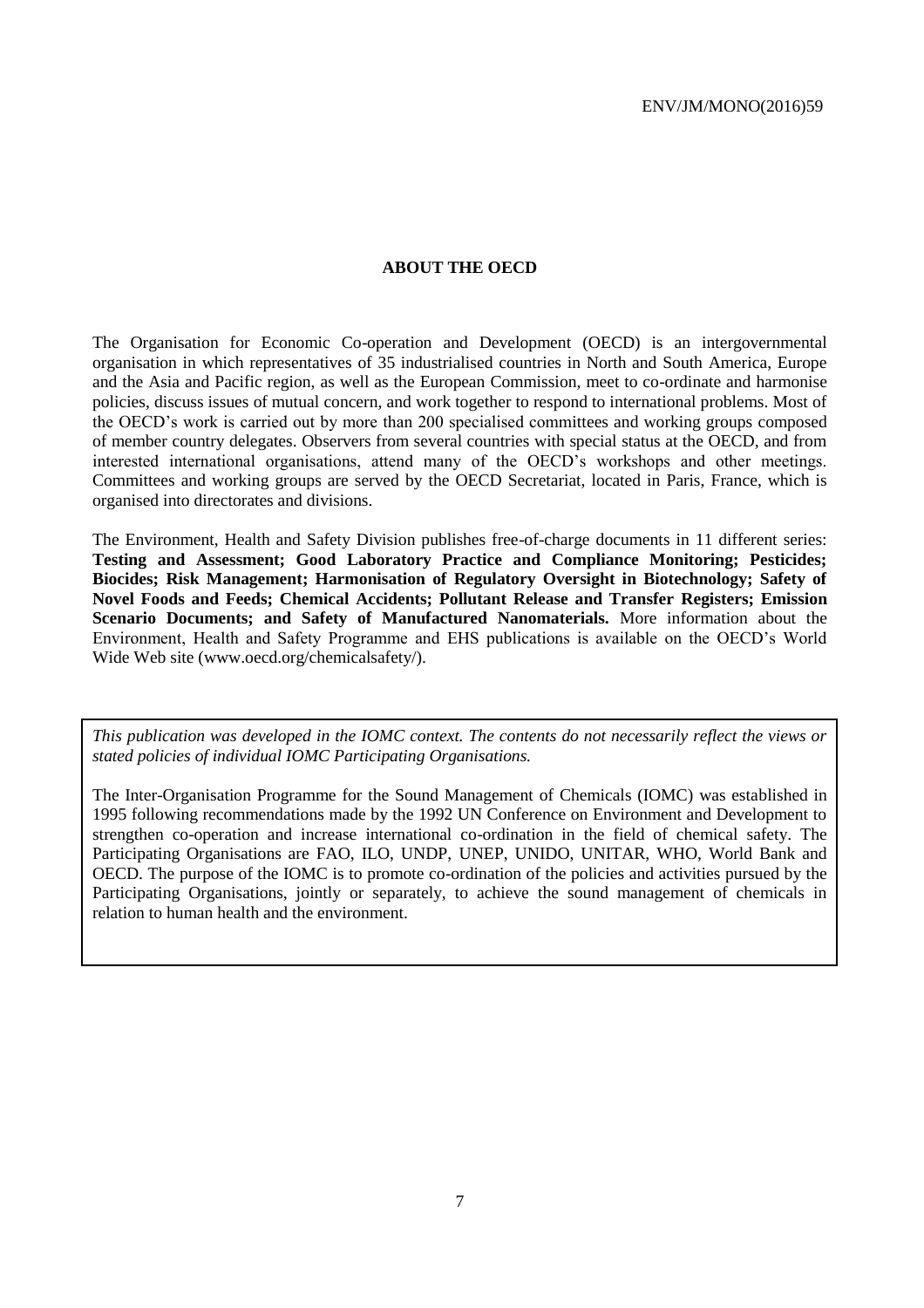**This publication is available electronically, at no charge.**

**For this and many other Environment, Health and Safety publications, consult the OECD's World Wide Web site (www.oecd.org/chemicalsafety/)**

**or contact:**

**OECD Environment Directorate, Environment, Health and Safety Division 2 rue André-Pascal 75775 Paris Cedex 16 France**

**Fax: (33-1) 44 30 61 80** 

**E-mail: ehscont@oecd.org**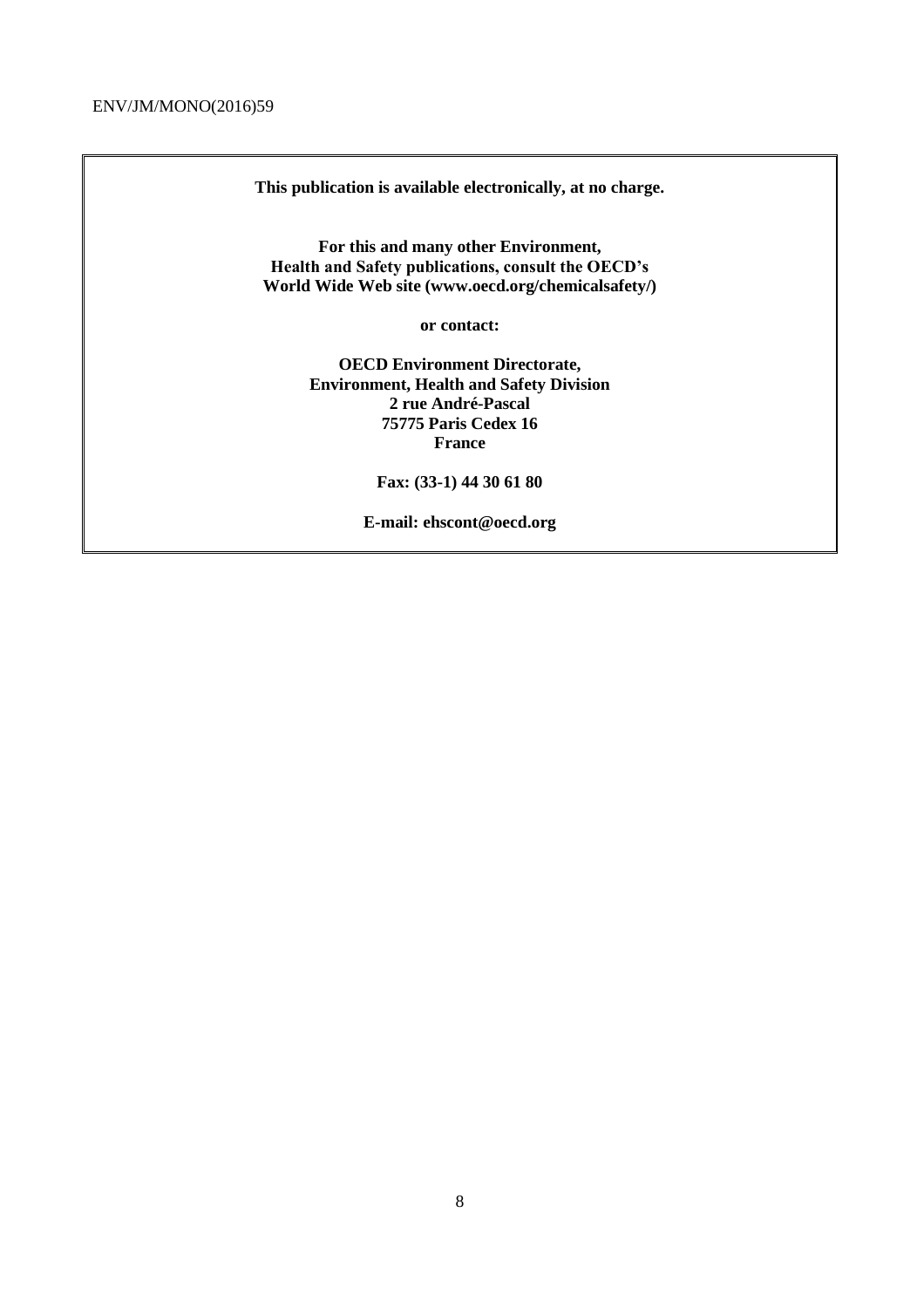#### **FOREWORD**

The OECD Joint Meeting of the Chemicals Committee and Working Party on Chemicals, Pesticides and Biotechnology (the Joint Meeting) held a Special Session on the Potential Implications of Manufactured Nanomaterials for Human Health and Environmental Safety (June 2005). This was the first opportunity for OECD member countries, together with observers and invited experts, to begin to identify human health and environmental safety related aspects of manufactured nanomaterials. The scope of this session was intended to address the chemicals sector.

As a follow-up, the Joint Meeting decided to hold a Workshop on the Safety of Manufactured Nanomaterials in December 2005, in Washington, D.C. The main objective was to determine the "state of the art" for the safety assessment of manufactured nanomaterials with a particular focus on identifying future needs for risk assessment within a regulatory context.

Based on the conclusions and recommendations of the Workshop [ENV/JM/MONO(2006)19] it was recognised as essential to ensure the efficient assessment of manufactured nanomaterials so as to avoid adverse effects from the use of these materials in the short, medium and longer term. With this in mind, the OECD Council established the OECD Working Party on Manufactured Nanomaterials (WPMN) as a subsidiary body of the OECD Chemicals Committee in September 2006. This programme concentrates on human health and environmental safety implications of manufactured nanomaterials (limited mainly to the chemicals sector), and aims to ensure that the approach to hazard, exposure and risk assessment is of a high, science-based, and internationally harmonised standard. This programme promotes international cooperation on the human health and environmental safety of manufactured nanomaterials, and involves the safety testing and risk assessment of manufactured nanomaterials.

This document is published under the responsibility of the Joint Meeting of the Chemicals Committee and Working Party on Chemicals, pesticides and Biotechnology of the OECD.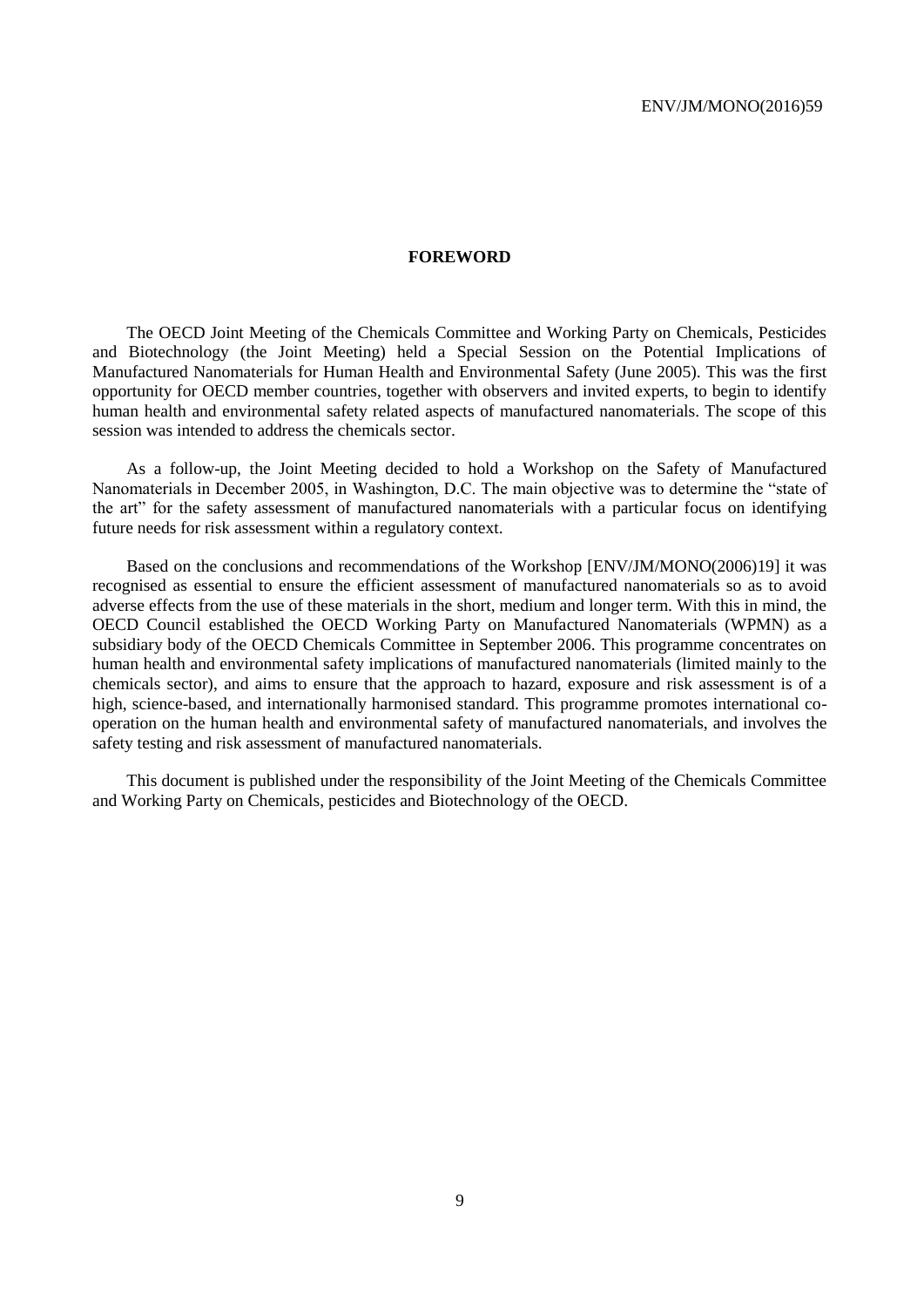# **TABLE OF CONTENTS**

| OECD EXPERT MEETING ON GROUPING AND READ-ACROSS FOR THE HAZARD                                                                                                                                                                                                                                                                                                                                 |
|------------------------------------------------------------------------------------------------------------------------------------------------------------------------------------------------------------------------------------------------------------------------------------------------------------------------------------------------------------------------------------------------|
|                                                                                                                                                                                                                                                                                                                                                                                                |
| REGULATORY CONTEXT IN DIFFERENT JURISDICTIONS - CONCEPTUAL BASIS  16                                                                                                                                                                                                                                                                                                                           |
| Presentation: Read-Across for hazard assessment in the EU with emphasis on nanomaterials 16                                                                                                                                                                                                                                                                                                    |
|                                                                                                                                                                                                                                                                                                                                                                                                |
| Presentation: NanoReg2: Preliminary grouping criteria for regulatory purposes21                                                                                                                                                                                                                                                                                                                |
| CASE STUDIES, BEST PRACTICES AND RECOMMENDATIONS FOR READ-ACROSS FOR                                                                                                                                                                                                                                                                                                                           |
| BIAC: Industry Experience for Grouping and Read-Across Approaches for Nanomaterials 25<br>Presentation: Grouping and read-across approaches for risk assessment of nanomaterials from the<br>Presentation: Safety Assessment of Nanomaterials in Cosmetics: The SCCS Opinions on Nanoforms of<br>Presentation: Numerical algorithms for supporting qualitative and quantitative read-across 31 |
|                                                                                                                                                                                                                                                                                                                                                                                                |
|                                                                                                                                                                                                                                                                                                                                                                                                |
| OECD GUIDANCE DOCUMENT ON GROUPING OF CHEMICALS: APPLICABILITY FOR                                                                                                                                                                                                                                                                                                                             |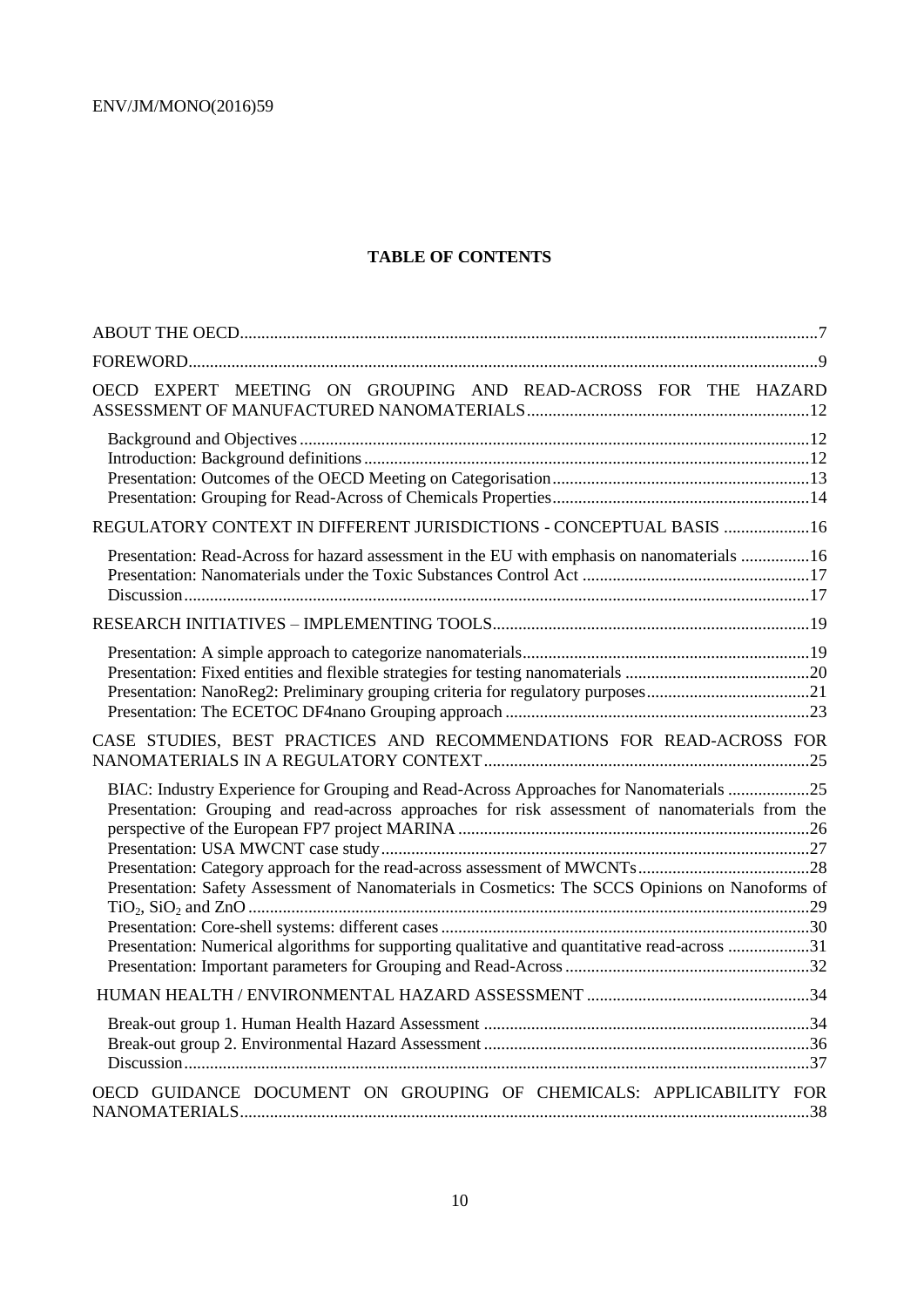| Break-out group 3. What adaptations of existing approaches used for conventional substances are needed |  |
|--------------------------------------------------------------------------------------------------------|--|
|                                                                                                        |  |
| Break-out group 4. What criteria should be considered when conducting read-across in the context of    |  |
|                                                                                                        |  |
|                                                                                                        |  |
|                                                                                                        |  |
|                                                                                                        |  |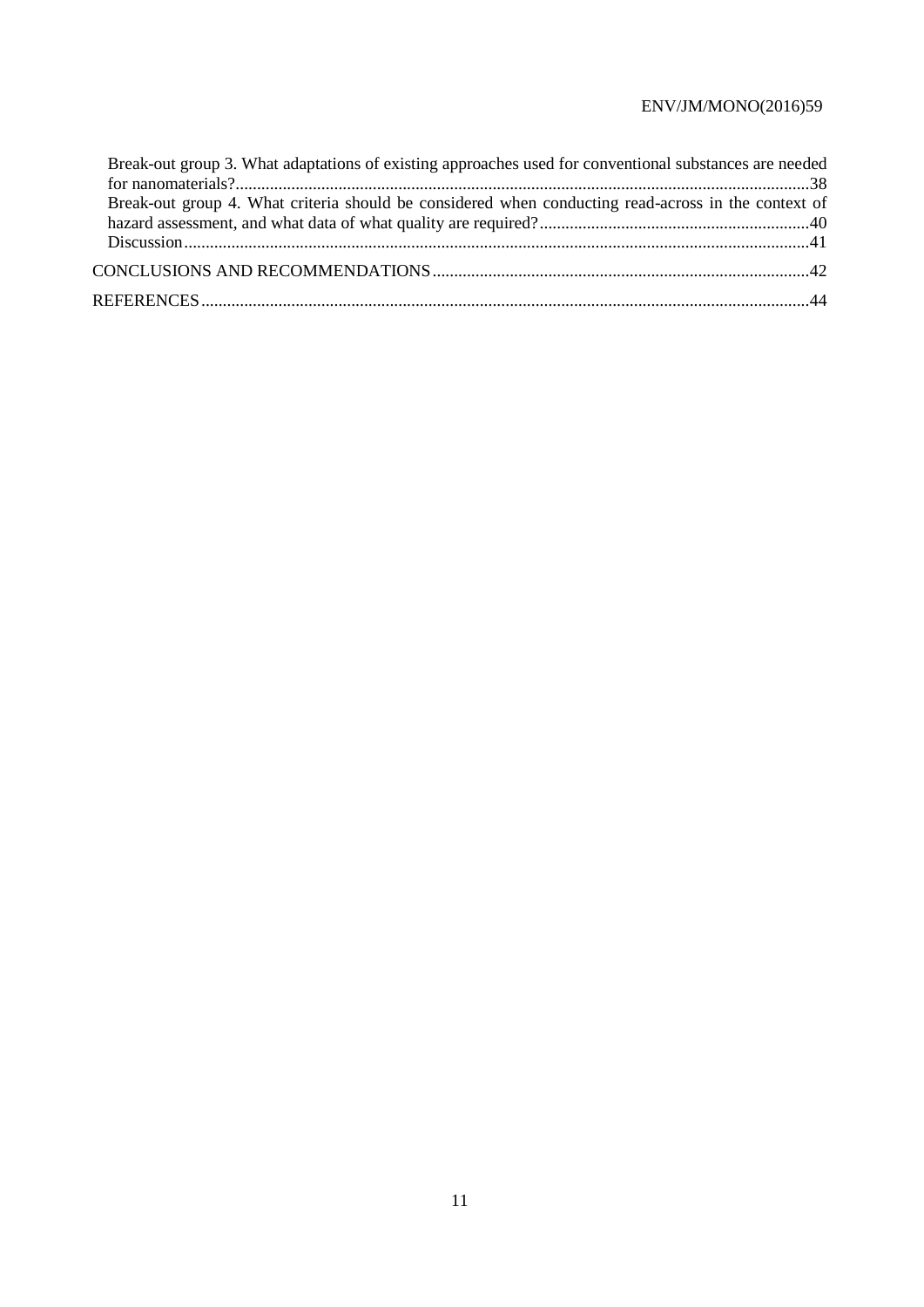# **OECD EXPERT MEETING ON GROUPING AND READ-ACROSS FOR THE HAZARD ASSESSMENT OF MANUFACTURED NANOMATERIALS**

# **Background and Objectives**

1. The OECD Working Party on Manufactured Nanomaterials (WPMN) Expert Meeting on Grouping and Read-Across for the Hazard Assessment of Manufactured Nanomaterials was hosted by the European Union in Brussels, Belgium on 13-14 April 2016. This was one of the expert meetings agreed to be held as part of the OECD Programme on the Safety of Manufactured Nanomaterials. It was attended by a total of 69 experts from 22 OECD delegations.

2. The meeting was opened by Mr Kestutis Sadauskas, Director Green Economy DG ENV-A (European Commission) and by Mar Gonzalez, from the OECD Secretariat. Then the Chair of the meeting, Mr Juan Riego Sintes<sup>1</sup>, reminded participants that one main purpose of the meeting was to further the common understanding of which specific aspects are to be considered in a regulatory context when applying grouping and read-across for hazard assessment of manufactured nanomaterials (MNs). In particular, the meeting would seek to discuss the feasibility of updating Section 6.9 "Initial considerations applicable to manufactured nanomaterials" of the OECD Guidance on "Grouping of Chemicals" (OECD, 2014b). This would be achieved through sharing experiences in applying different grouping/read-across approaches for nanomaterials under different regulatory regimes, with a focus on facilitating a common understanding of when data on one (already defined) nanomaterial/nanoform may be relevant to other materials/forms (hypothesis development and justification). The meeting should also try to identify common denominators between different approaches and frameworks for grouping nanomaterials for the purpose of hazard assessment in future. The target outcome of the meeting is practical, concrete recommendations of common principles to be utilised in regulatory context by translating current scientific knowledge, and providing elements for a roadmap and a timetable for the Steering Group on Testing and Assessment (SG-TA) and the WPMN, to come forward with OECD guidance.

3. The participant list is available as an addendum.

# **Introduction: Background definitions**

4. Grouping may include formation of a "chemical category" or identification of (a) "chemical analogue(s)" (OECD 2014a). The terms "category approach" and "analogue approach" are therefore used to describe techniques for grouping of chemicals whilst the term "read-across" is reserved for a technique of filling data gaps in either approach.

5. The absence of relevant, reliable and sufficient experimental data for chemicals in a category may result in one or more data gaps that need to be filled in order to finalise the hazard and/or risk assessment. The following non-testing methods can be used for filling these data gaps:

Read-across:

 $\overline{a}$ 

- Trend analysis and use of computational methods based on internal models; and
- Use of computational methods based on external models.

6. Read-across (according to the official definitions) is only one of the three methods of data filling.

<sup>&</sup>lt;sup>1</sup> From the Joint Research Centre (JRC) of the European Commission.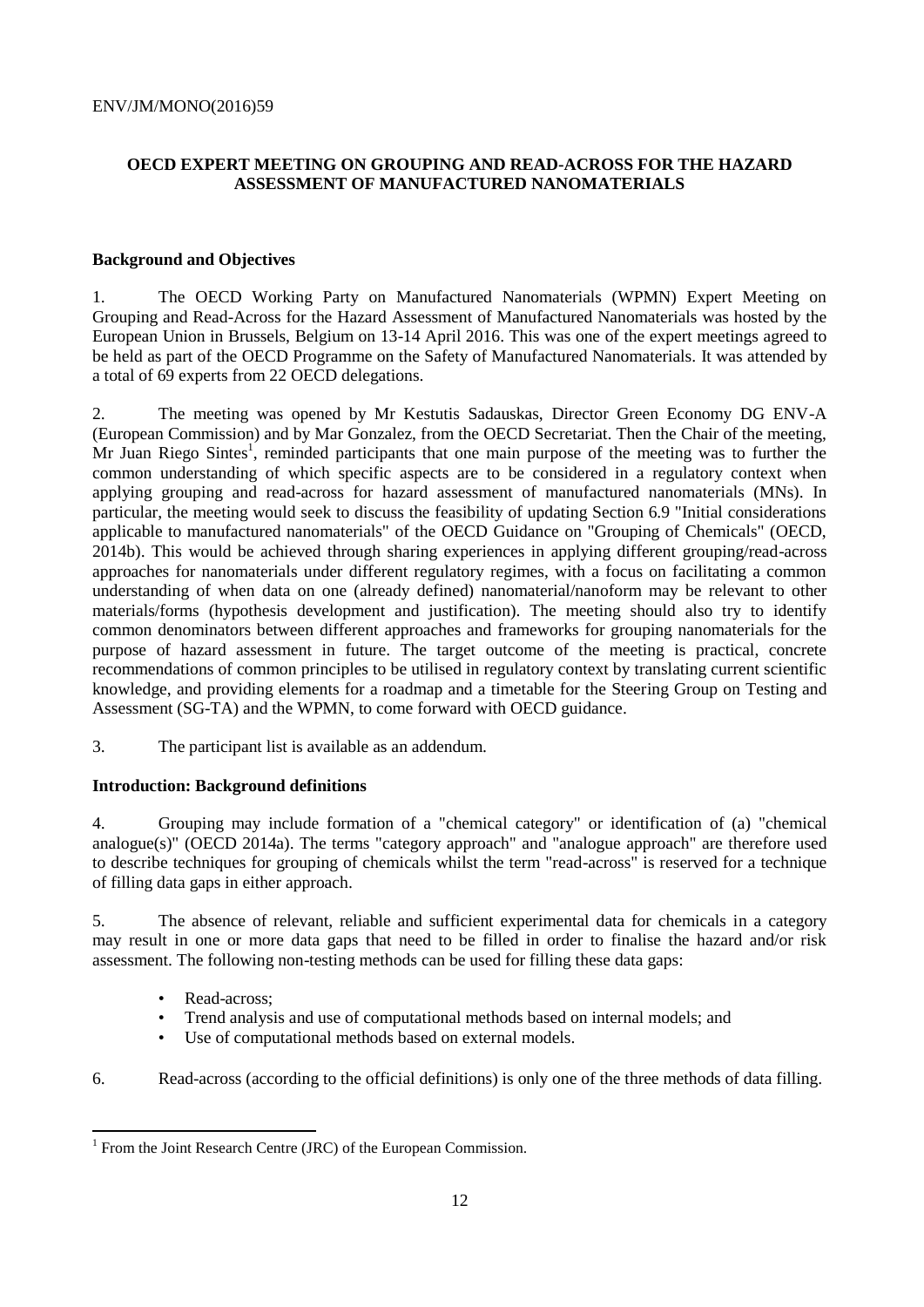- 7. When "read-across" is applied, there are four following schemes:
	- One-to-one (one analogue used to make an estimation for a single chemical);
	- Many-to-one (two or more analogues used to make an estimation for a single chemical);
	- One-to-many (one analogue used to make estimations for two or more chemicals); or
	- Many-to-many (two or more analogues used to make estimations for two or more chemicals).

# **Presentation: Outcomes of the OECD Meeting on Categorisation<sup>2</sup>**

*Presenter: Kenneth Moss (EPA/US), Contributors: Maria Doa<sup>3</sup> , Tala Henry<sup>4</sup>*

8. A summary of the OECD Expert Meeting on Categorisation of Manufactured Nanomaterials, hosted by the U.S. Environment Protection Agency (EPA) was presented. It took place on 17-19 September 2014, Washington D.C., USA (OECD, 2016).

9. The goal of the meeting was to develop and define categorisation of nanomaterials (MNs) in order to improve decision-making, decrease the amount of data needed for individual MNs, and better target risk management. Categorisation of MNs is not the same as categorisation for chemicals in general due to unique physical-chemical properties of MNs, differences among nanoforms of a chemical species, and differences between nano and non-nano forms. Because regulators typically distinguish substances based on a chemical/molecular identity approach as opposed to properties, any MN categories should also consider molecular identity (e.g. carbon nanotubes, metal oxides, quantum dots).

10. The Meeting was organized into 9 sessions:

- Session 1: Context for the Need for the Use of Categories, and Perspectives on their Application to Nanomaterials
- Session 2: Risk Assessment and Risk Management
- Session 3: Physical-Chemical Characterization
- Session 4: Environmental Fate
- Session 5: Human Health (Group 1)
- Session 6: Environmental Toxicity
- Session 7: Human Health (Group 2)
- Session 8: Exposure Assessment
- Session 9: Risk Assessment.

<sup>&</sup>lt;sup>2</sup> See: USEPA. Chemical Categories Used to Review New Chemicals under TSCA. http://www.epa.gov/reviewingnew-chemicals-under-toxic-substances-control-act-tsca/chemical-categories-used-review-new. January 2016.

<sup>&</sup>lt;sup>3</sup> Chemical Control Division, U.S. Environmental Protection Agency, Washington, DC.

<sup>4</sup> Risk Assessment Division, Office of Pollution Prevention and Toxics, U.S. Environmental Protection Agency, Washington, DC.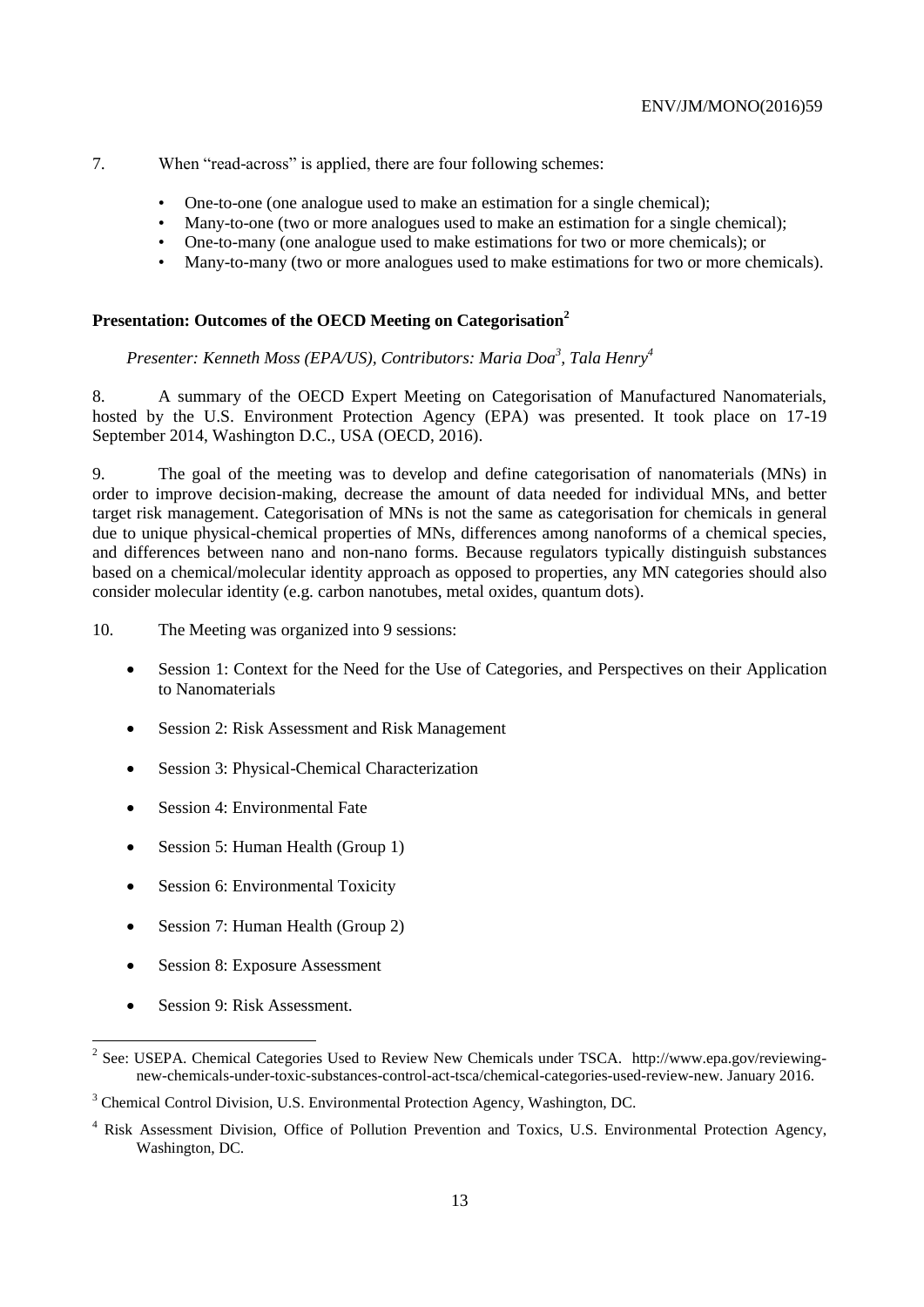$\overline{a}$ 

11. Refined categorisation schemes were then proposed for each focus area through discussions on physical-chemical characterization, fate, exposure, ecotoxicity, human health toxicity, and risk assessment, and many schemes incorporate multiple properties. A key question is, at what point of the lifecycle of a MN do we categorise (e.g. "from the vial," aggregate/agglomerate state, or as potentially released from products)? In principle, the results from *in-vitro* assays can be used as a basis for categorisation, but the assays need to be standardized and validated, and be able to link to biological behaviour and effects. Thus *in vitro* methods seem not yet to be fully ready and applicable for read-across use.

12. Recommendations from the meeting were: 1) to identify and develop methods for characterization of physical-chemical properties relevant for toxicokinetics, fate, hazard and exposure assessments; 2) to use methods that enable comparability and are reliable, and 3) to use the OECD Guidance on Sample Preparation and Dosimetry<sup>5</sup>; and 4) to agree on or develop experimental models (e.g. *in-vitro* and *in-vivo* assays) which are predictive of human health and environment effects and support categorisation.

13. General conclusions from the meeting were that 1) tools and methodologies for categorisation might be different for the different parts of the assessment of manufactured nanomaterials (MNs); 2) definitions and terminologies need to be clarified and consistently applied; 3) there is a need to adapt existing approaches for conventional substances to fit specificities of categorisation frameworks for MNs; and 4) there is support for developing case studies that inform categorisation schemes as they are developed and refined.

# **Presentation: Grouping for Read-Across of Chemicals Properties**

# *Presenter: Andrew Worth (EU-JRC), contributor: Lara Lamon (EU-JRC)*

14. This presentation reviewed some of the key concepts on grouping and read-across of chemical properties from the 2014 *OECD Guidance on Grouping of Chemicals<sup>6</sup>* . These concepts were put in the context of recent developments of computational tools for grouping and read-across prediction as well as reporting formats based on the identification and characterisation of uncertainties in the prediction process. Emphasis was placed on the different levels of chemical and biological similarity that can form the basis of chemical categories and read-across arguments. These levels of similarity are consistent with the representation of mechanistic knowledge by means of adverse outcome pathways (AOPs). Finally, it was argued that the experience gained in the grouping and read-across to fill in data gaps in the properties of chemicals in the non-particulate form can be usefully extended and applied to the prediction of properties of nanomaterials.

15. Based on an EU-Joint Research centre (JRC) review of the (scientific and regulatory) literature, it was found that categorisation and grouping approaches cover a range of different approaches, depending on the purpose and basis of the approach, and whether or not categories/groups are predefined or established on an *ad hoc* basis. For the purpose of this presentation, and in line with the European Chemicals Agency (ECHA) and OECD guidance (OECD, 2014b), the concept of grouping was restricted to the grouping of chemicals/MNs for the purpose of filling data gaps by read-across.

16. In principle, read-across can be performed in a qualitative or quantitative manner, depending on whether the data of the source chemical(s) are categorical (hazard potential) or numerical (hazard potency).

<sup>&</sup>lt;sup>5</sup> OECD. 2012. Guidance on Sample Preparation and Dosimetry for the Safety Testing of Manufactured Nanomaterials [\[ENV/JM/MONO\(2012\)40\]](http://www2.oecd.org/oecdinfo/info.aspx?app=OLIScoteEN&Ref=ENV/JM/MONO(2012)40).

<sup>6</sup> OECD 2014, Guidance on Grouping of Chemicals, OECD Series on Testing and Assessment No. 194 [\[ENV/JM/MONO\(2014\)4\]](http://www2.oecd.org/oecdinfo/info.aspx?app=OLIScoteEN&Ref=ENV/JM/MONO(2014)4)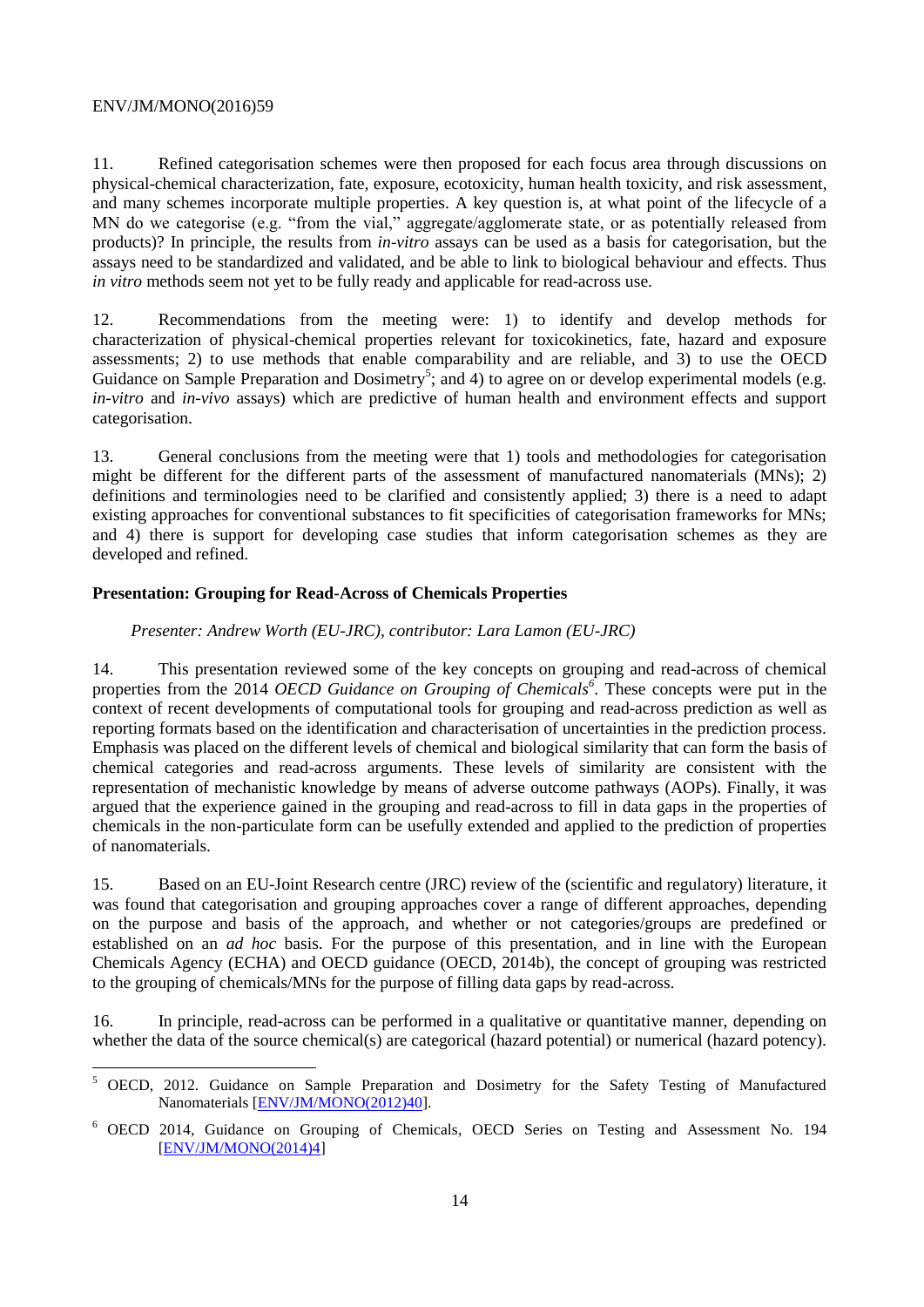In the case of qualitative read-across, both positive and negative predictions can be made, but a more substantial proof is generally required for negative read-across.

17. Chemical similarity can be defined at multiple levels: a) structure (same molecular backbone and/or functional groups); b) reactivity (same mechanism of chemical reactivity); c) chemical-biological interaction (same molecular initiating event such as receptor binding); d) downstream biological effect (key events in an Adverse Outcome Pathway). In the case of chemicals that are in the particulate form (including MNs), the notion of structural similarity needs to be expanded to cover intrinsic chemical and physical identity ("what they are"). Extrinsic physicochemical properties ("where they go" and "what they do") can also be used in a grouping approach. In this context, reactivity properties ("what they do") are related to level of chemical-biological interaction, whereas fate properties ("where they go") are related to upstream (toxicokinetic) behaviour.

18. In practice, read-across for MNs is difficult to apply, given the need to verify similarity at multiple levels in the face of multiple confounders, such as size and property distributions, and potentially changing characteristics throughout the life cycle.

19. Irrespective of the grouping and read-across approach adopted, to ensure consistency in regulatory assessments, it is important to establish a consistent and transparent approach for documenting read-across arguments, including the identification and characterisation of known uncertainties. Existing frameworks in OECD and ECHA guidance, including the Read Across Assessment Framework (RAAF) would provide a suitable basis for the development of such a reporting standard.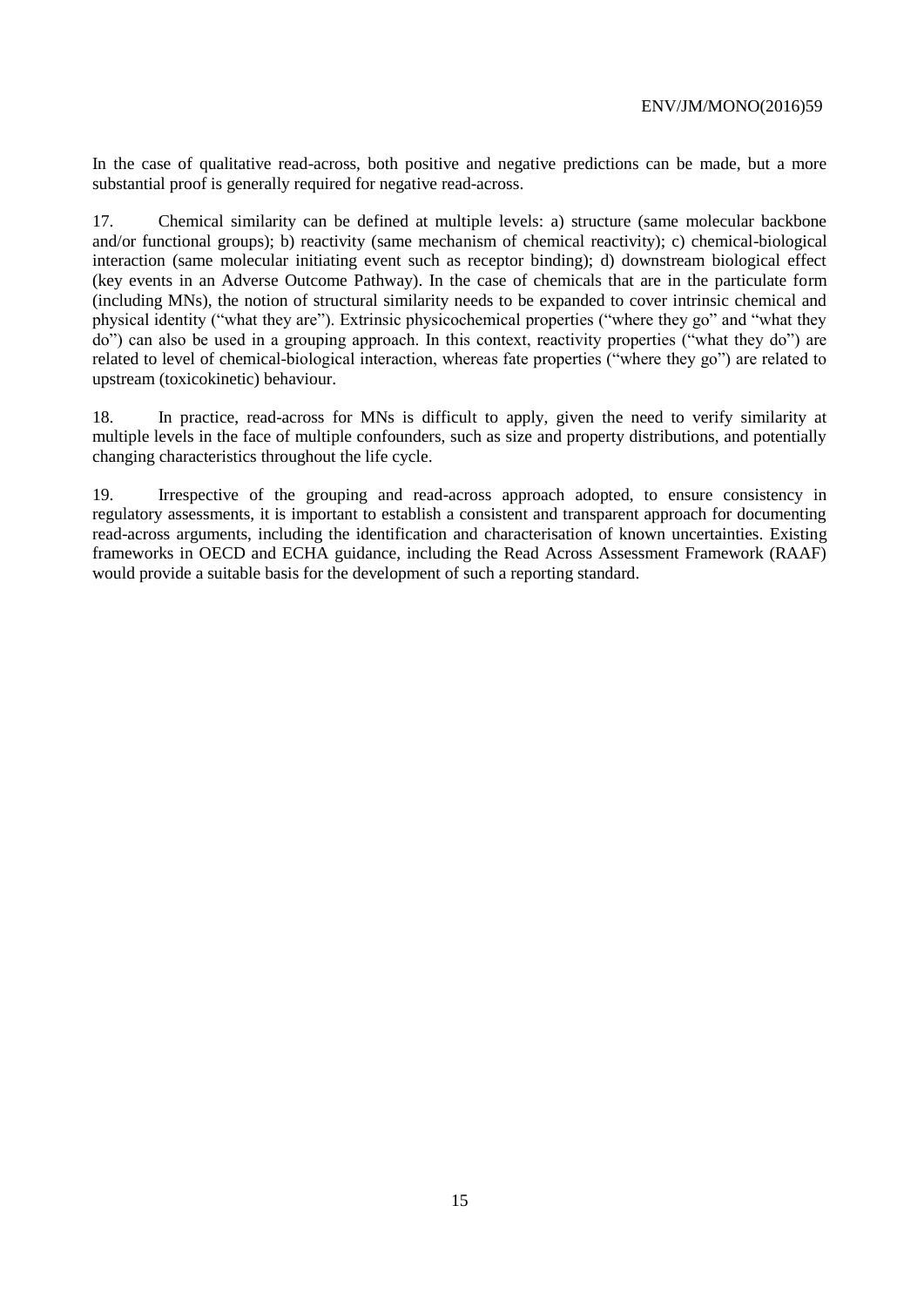# **REGULATORY CONTEXT IN DIFFERENT JURISDICTIONS - CONCEPTUAL BASIS**

*Session Chair: Maria Doa (USA), Rapporteur: Kirsten Rasmussen (EU-JRC)*

#### **Presentation: Read-Across for hazard assessment in the EU with emphasis on nanomaterials**

#### *Jenny Holmqvist (EU-ECHA)*

20. Grouping of substances and read-across are valuable approaches in regulatory frameworks in order to minimize costs and the use of test animals and fill potential data gaps in the hazard characterisation, where experimental data may be insufficient. Also for nanomaterials, these approaches may be an important means of information generation and addressing data gaps. Based on existing knowledge and approaches, ECHA has developed a strategy to substantiate read-across for nanoforms of the same substance with a focus on compliance with the EU REACH legislation. This strategy comprises six different steps, including (1) identification and characterisation of the nanoforms, (2) when possible, formation of initial groups of nanoforms based on similarity in physical-chemical parameters (e.g. aspect ratio, or water solubility and dissolution rate), (3) identification of available information and data gaps for each nanoform, (4) hypothesis-driven identification of source materials to read-across from, (5) where necessary, additional testing to substantiate the read-across, and (6) assessing the new data and remaining uncertainties to conclude on the read-across arguments. Where read-across cannot be substantiated, the strategy foresees re-iterating (some of) the steps, or performing appropriate testing to fulfil the information requirement(s) in REACH.

21. The presented strategy for read-across between nanoforms of the same substance points towards the need for data on physical-chemical parameters of each nanoform as the crucial starting point for obtaining a better understanding of the environmental behaviour, fate, toxicokinetics and (eco)toxicity of those nanoforms. Such proper understanding is the cornerstone of developing a scientific, robust justification for grouping or the use of data for read-across for any endpoint. To improve understanding of behaviour and fate of nanomaterials e.g. in environmental compartments, further (international) coordination and collaboration of research is advisable. Furthermore, the quality of the data is critical, and the monitoring of physical-chemical parameters during testing is therefore a key element. This also requires harmonisation and standardisation of *in-vitro* test methods for toxicokinetics in order to enable an understanding of similarities in behaviour in hazard endpoints.

22. ECHA took initiative, in collaboration with RIVM and JRC, to explore the scientific aspect of justifying when and how to use test data from (eco)toxicity studies on one nanoform to cover data gaps for another nanoform of the same substance. This resulted in a scientific reference paper which the ECHA Nanomaterials Working Group has been consulted twice upon and provided input to (ECHA, EU, RIVM, 2016). The paper will form a cornerstone of further discussions with the European Commission, Member States, Industry and NGOs and will feed into ECHA's internal processes for developing/updating ECHA guidance on the REACH Regulation.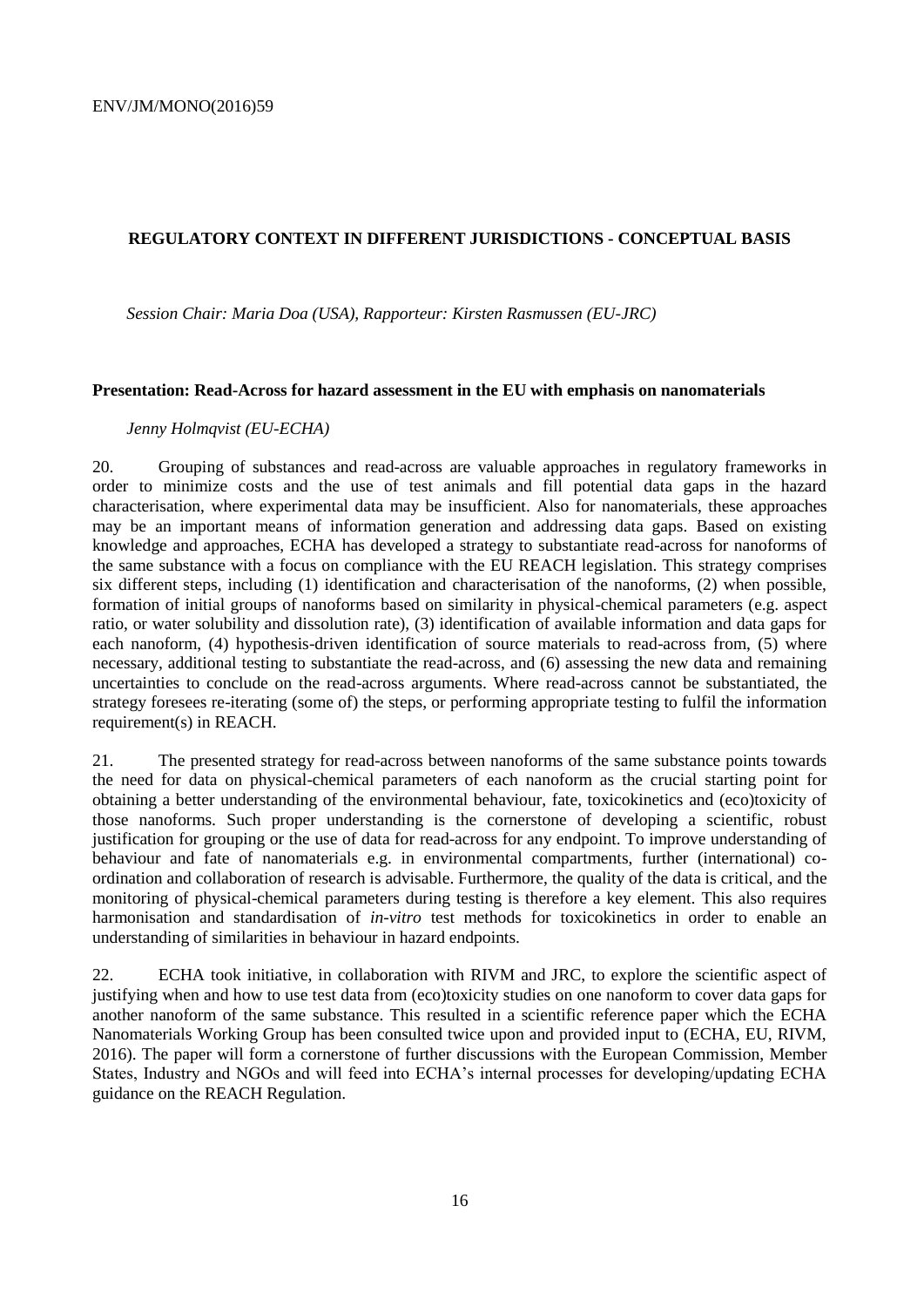# **Presentation: Nanomaterials under the Toxic Substances Control Act<sup>7</sup>**

#### *Presenter: Maria J. Doa, Contributors: Kenneth Moss, Tala Henry*

23. In the United States, there is no legislation specific to nanomaterials. Nanomaterials are managed under existing authorities for chemicals, pesticides, food and drugs, and consumer products. Nanomaterials that are nanoscale forms of chemicals are regulated under the Toxic Substances Control Act by the United States Environmental Protection Agency (U.S. EPA).

24. EPA reviews about 1000 new chemical submissions annually, of which fewer than 20 are nanomaterials. These reviews include characterization of the physical-chemical properties and hazard of the chemical; assessment of production, processing (formulation), and uses; assessment of releases to air and water and of disposal; estimated worker risk, environmental risk, general population risk and consumer risk.

25. While companies are required to provide information on production/import volume, uses, human exposure information, disposal methods and estimates of releases to the environment, less than 15 % of the submissions include toxicity data because there is no requirement that testing be conducted to support an initial submission of a chemical. Given the paucity of data on the chemicals in these submissions, reviews are typically based on analogues and categories. EPA has developed 56 chemical categories to aid in the reviews of new chemical substances.

26. The reviews of nanomaterials are conducted similarly to other chemical substances. In reviewing nanomaterials, EPA uses one of the 56 chemical categories, i.e. "respirable, poorly soluble particulates", to review most nanomaterials. In addition to this category, EPA uses the NIOSH REL (Recommended Exposure Limit) for carbon nanotubes and carbon nanofibres, and considers toxicity of the components (e.g. cadmium) and surface functionalization of the nanomaterial.

27. EPA typically regulates nanomaterials by limiting the types of uses and requiring engineering controls, personal protective equipment for workers, limited or no release of the nanomaterial to the environment, notification to EPA before any new future use is commercialized, and the submission of an enhanced 90-day inhalation study once a certain production volume is reached.

# **Discussion**

28. Within the OECD, several geographical regions are represented, all having their own regulatory context(s). The regulatory schemes in the USA and the EU were presented in this session, including overviews of the main pieces of legislation in these two regions and how read-across for nanomaterials would be performed in each, including an analysis of issues that still need to be addressed. Participants were reminded that ECHA has published the scientific background paper "*Usage of (eco)toxicological data for bridging data gaps between and grouping of nanoforms of the same substance. Elements to consider*" (ECHA, EU, RIVM, 2016), which will form part of the scientific basis for preparing guidance on grouping and read-across for nanomaterials in the EU under the REACH legislation. In answering questions after the

l <sup>7</sup> See: USEPA, Office of Pollution Prevention and Toxics. Reviewing New Chemicals under the Toxic Substances Control Act (TSCA).http://www.epa.gov/reviewing-new-chemicals-under-toxic-substances-control-acttsca

USEPA. Chemical Categories Used to Review New Chemicals under TSCA. http://www.epa.gov/reviewing-newchemicals-under-toxic-substances-control-act-tsca/chemical-categories-used-review-new. January 2016

USEPA, Office of Pollution Prevention and Toxics. EPA Actions to Reduce Risk for New Chemicals under TSCA. http://www.epa.gov/reviewing-new-chemicals-under-toxic-substances-control-act-tsca/epa-actions-reducerisk-new#SNUR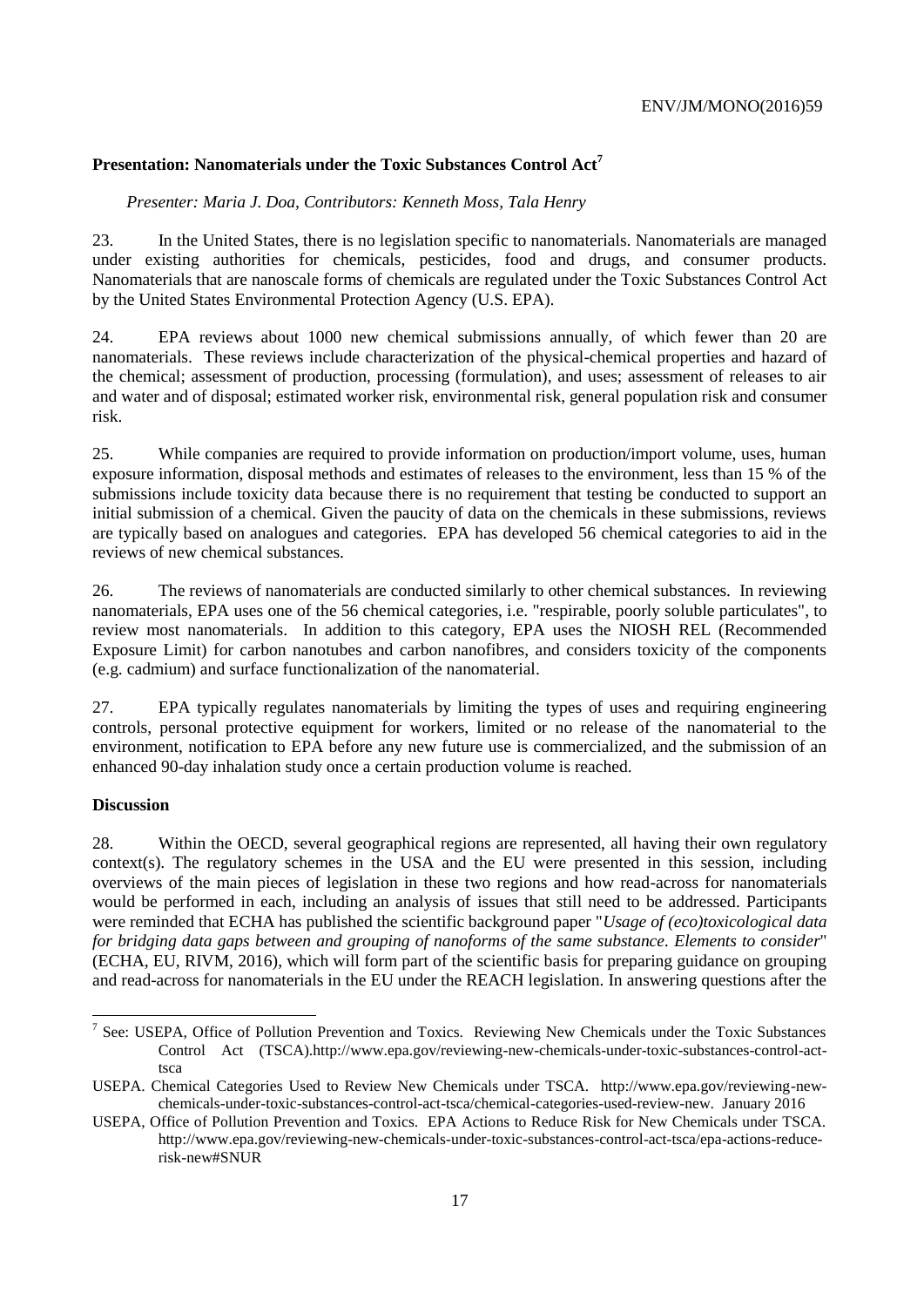presentation, the U.S. EPA highlighted that the categories developed in the U.S. system pre-date the discussion on nanomaterials, and for example fibres (asbestos) are not included. The "partly-soluble" description is used in connection with inhalation toxicity and persistency in the lung.

29. Experts were also made aware on the development of the OECD document "*Assessment of*  Biodurability of Nanomaterials and their Surface Ligands<sup>18</sup>, which aims to compile the relevant information on the biodurability of pristine and functionalised nanomaterials in biological and environmental media *in vitro* and *in vivo*, as well as to describe methods for measuring the stability and half-times of nanomaterials.

 $\overline{a}$ 

<sup>8</sup> To be published in 2016.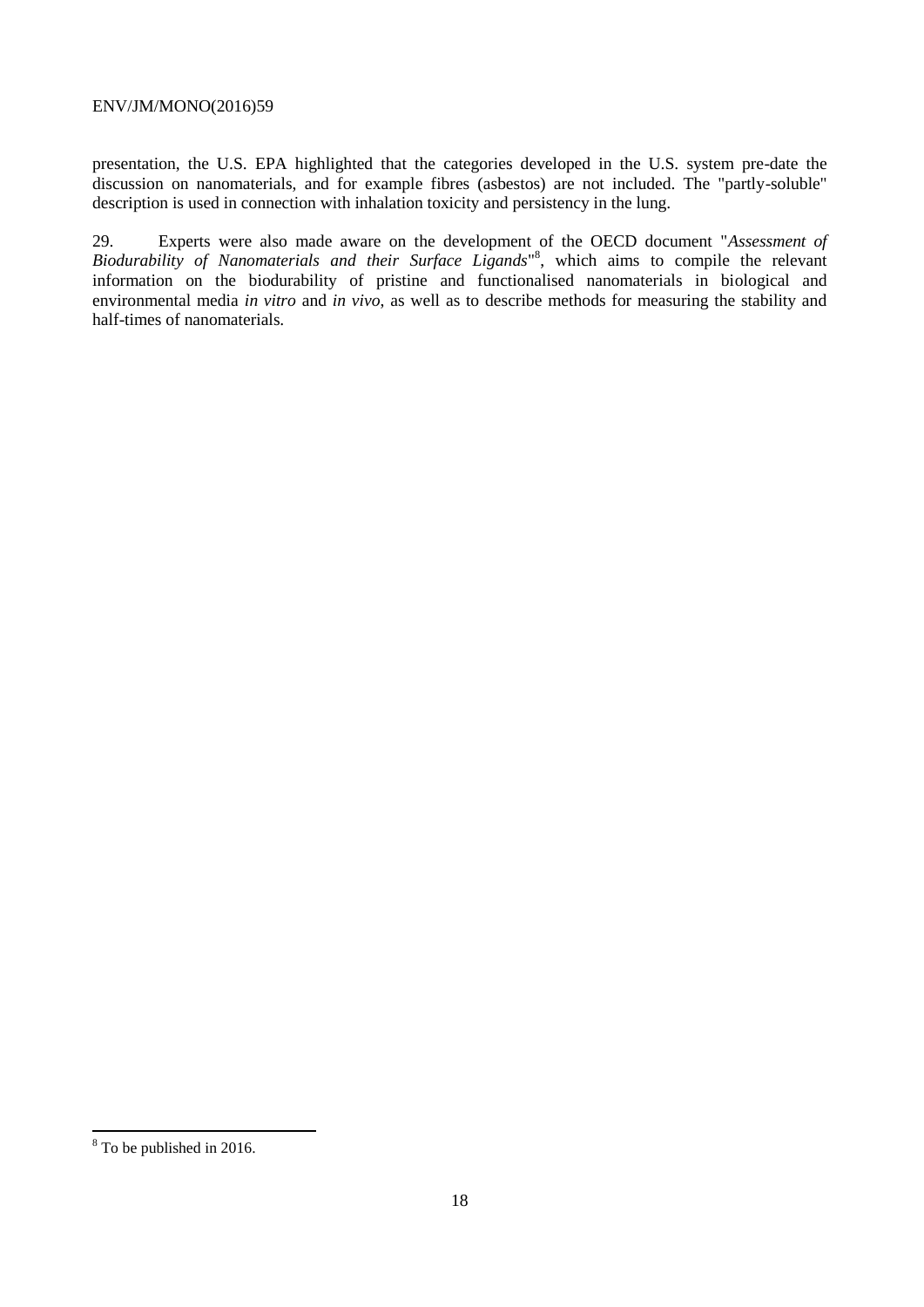# **RESEARCH INITIATIVES – IMPLEMENTING TOOLS**

*Session Chair: Andrew Worth (EU), Rapporteur: Lara Lamon (EU)* 

#### **Presentation: A simple approach to categorize nanomaterials**

*Thomas Gebel (Germany)*

30. Intensive efforts have been undertaken in investigating the toxicology and safety aspects of nanotechnology in recent years. It is time now to challenge and review paradigms on still existing major knowledge gaps. A paradigm repeatedly emphasized is that nanoparticles may exhibit a specific toxicity due to their size. However, at present there is no evidence of 'nano-specific' mechanisms of action; no step-change in hazard has been observed so far for particles when their size decreases to below 100 nm in at least one dimension. Moreover, there is no evidence so far that fundamentally different biokinetics of nanoparticles would trigger a novel type of toxicity.

31. To facilitate hazard assessment, nanomaterials may be categorized into three basic categories according to route of exposure and mode of action.

32. One category focuses on rigid biopersistent respirable fibrous nanomaterials with a specific geometry and high aspect ratio (so-called "WHO fibres"). For these fibres, hazard assessment can be based on the experiences with asbestos.

33. Another category focuses on respirable granular biodurable particles (GBP) which, after inhalation, may cause inflammation and secondary mutagenicity that may finally lead to lung cancer. After intravenous, oral or dermal exposure, nanoscaled GBPs investigated apparently have not shown 'nanospecific' effects so far. Hazard assessment of GBPs may be based on the knowledge available on granular particles.

34. The third category comprises nanomaterials for which toxicity is mediated by the specific chemical properties of its components, such as released ions, catalytic activity or functional groups on the surface. Nanomaterials belonging in this category have to be evaluated on a case-by-case basis, depending on their chemical identity.

35. The proposed categorization system may facilitate future hazard assessments as a first step in the course of risk assessment.

36. It was discussed that biodurability and dissolution rate are relevant properties in hazard assessment of manufactured nanomaterials (MNs). Dustiness and shape (granular/fibrous) are also relevant parameters, whereas reported evidence shows that surface coating, corona formation and different MNs kinetics result in less relevance in hazard assessment.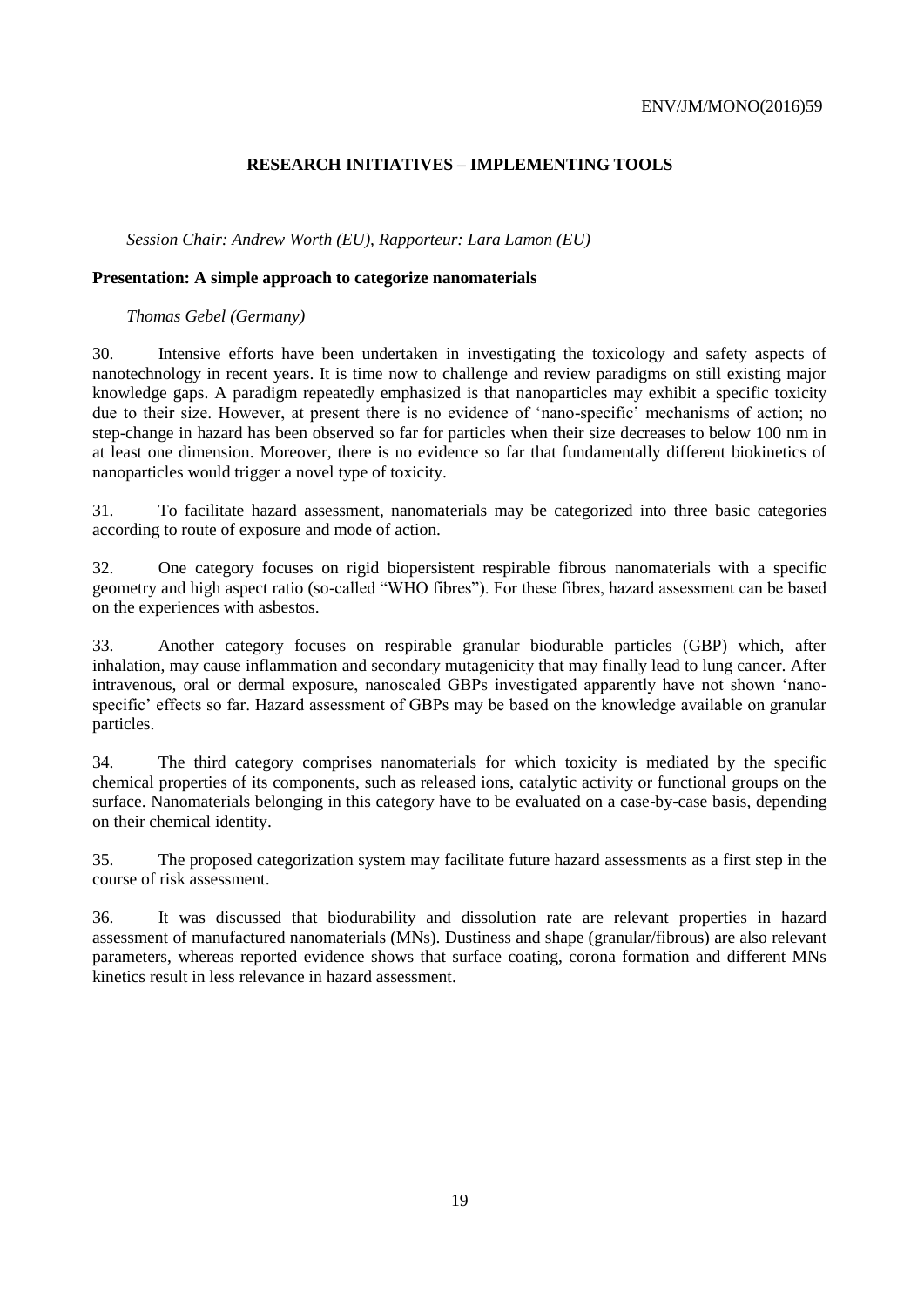#### **Presentation: Fixed entities and flexible strategies for testing nanomaterials**

#### *Tobias Walser (Switzerland)*

37. The presentation illustrated, firstly, a concept currently being developed in Switzerland to facilitate the distinction between similar nanomaterials, and secondly, a concept to establish tailored, tiered testing strategies with a focus on Adverse Outcome Pathways (AOP).<sup>9</sup>

38. Conventional chemicals have identities, defined by an unambiguous molecular structure and elemental composition. In contrast to conventional chemicals, nanomaterials cannot be said to have these two properties alone. Size, surface and morphology are other typical characterizers which must be known before the nanomaterial can be further evaluated. Even regarding "simple" nanomaterials we need to know many physical-chemical properties and environmentally relevant variables (e.g. dissolution rate) for a sufficient characterization for further hazard assessment. For registration and potential naming of nanomaterials, it is proposed to assign only the four properties: Composition of the core material, coating, particle size and shape. The measured values of these parameters, measured with standardized measurement protocols, will determine a MN's identity. Additional parameters need to be reported for further hazard assessment, e.g. solubility and dissolution rate, resulting in a full characterization of the nanomaterial. The number of characterizers required by the authorities should be kept to the minimum, yet sufficient number to confer the ability to induce hazardous particle–bio interactions.

39. There are an unlimited number of different nanomaterials and hence an unlimited number of identities. The continuous scale of their physical-chemical properties does not allow easy division of nanomaterials into groups of similar ones. Such division is necessary, however, in order to evaluate whether a nanomaterial requires a separate registration, i.e., whether it is distinct from another nanomaterial from a regulatory point of view. One solution is to transform the continuous scale of each physical-chemical property into a discrete scale. It is proposed to divide the four previously mentioned property classes into unambiguous categories, starting by establishing the chemical composition with a separate analysis of the coating, if one exists. The core and the coating may consist of single substances, compounds or of a mixture thereof. The fractions of chemical elements or compounds are automatically associated with predefined bands, similar to the existing classification scheme for mixtures, as described in the EU Classification, Labelling and Packaging Regulation<sup>10</sup>. Size distributions are analysed for their width (narrow, wide) and a distinction is made between size classes  $\leq$  20 nm and 20–500 nm. These two bands take into account physical-chemical disruptions of continuous phenomena (e.g. quantum effects or bandgap phenomena and uptake mechanisms, which may go beyond 100 nm if justified). Shape classes include spherical(-like) particles, tubes and rods, or plates, with further distinctions if justified, e.g. asbestos-like high-aspect-ratio nanomaterials (HARN).

40. The combination of the categorized properties results in many, but limited, entities. Registrants will be asked to provide a characterization of the nanomaterial identity with an unambiguous assignment to an entity. However it may be difficult to define the borders between two similar entities. It has been shown that changing physical-chemical properties usually do not have abrupt influences on biological systems. But there is no way around a pragmatic, yet scientific approach to reduce the number of identities into a manageable number of entities, if we want to cope with the myriad of different nanomaterials. Consequently, each of these entities may include many similar nanomaterial identities which are considered the same from a regulatory perspective. Entities will ideally have codes or names based on a

 $\overline{a}$ 

<sup>&</sup>lt;sup>9</sup> A detailed outline of the approaches can be found in "Sameness: The regulatory crux with nanomaterial identity and grouping schemes for hazard assessment published 2015 in Regulatory Toxicology and Pharmacology (doi:10.1016/j.yrtph.2015.05.031).

 $10$  CLP Regulation (EC) No 1272/2008, L 353, 1.1.3.6.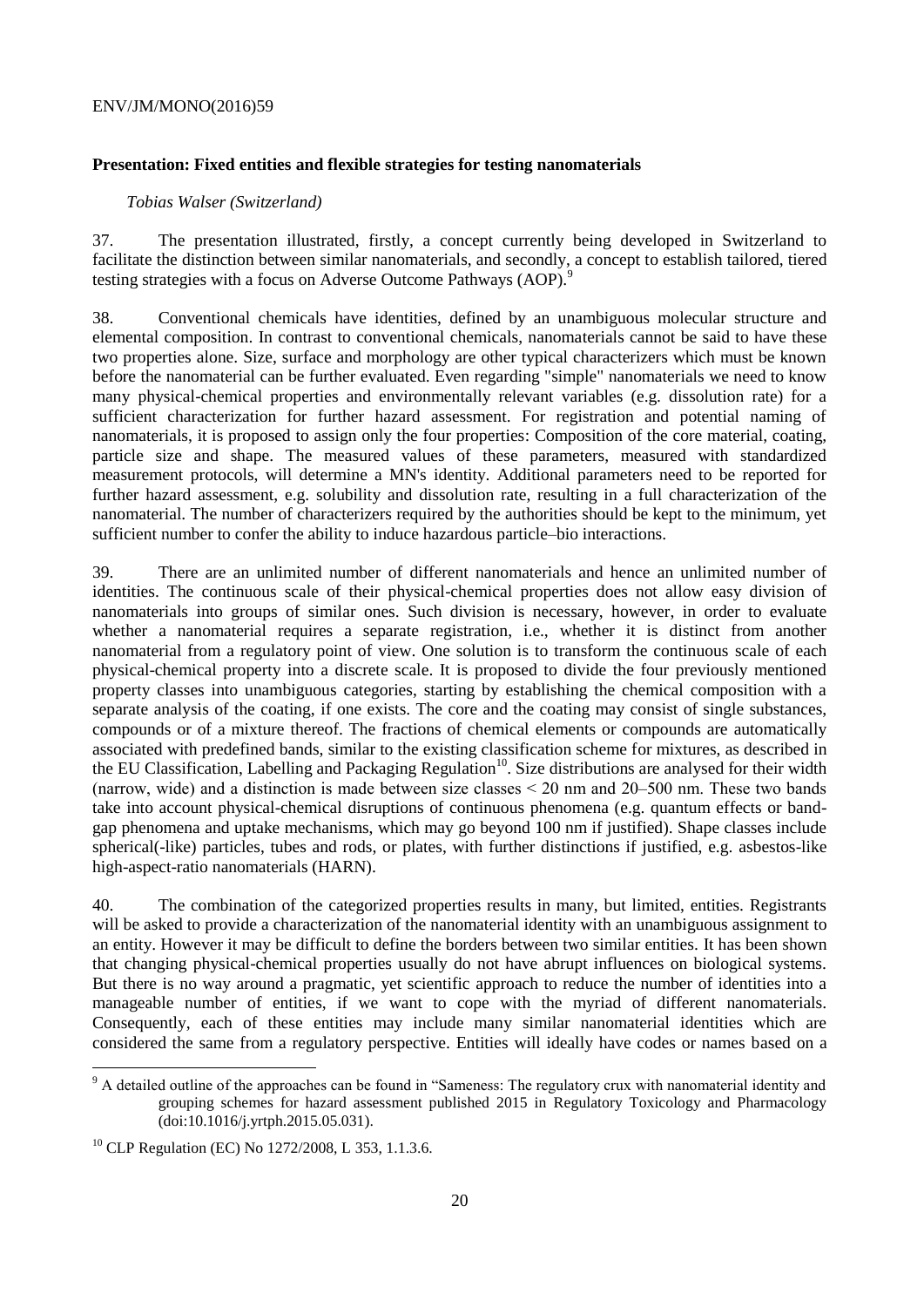durable, internationally harmonized convention that allows to unambiguously assign data to the entities and to make sharing data between the entities easier.

41. It was discussed how the identities and entities are related to further evaluation and testing. All identities within an entity will have the same testing strategy, and read-across within an entity is always possible and desirable in order to minimise testing efforts. Even different entities may share a testing strategy, in case the nanomaterials follow similar patterns of toxicological action. In contrast to the fixed system of identities and entities, testing strategies should show flexibility in the sense that they can be easily adapted as new knowledge and test guidelines become available.

42. The aim of the testing strategies is to reduce the testing efforts as much as possible while maintaining a robust and high explanatory power. The "space" of testing strategies is called "clouds". Entities may behave very similarly and therefore require the same testing strategy and consequently fall into the same cloud, independent of their physical-chemical properties. Therefore, individual clouds can address (in EU terms) different forms of the same substance, but they can also combine nanoforms of different substances. In the proposed concept, clouds can include nanomaterials with very different physical-chemical properties as long as the testing strategy remains the same.

43. When comparing to ECHA's publication on grouping of nanoforms of a substance<sup>11</sup>, it becomes apparent that there are few differences and many similarities. The similarities may be not directly apparent due to different terminology. In the proposed concept, each nanomaterial receives a comprehensive identity based on the physical-chemical characterization, while the proposal of ECHA is that each nanoform of a substance receives an identity (while still leaving the possibility to register a nanomaterial as a substance on its own). In our concept, nanomaterials will be registered as such, and not as nanoforms of existing substances. However, this is not necessarily different from being evaluated as "form of a substance", as long as the testing requirements are the same.

44. The goal is to embed AOPs into tiered testing strategies in order to make better use of *in-vitro* tests (e.g. by testing key events), and to further reduce *in-vivo* testing. It will support grouping nanomaterials of similar toxic action. In a first step, AOPs are tested in the context of the online-tool «Precautionary Matrix».<sup>12</sup>

# **Presentation: NanoReg2: Preliminary grouping criteria for regulatory purposes<sup>13</sup>**

#### *Blanca Suarez (Spain) & Rambabu Atluri (Denmark)*

45. The Nano $\text{Reg}^2$  initiative is unique in the sense that it takes into account the whole innovation chain within product development, proposing robust risk assessment strategies at all decision points within the chain. Thus safety is implemented into innovation strategies, as a way of promoting safe innovation. Grouping is presented as a tool to assist both industry and regulatory bodies, supporting the implementation of a structured framework for MN safety assessment. Moreover, grouping will contribute to safe innovation objectives as support to the identification of Safe-by-Design materials, products and uses.

l

<sup>&</sup>lt;sup>11</sup> ECHA, EU, RIVM (2016), Usage of (eco)toxicological data for bridging data gaps between and grouping of nanoforms of the same substance: elements to consider. This paper was jointly prepared by the European Chemicals Agency, Joint Research Centre, Dutch National Institute for Public Health and the Environment, 2016.

<sup>&</sup>lt;sup>12</sup> More information can be found at www.infonano.ch

 $13$  This presentation was not given during the workshop.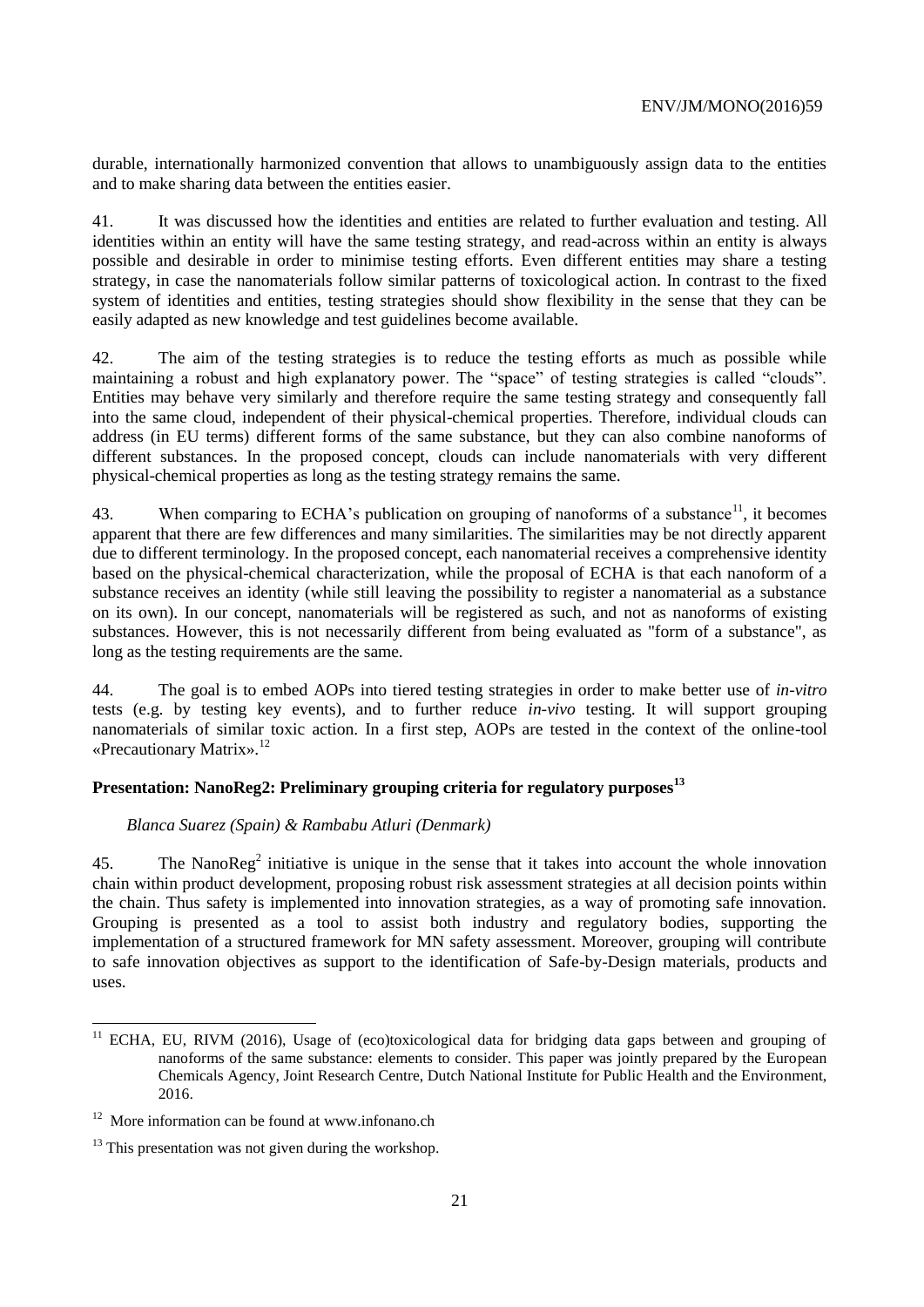46. Within this context, Nano $\text{Reg}^2$  selected a set of criteria for grouping, taking into account both intrinsic and system-dependent changes of MNs along their life cycle (Arts et al, 2015; Oomen et al, 2015). The abovementioned set of criteria should be supported by a regulatory based approach (Sellers et al, 2015). The approach established under the MARINA FP7 initiative was elected as a starting point for the NanoReg<sup>2</sup> initiative.

47. The flowchart presented in MARINA was further modulated to incorporate information produced under the NANoREG scheme to meet the NanoReg<sup>2</sup> demands. By including both the MARINA and NANoREG grouping approaches, a preliminary set of criteria for NanoReg<sup>2</sup> grouping is proposed addressing the following questions; 1) What they are; 2) Where they go; and 3) What they do. See figure:



48. This initial strategy will be further elaborated once the NanoReg<sup>2</sup> project has collected more data from published reviews and internal case studies.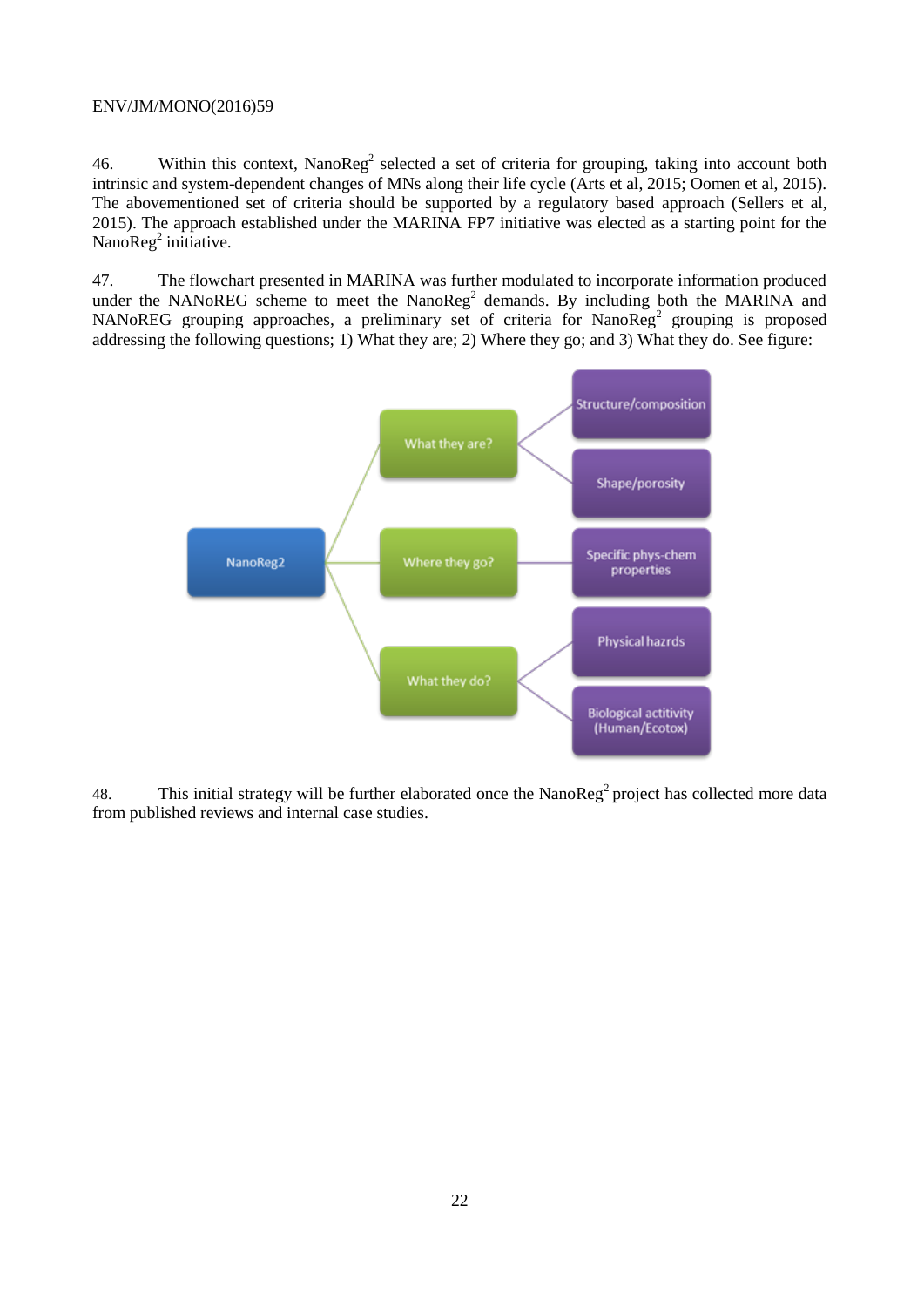#### **Presentation: The ECETOC DF4nano Grouping approach**

#### *Robert Landsiedel (ECETOC)*

l

49. The safety of nanomaterials can be ensured even if animal testing is undertaken only as a very last resort. This is the premise and promise of the Decision-making framework for the grouping and testing of nanomaterials - DF4nano. The European Centre for Ecotoxicology and Toxicology of Chemicals (ECETOC) Nano Task Force (TF) has developed the DF4nanoGrouping based upon an earlier review of existing approaches for the grouping and testing of nanomaterials.<sup>14</sup>

50. The grouping concept developed by the ECETOC Nano TF aims at making the hazard assessment of nanotechnology-enabled products more efficient by using a stepwise procedure, resulting in a grouping concept that brings together substances with similar toxicological profiles. In an extensive review<sup>15</sup>, the ECETOC Nano TF assessed all available concepts for the grouping of nanomaterials for human health risk assessment. Based upon this review, the ECETOC Nano TF proposes a functionalitydriven Decision-making framework for grouping and testing nanomaterials that aims to group nanomaterials by their specific physical-chemical properties, biophysical interactions, biokinetics and their mode of action.

51. Ten properties, interactions and effects were selected and organised in three tiers. For each parameter, thresholds, methods and benchmark materials are given: In Tier 1, Intrinsic material properties (Water solubility, Particle morphology, Composition); in Tier 2 System-dependent properties (Surface reactivity, Dissolution rate, Dispersability in relevant media); Biokinetics (Uptake, Biodistribution, Biopersistence) and Cellular effects (Effects on Macrophages). DF4nano identifies nanomaterials as member of one of four Main Groups (MG): i) MG1: Soluble MNs; ii) MG2: High aspect ratio MNs; iii) MG3: Passive MNs; and iv) MG4: Active MNs. Some of these groupings may directly be of use for the subsequent risk assessment, whereas others may require further data and sub-grouping. The use of DF4nano was explored and advanced in the MARINA EU project.

52. The DF4nano for hazard assessment has been tested by using it in case studies involving 24 materials. The case studies confirmed the usefulness of DF4nano, as all materials with potential to be hazardous *in vivo* were identified by DF4nano. In a step-wise approach, DF4nano provides solid rationales

- Arts, Josje HE, et al. "A decision-making framework for the grouping and testing of nanomaterials (DF4nanoGrouping)." Regulatory Toxicology and Pharmacology (2015).
- Bos, Peter M. et al. (2015). The MARINA Risk Assessment Strategy: A Flexible Strategy for Efficient Information Collection and Risk Assessment of Nanomaterials. International journal of environmental research and public health, 12(12), 15007-15021.
- Arts, Josje HE, et al. "Case studies putting the decision-making framework for the grouping." Regulatory Toxicology and Pharmacology (in press)
- Oomen, Agnes G., et al. "Grouping and read-across approaches for risk assessment of nanomaterials." International journal of environmental research and public health 12.10 (2015): 13415-13434.
- Godwin, Hilary, et al. "Nanomaterial Categorization for Assessing Risk Potential to Facilitate Regulatory Decision-Making." ACS nano 9.4 (2015): 3409-3417.

<sup>&</sup>lt;sup>14</sup> Arts, Josje HE, et al. "A critical appraisal of existing concepts for the grouping of nanomaterials." Regulatory Toxicology and Pharmacology 70.2 (2014): 492-506

<sup>&</sup>lt;sup>15</sup> See: Arts, Josje HE, et al. "A critical appraisal of existing concepts for the grouping of nanomaterials." Regulatory Toxicology and Pharmacology 70.2 (2014): 492-506.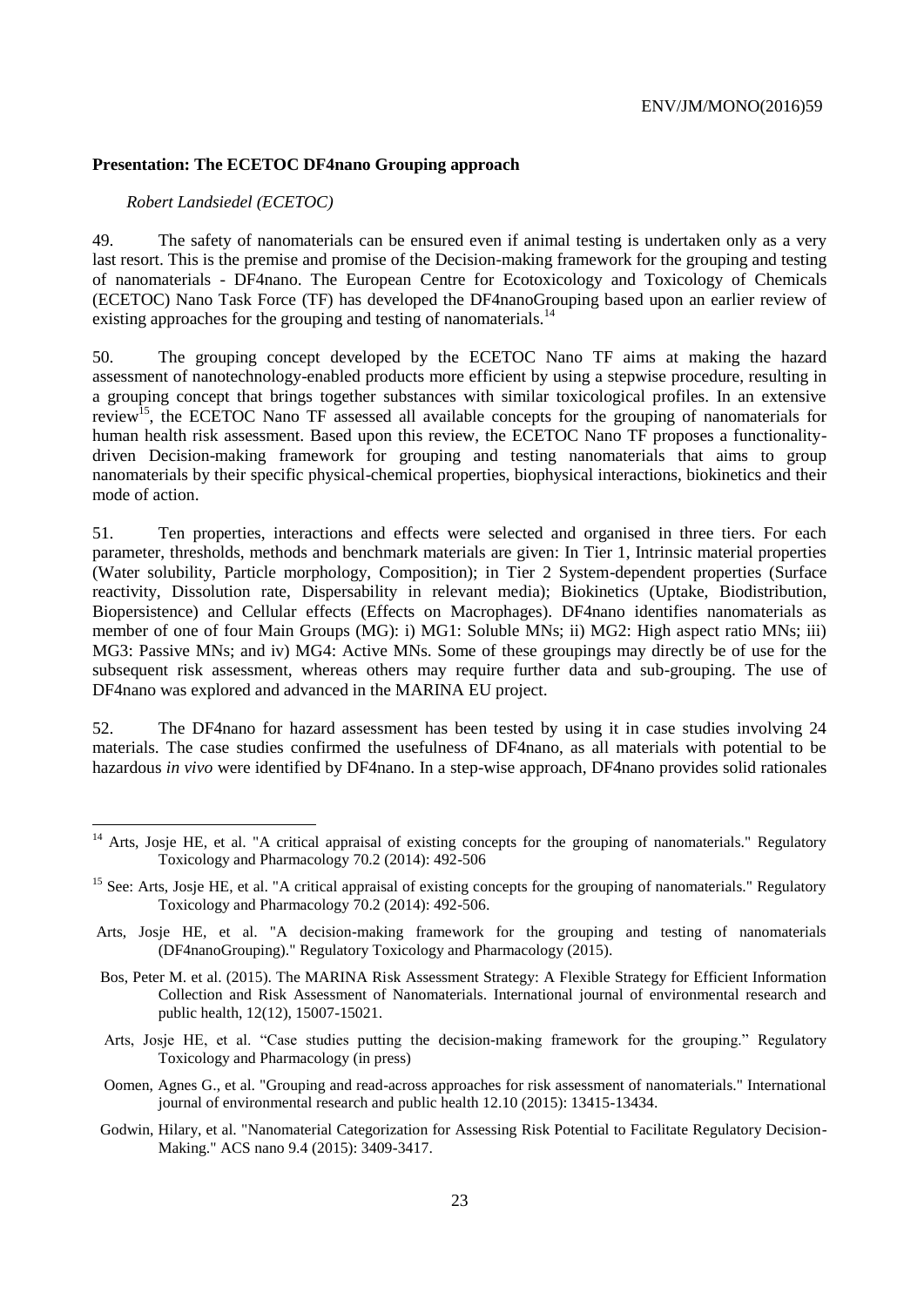for sub-grouping, including the needs for further data generation. The framework also proved to be efficient in sorting nanomaterials that could undergo hazard assessment without further testing.

53. This is the first comprehensive and pragmatic approach to the grouping and safety assessment of nanomaterials that has been presented to the scientific community. As with all innovative, new approaches, the framework is expected to attract both praise and criticism, which will facilitate the further refinement of this concept. The ECETOC organisation that sponsored the development of this framework is willing to provide guidance to companies dealing with nanomaterials on how to use this approach, should this concept in its present or modified form be or become acceptable to regulatory authorities.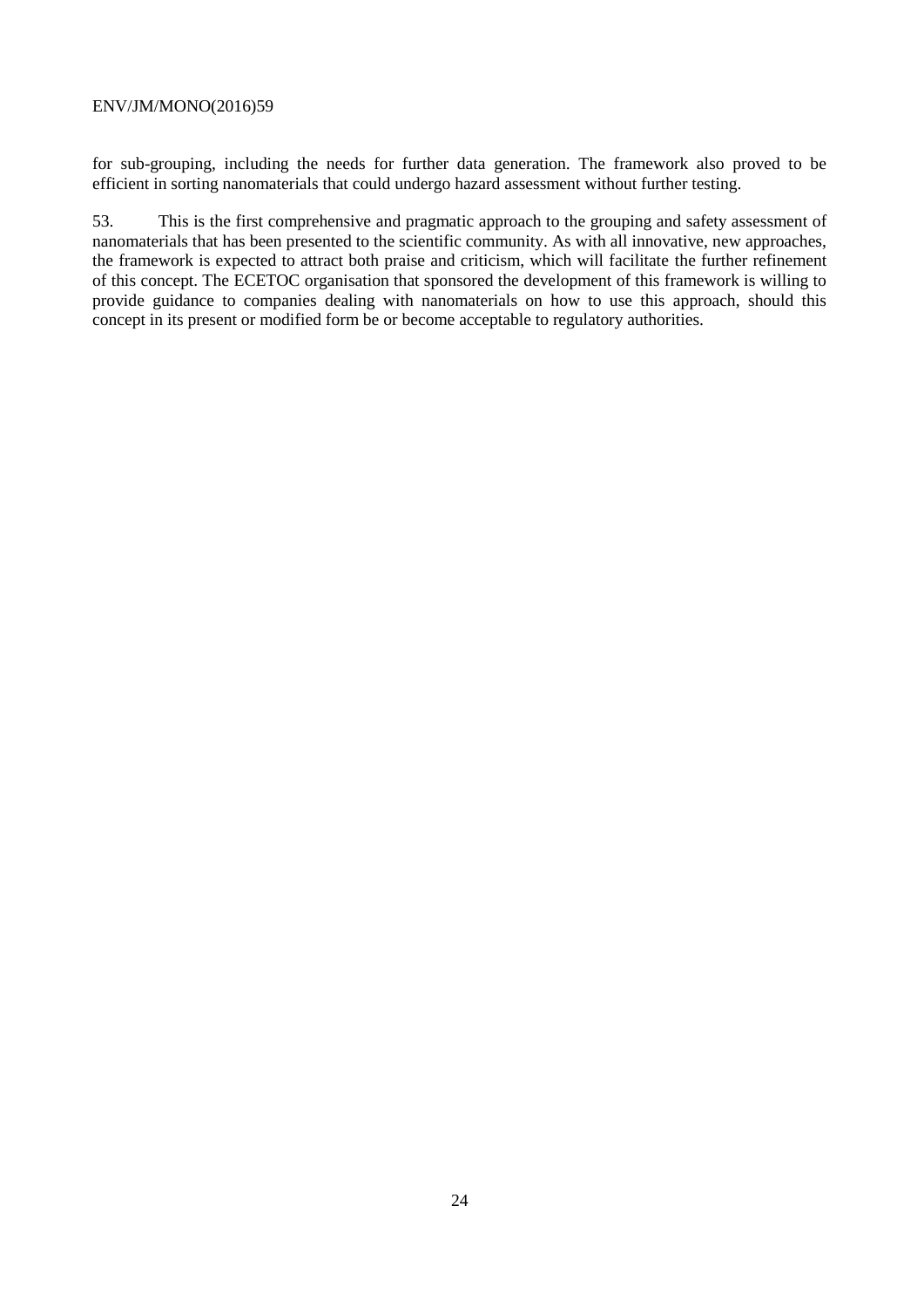# **CASE STUDIES, BEST PRACTICES AND RECOMMENDATIONS FOR READ-ACROSS FOR NANOMATERIALS IN A REGULATORY CONTEXT**

*Session Chair: Jenny Holmqvist (EU-ECHA), Rapporteur: Eric Bleeker (Netherlands)*

#### **BIAC: Industry Experience for Grouping and Read-Across Approaches for Nanomaterials**

*David Carlander & Blanca Serrano (BIAC)*

- 54. An effective grouping and read-across strategy needs to meet the following four conditions.
	- It should **leverage available data and experience with the chemical substance**. E.g. information from existing hazard classification frameworks and proven scientifically valid grouping for larger substances are in many cases useful for nanomaterials. The comparison of the behaviour of those particles dominated by surface interactions and those that are not can be used to identify the relevant parameters. E.g. the Peclet number (Pe) can be used to identify the surface interaction dominated regime  $(Pe< 0.1)$ .
	- An effective strategy should also **remain flexible** to allow for the incorporation of relevant new information and methodological refinements to ensure the grouping structure remains current. It is imperative to ensure that focus is on fit-for-purpose experimentation and similarities.
	- Science- and risk-based prioritization concepts to define required levels of similarity should be integrated. The amount of information required for the substances should be guided first by the intrinsic hazard of the substance and then by the available knowledge. The level of similarity required to group substances should also be related to intrinsic substance hazard and apparent risk.
	- **Perception barriers to innovation should be avoided.** It is vital to realize that proposed boundaries will impact material design and consequently innovation. Rigid, pre-defined physical chemical grouping paradigms are likely lead to the avoidance of properties presumed to enhance risk, however limiting the design and innovation space. Therefore, it is imperative that any predefined physical chemical grouping paradigm be grounded on sound science. It is recommended that physical chemical parameters be used in combination with hazard and exposure outcomes (i.e. continual fit-for-purpose validation) in order to continue to build knowledge in this space and to encourage innovations in material design that leads to safer materials.

55. In conclusion, a number of strategies and perspectives to carry out read-across have been proposed by different actors in different regions, each with their own merits. In order to move towards a harmonize strategy to read-across we should ensure that grouping strategies rely on established methods and data. It is important to take in account that:

- Developing and use of alternative methods are very important but should be secondary to established guideline methods until fully validated.
- Existing data for the chemical substance should be used, were possible.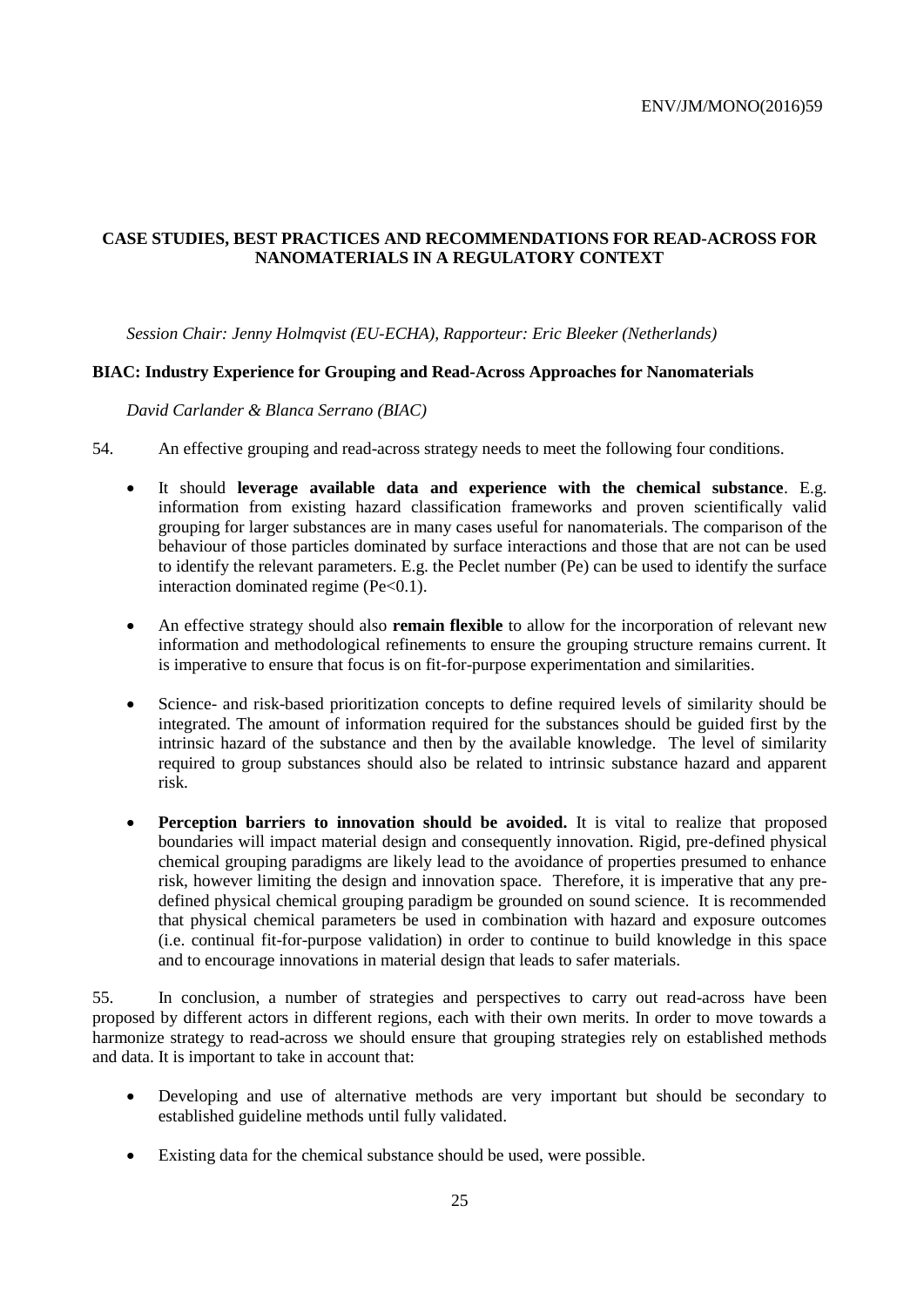• Non-guideline / non-GLP research studies need to be considered with caution. A well-defined, structured data quality and utility framework should be implemented to ensure that the collective information used to categorize materials is of sufficient quality and is also fit-for-purpose.

56. The knowledge of chemical substance hazard potential and corresponding MoA for those materials should be used to inform the significance and relevance of physical-chemical parameters (e.g. weighing experience (evidence- based) over generalized assumptions, where valid)

# **Presentation: Grouping and read-across approaches for risk assessment of nanomaterials from the perspective of the European FP7 project MARINA**

# *Agnes Oomen (the Netherlands)<sup>16</sup>*

57. Physical-chemical properties of chemicals affect exposure, toxicokinetics/fate and hazard, and for nanomaterials, the variation of these properties results in a wide variety of materials with potentially different risks. To limit the amount of testing for risk assessment, the information-gathering process for nanomaterials needs to be efficient. At the same time, for each nanomaterial sufficient information to assess its safety for human health and the environment must be available. Grouping and read-across approaches can be utilised to meet these goals. In the presentation, different possible applications of grouping and read-across were outlined and discussed for nanomaterials within the broader perspective of the MARINA Risk Assessment Strategy (RAS), as developed in the EU FP7 project MARINA.

58. Firstly, nanomaterials can be grouped based on limited variation in physical-chemical properties to subsequently design an efficient testing strategy that covers the entire group.

59. Secondly, knowledge about exposure, toxicokinetics/fate or hazard, for example via properties such as dissolution rate, aspect ratio and chemical (non-)activity, can be used to organise similar materials in generic groups to frame issues that need further attention, or potentially to read-across.

60. Thirdly, when data related to specific endpoints is required, read-across can be considered, using data from a source material for the target nanomaterial.

61. Read-across could be based on a scientifically sound justification that exposure, distribution to the target (fate/toxicokinetics) and hazard of the target material are similar to, or less than, those of the source material. These grouping and read-across approaches pave the way for better use of available information on nanomaterials and are flexible enough to allow future adaptations related to scientific developments.

 $\overline{a}$ 

<sup>&</sup>lt;sup>16</sup> On behalf of the partners involved in WP12 and 13 of the MARINA project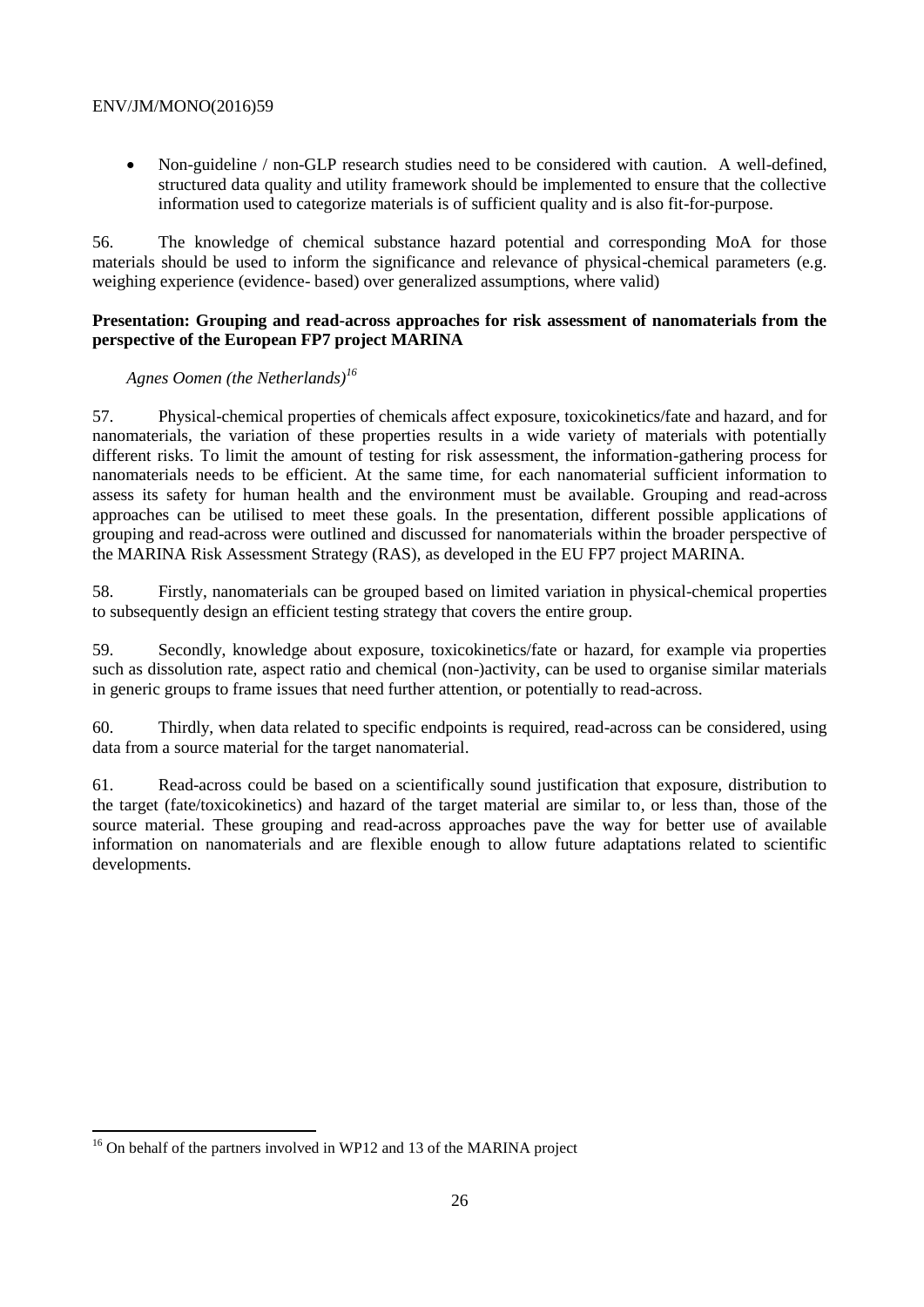#### **Presentation: USA MWCNT case study<sup>17</sup>**

*Presenter: Tala Henry (USA), Contributors: Iris Camacho, Doritza Pagan-Rodriquez, Rebecca Daiss, Jeff Gallagher, Karen Eisenreich, David Tobias, Susan Laessig, Rhema Bjorkland, Kelly Mayo, Maria Doa, and Ken Moss.*

62. Under the Toxic Substances Control Act (TSCA), U.S. EPA regulates both new and existing industrial chemicals. For new chemicals, U.S. EPA must make a regulatory decision on each chemical, often with limited information on the specific chemical or a chemical class. U.S. EPA has relied on computational tools and chemical analogue and category approaches since the 1980s to make rapid decisions regarding risks associated with the manufacturing, import, distribution, use and disposal of new chemicals.

63. U.S. EPA's New Chemical Categories are formulated for chemicals for which sufficient assessment experience has been accumulated so that hazard concerns and testing recommendations vary little from chemical to chemical within the category. New chemical submitters and EPA reviewers benefit from the accumulated data and past decisions represented by a category. EPA considers all new chemical substances which fall within such categories on a case-by-case basis and uses the most appropriate structural analogue(s) to read-across concerns for health or environmental effects.

64. At this time, data are insufficient to identify relevant properties key to establishing a Carbon Nanotube (CNT) category. Barriers to grouping CNTs include: unclear test methods and relevance of results; linkage of chemical-structural and material characterization properties with biological properties; CNT samples are usually not composed of a single type of CNT, but rather are a distribution of structures (e.g. varying length) and also contain agglomerates or aggregates. Furthermore, a range of CNT characteristics may potentially affect toxicology, including: functionalization, length, end-capping, presence of catalyst metals and level of purity.

65. To date, U.S. EPA has primarily considered CNTs as part of the U.S. EPA "Poorly Soluble Respirable Particles" Category in recognition that the physical form of CNTs, at a minimum, present potential concerns about effects on human health or the environment. A number of other conservative assumptions have been used in conducting quantitative risk assessment in the absence of data for CNTs generally and Multi-walled Carbon Nanotubes (MWCNTs) specifically. As data have accrued for MWCNTs, U.S. EPA has adjusted some of these assumptions. For example, MWCNTs were previously assumed to have high bioconcentration/bioaccumulation potential; however, following a review of published literature, U.S. EPA now considers that MWCNTs will have low potential for bioaccumulation. U.S. EPA may also modify, on a case by case basis, assumptions about removal from wastewater treatment plants and destruction by incineration.

 $17$  See: Alloy MM, Roberts AP. 2011. Effects of suspended multi-walled carbon nanotubes on daphnid growth and reproduction. Ecotox Environ Safety. 74: 1839-1843.

Edgington AJ, Roberts AP, Taylor LM, Alloy MM, Reppert J, Apparao M, Mao J, Klaine SJ. 2010. The influence of natural organic matter on the toxicity of multi-walled carbon nanotubes. Environ Toxicol Chem 29: 2511-2518.

Murray, AR, Kisin E, Leonard SS, Young SH, Kommineni C, Kaga WE, Castranova V, Shedova AA. 2009. Oxidative stress and inflammatory response in dermal toxicity of single-walled carbon nanotubes. Toxicology 257: 161-171.

OECD, 2015. Preliminary Guidance Notes on Nanomaterials: Interspecies Variability Factors in Human Health Risk Assessment [\[ENV/JM/MONO\(2015\)31\]](http://www2.oecd.org/oecdinfo/info.aspx?app=OLIScoteEN&Ref=ENV/JM/MONO(2015)31).

OECD, TG 413: OECD Guideline for the Testing of Chemicals: 90-Day (Subchronic) Inhalation Toxicity Study.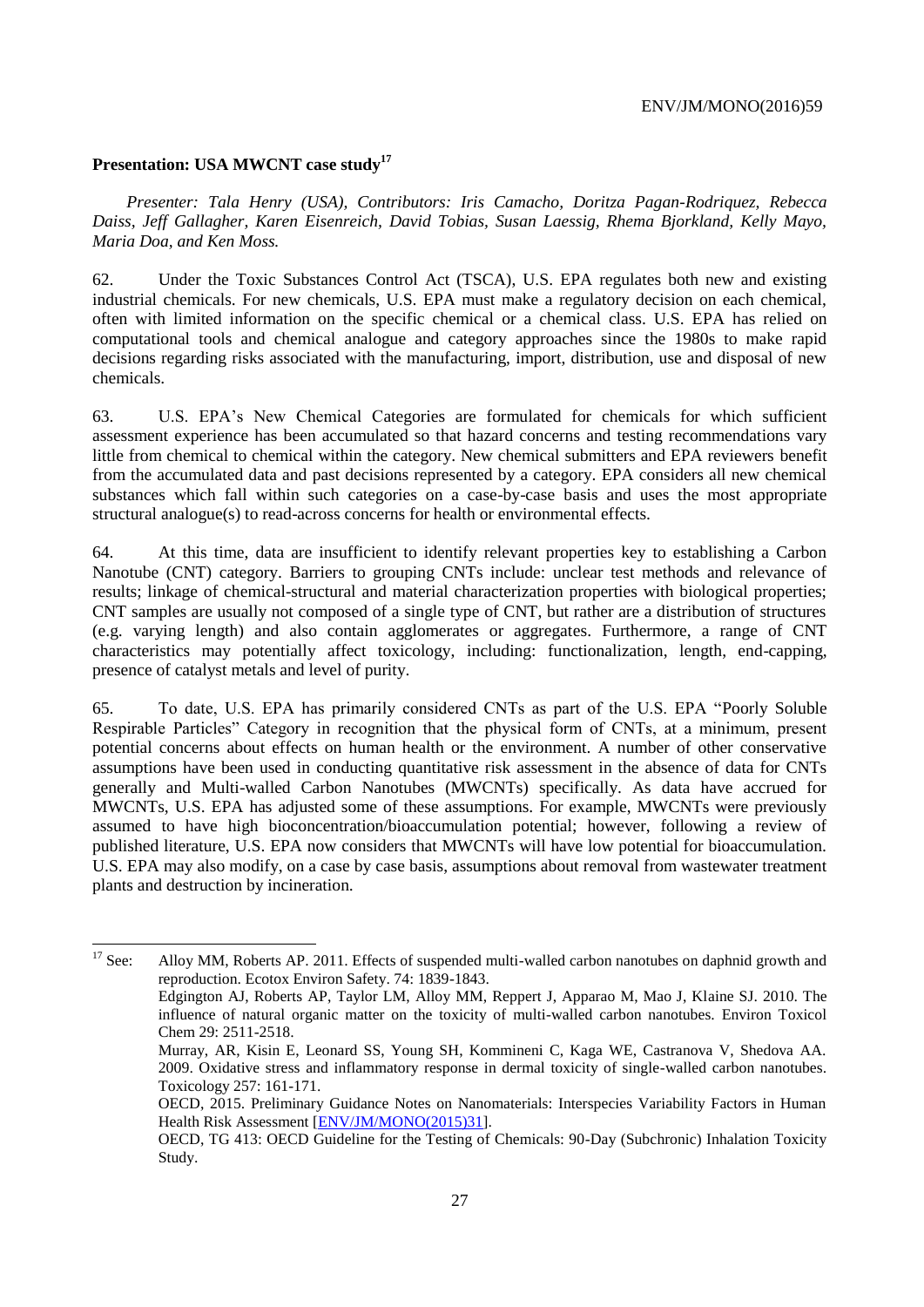66. Regarding aquatic ecotoxicity assessment, U.S. EPA generally predicts "no effects at saturation" in recognition of the general insolubility of MWCNTs, but also identifies a concentration of concern of 1 µg/L. Empirical data from Edgington et al. (2010) and Alloy and Roberts (2010), both of which included natural organic matter in their testing, are used to support this concentration of concern. These studies are also used to support the U.S. EPA practice of requesting any aquatic testing be conducted in the presence of natural organic matter.

67. U.S. EPA conducts human health assessments in which exposures to MWCNTs are evaluated for occupational (dermal and inhalation), general population (inhalation and ingestion of water and fish) and consumer (dermal and inhalation) populations. While it is recognized that absorption of MWCNTs is expected to be poor via all routes of exposure, animal data have shown that lung overload, mutagenicity, immunotoxicity and lung cancer are concerns for inhalation exposures to MWCNTs. Furthermore, concerns about irritation and sensitization are considered for dermal exposures, whereas concerns due to the presence of residual catalysts and about systemic effects from translocation are considered for all routes of exposure.

68. Regarding MWCNT health assessments, U.S. EPA relies on available animal toxicity data from several inhalation, oral, and dermal studies. In the absence of data for a particular MWCNT, the U.S. EPA relies on read-across approaches that consist of using results from 28-day and 90-day repeated-dose inhalation studies with one (the same) MWCNT and a 90-day inhalation study with another MWCNT to read across to untested MWCNTs. For 90-day oral exposures, two studies (#82 and #83) reviewed in the OECD document *Preliminary guidance notes on Nanomaterials: Interspecies variability factors in human health risk assessment* (OECD, 2015)<sup>18</sup> serve as the basis for read-across to other untested MWCNTs. A single study (5-day topical exposure to a SWNCT; Murray et al., 2009) is used to assess dermal exposures (topical) to MWCNTs.

69. When U.S. EPA requests 90-day inhalation testing for MWCNTs, the test is required to be conducted using OECD Test Guideline 413. U.S. EPA generally incorporates additional measurements which are being proposed as part of the draft revision to TG 413. These include: (1) aerosol exposures with particulates with MMAD  $\leq$  2  $\mu$ m and GSD  $\leq$  3  $\mu$ m; (2) Bronchoalveolar Lavage Fluid (BALF) measurements that are biomarkers of lung injury (e.g. total protein and/or albumin, lactate dehydrogenase (LDH), cell counts and differentials for alveolar macrophages, lymphocytes, neutrophils and eosinophils); (3) post-dosing observation period to accommodate measuring pulmonary disposition (lung burden), clearance half-life (biopersistence) and translocation of test material; (4) histopathology of pulmonary and extra-pulmonary organs/tissues (cardiovascular, CNS, liver, kidney, etc.).

# **Presentation: Category approach for the read-across assessment of MWCNTs**

# *Akihiko Hirose<sup>19</sup> (Japan)*

70. It is known that MWNT-7, one of the various types of multi-wall carbon nanotubes (MWCNTs), has a potential to induce mesothelioma by intraperitoneal administration in rats and mice. A recent report<sup>20</sup> indicated that MWNT-7 induced lung cancer after two-year inhalation exposure in rats. However, it is unclear whether other types of MWCNTs have a carcinogenic potential or not.

 $\overline{a}$ 

<sup>&</sup>lt;sup>18</sup> See Table in page 17.

<sup>&</sup>lt;sup>19</sup> Division of Risk Assessment, National Institute of Health Sciences, Japan.

<sup>&</sup>lt;sup>20</sup> The report is only available in Japanese http://www.mhlw.go.jp/file/05-Shingikai-11201000-Roudoukijunkyoku-Soumuka/0000089516.pdf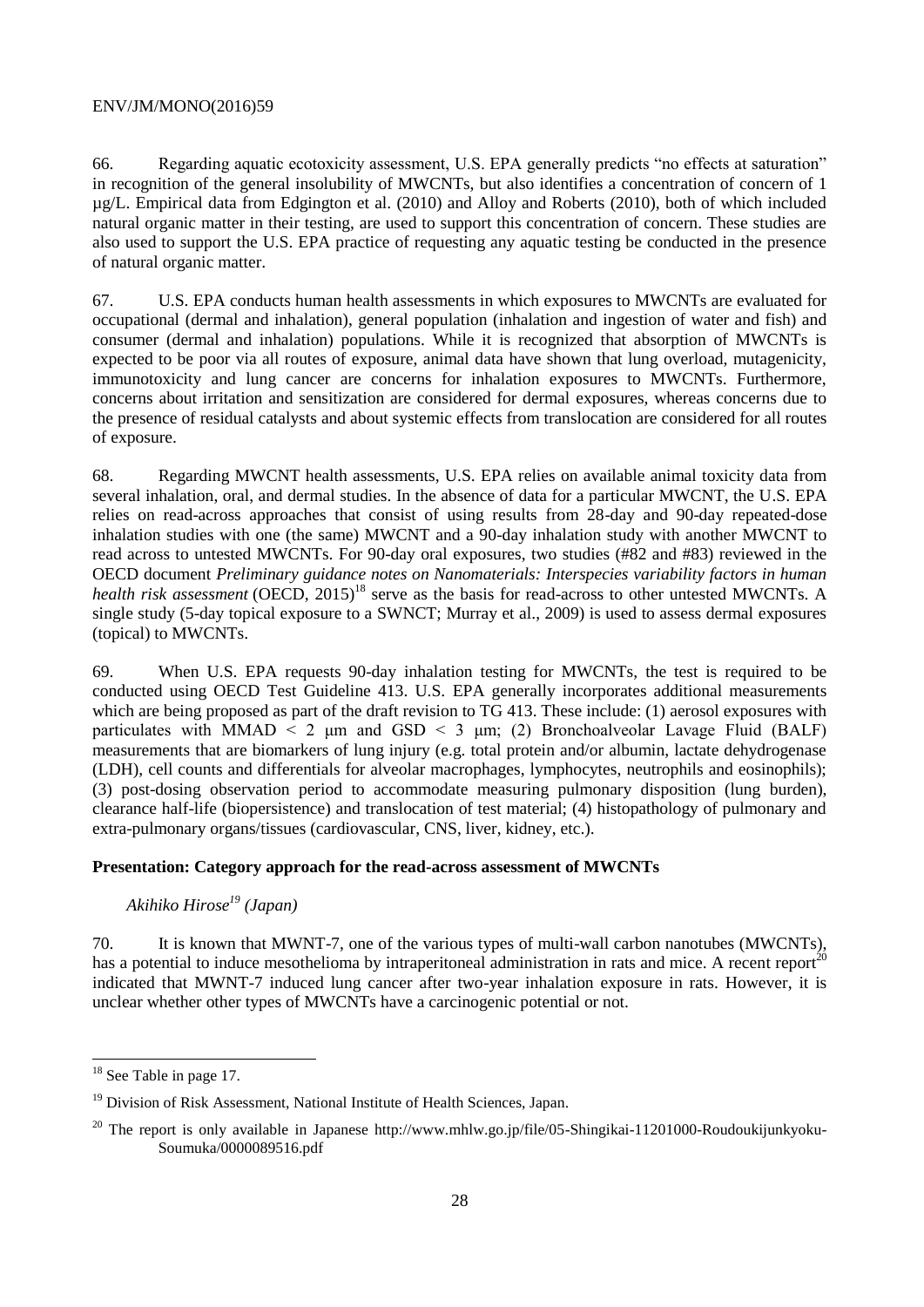71. In order to estimate the carcinogenic potential of each MWCNT, rats were exposed to some types of MWCNTs (shorter, longer, thin, thick, tangled type etc.) by single intraperitoneal administration and followed for a one-year observation period. The carcinogenic potential seems to be correlated with the number of longer length fibres. However, such a chronic *in-vivo* study is not a realistic method for evaluating many types of MWCNTs.

72. As a development of the *in-vitro* evaluation method, it was found that the potency of the inflammatory cytokines (e.g. IL-1β) production in macrophage type cells (THP-1) mainly depended on the length of nanofibres. Nevertheless, the potency of cytokine induction was not always correlated with the potency of the mesothelioma induction. It is postulated that biodurability and/or some other parameters (e.g. rigidity), in addition to the fibre length, are critical for the carcinogenic potential of MWCNT. Further mechanistic research is undoubtedly important for the development of the *in-vitro* methods, and robust *invivo* toxicity characterization of at least one representative material among this category of materials would also be necessary.

# **Presentation: Safety Assessment of Nanomaterials in Cosmetics: The SCCS Opinions on Nanoforms of TiO2, SiO<sup>2</sup> and ZnO**

# *Qasim Chaudhry (Chester University)*

73. Prof. Chaudhry presented his analysis of the recent opinions of the Scientific Committee on Consumer Safety (SCCS) on nanomaterials. He is a Member of the SCCS but clarified that his presentation was not on behalf of the SCCS.

74. He briefly described the composition and work of the SCCS, which is one of the two non-food independent Committees of the European Commission - charged with assessing safety of chemical and nanomaterial ingredients in cosmetics. His presentation showed that the cosmetics sector is currently one of the largest users of nanomaterials, and that the main applications on the market in Europe relate to UV filters in sunscreen products. He mentioned the difficulties in safety assessment of nanomaterials in the absence of an agreed framework for grouping and read-across, when only limited data are available on a nanomaterial but it is intended for use in a number of different variant forms. He highlighted the examples of three recently published opinions of the SCCS on nanomaterials (titanium dioxide, zinc oxide and synthetic amorphous silica).

75. In the case of TiO2, the SCCS assessed fifteen materials in one dossier. The materials had different crystalline forms (anatase, rutile), primary particle and agglomerate sizes, surface coatings, apparent bulk densities, aspect ratios (hence particle shapes), and photo-catalytic activity. He explained that the SCCS used the available information to broadly group the materials into 3 categories on the basis of crystalline form and photo-catalytic activity. The overall conclusion on safety was based on the lack of internal exposure and the absence of local effects on dermal application. However, as inhalation toxicity of TiO<sup>2</sup> nanomaterials has been reported, the opinion did not recommend applications that could give rise to inhalation exposure to  $TiO<sub>2</sub>$  nanoparticles (such as powders or sprayable products). The opinion also proposed limitations on the acceptable levels of the anatase form and the photo-catalytic activity of the materials.

76. In relation to nano-zinc oxide, the materials submitted in the dossier were all rod-like and isometric-shaped particles, were either uncoated or coated with organosilanes, and had comparable water solubilities. ZnO also has a continuous dissolution to the ionic  $(Zn<sup>+2</sup>)$  form. There was no evidence of the absorption of ZnO nanoparticles through skin or the oral route; and any trace amount absorbed was most likely in ionic form and still insignificantly small compared to the large zinc pool already present in the body. The opinion of the SCCS therefore considered the use of the assessed types of ZnO nanoparticles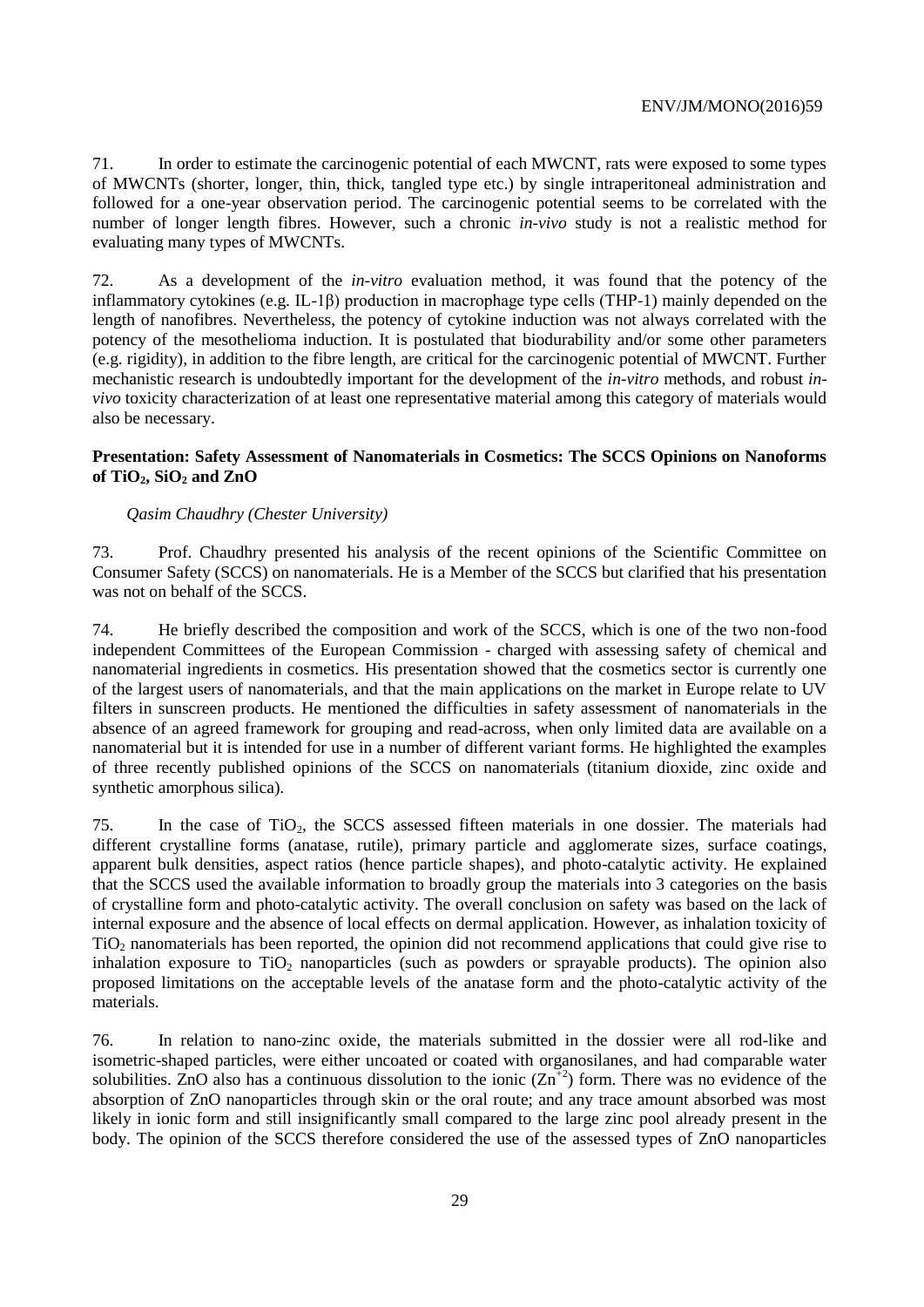safe for dermal application. Again, due to the reported inflammatory effects on the lung, the use of nanozinc oxide in applications that might lead to inhalation exposure to ZnO nanoparticles (such as sprayable products) was not recommended.

77. The opinion on synthetic amorphous silica (SAS) materials assessed 23 materials that could be broadly grouped into hydrophilic precipitated; hydrophilic pyrogenic; hydrophobic pyrogenic (surface modified with alkyl-silylates); and colloidal form of silica. These materials differed in terms of primary particle sizes, and the available toxicological database was very patchy and incomplete. There were also large variations in Volume Specific Surface Area (VSSA), solubility and densities; the available evidence for the lack of skin penetration of silica nanoparticles/clusters was also considered insufficient and inconclusive, because it did not cover hydrophobic surface modifications that may have a role in enhancing the dermal penetration. Thus, despite the apparent categorisation of the SAS materials with the aim to use read-across to fill data gaps, there was not sufficient data on physical-chemical properties, toxicological data or exposure to allow drawing any firm conclusion either for or against the safety of the materials.

78. Prof. Chaudhry also explained that an agreed and scientifically based framework for grouping and read-across would be very helpful for both industry and regulatory bodies carrying out risk assessment. He, however, questioned the rationale behind limiting the framework to inhalation exposure in occupational settings, which would make it largely relevant to REACH but not to other regulatory frameworks, and suggested that categorisation framework should be inclusive of other exposure routes, such as dermal (due to relevance for regulatory framework on cosmetics) and oral (due to relevance for regulatory frameworks on food/feed).

# **Presentation: Core-shell systems: different cases**

#### *Harald Bresch (Germany)*

79. Coating, stabilization layers, functionalization of particles or simple contamination are common variants of a core-shell system. For small nanoparticles this is of major importance. A particle with a 16 nm diameter and the usual surface layer (shell) of 2 nm will have the same volume for the core as for the shell. In this case, the material of the particle does not have a clear definition. If only the shell is in contact with the surroundings, the particle might be categorized according to the shell, but this is only valid if the shell is not soluble. It is common for a particle to consist of four different layers: core, shell, stabilization layer and contamination layer. Some of these layers might be very thin and the shell might cover only parts of the particle, but they can still be presumed as a layer/shell. Every layer might influence the properties and the toxicity of the particle. For example, silver particles might have a different dissolution rate for pure particles and for particles which are grown on top of a core.

80. Different solubilities or other defined properties of materials are common reasons to produce core-shell systems. Gold cores can be surrounded by silica in order to stabilize them or to ensure a defined distance between the cores. Silica might be surrounded by gold; Hollow gold shells remain, when the silica gets dissolved. Another important example of core-shell systems are quantum dots: a small core is surrounded by a different material in order to increase photoluminescence. Furthermore, a stabilization layer is needed. The smallest contribution to the volume of the final particles is given by the initial core. The photoluminescence depends on the core, but the shells have a much bigger volume and contain much more material. Categorization should take this into account.

81. Core-shell systems are not covered by most of the existing decision trees for grouping. They are either regarded as a special case or assumed to be made of an individual layer for simplicity. This put coreshell systems out of the applicability domain of the most common decision trees for grouping. There might be a very easy way to avoid this problem and even to combine some of the different decision trees.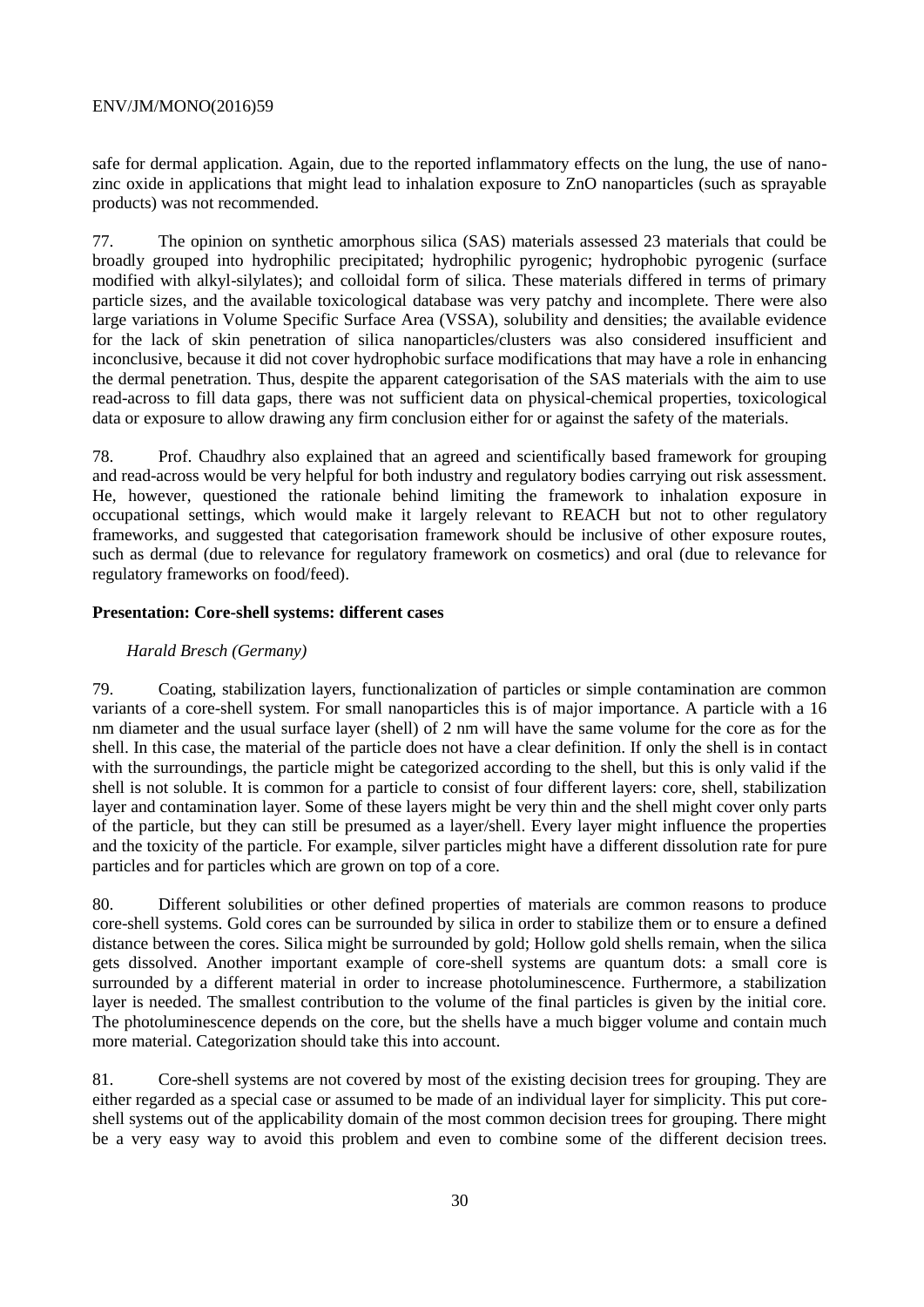Considering the solubility of the outer shell as first step of a decision tree and subsequently addressing the inner layers could be a pragmatic approach to solve the problem. If there is no shell, the categorization can start with a tiered approach or with the proposed "strawman" chemical categorization suggested by USA in 2014. If a shell is covering the surface, there is a need to check if the shell is stable. If it is stable, the particle can be categorized based on the shell's properties. Furthermore, grouping needs to consider that the shell might increase the particle uptake by the cells. If the shell is soluble, the released ions need to be addressed as in the classical case. If the released ions and the uptake are not critical, the decision tree can continue with addressing the next inner layer.

82. With this not-perfect but pragmatic approach, the surface layers can be addressed in a decision tree for grouping with very limited additional efforts. Most criteria are based on tabulated data for the bulk material. Including a rating system such as the Precautionary Matrix approach (proposed by Switzerland) might help to address the time and mass dependence of some parameters like solubility, ion toxicity and uptake.

#### **Presentation: Numerical algorithms for supporting qualitative and quantitative read-across**

# *Tomasz Puzyn & Agnieszka Gajewicz (Poland)<sup>21</sup>*

 $\overline{a}$ 

83. The development of computational methods that support human health and environmental risk assessment of engineered nanomaterials is nowadays of high interest, because the application of these methods enables filling the existing experimental data gaps. In the context of grouping (categorization) of nanomaterials, the most promising approaches that can be applied for data filling are: (i) Qualitative or Quantitative Structure-Activity Relationships ((Q)SARs), (ii) trend analysis (iii) and read-across.

84. (Q)SAR is based on mathematical dependencies defined between the variance in molecular structures, encoded by so-called descriptors, and variance in biological activity (toxicity in this case) in a set of nanomaterials. This means that if one has calculated or experimentally measured molecular descriptors for a group of similar nanomaterials and the toxicological data are available only for a part of this group, one is able to predict the lacking data by the help of the molecular descriptors and a suitable mathematical model. The successful application of Nano-QSAR has been already demonstrated. However, there are serious limitations related to the relatively large number of nanomaterials (data points) for which the experimental data required to build the model are  $(>15)$ . When some chemicals in a category have measured values and a consistent trend is observed, missing values can be estimated by simple scaling from the measured values to fill in the data gaps (trend analysis). In such a case, a smaller number of data points (> 3) can usually be used. However, when there is no observed linear trend in the category and the number of data points is rather small (1-6), either a qualitative or a quantitative read-across technique might be applied. Read-across is based on similarities between nanomaterials within the category; the predicted endpoint value for a "source chemical(s)" is used to predict the same endpoint for a sufficiently similar "target chemical(s)".

85. Unfortunately, the techniques of read-across have not been sufficiently standardized yet. In effect, very often the results of estimations with read-across are too "expert-dependent", i.e. may vary depending on the personal experience of the expert conducting the study. This is important from the regulatory perspective, because the reliability and repeatability of the results are not guaranteed.

86. Thus, an overview is presented of the algorithms currently available for read-across in the four schemes: one-to-one, one-to-many, many-to-one, and many-to-many, discussing theirs advantages and disadvantages. In addition, four novel and more suitable numerical algorithms for read-across are

<sup>&</sup>lt;sup>21</sup> Laboratory of Environmental Chemometrics, Faculty of Chemistry, University of Gdansk, Gdansk, Poland.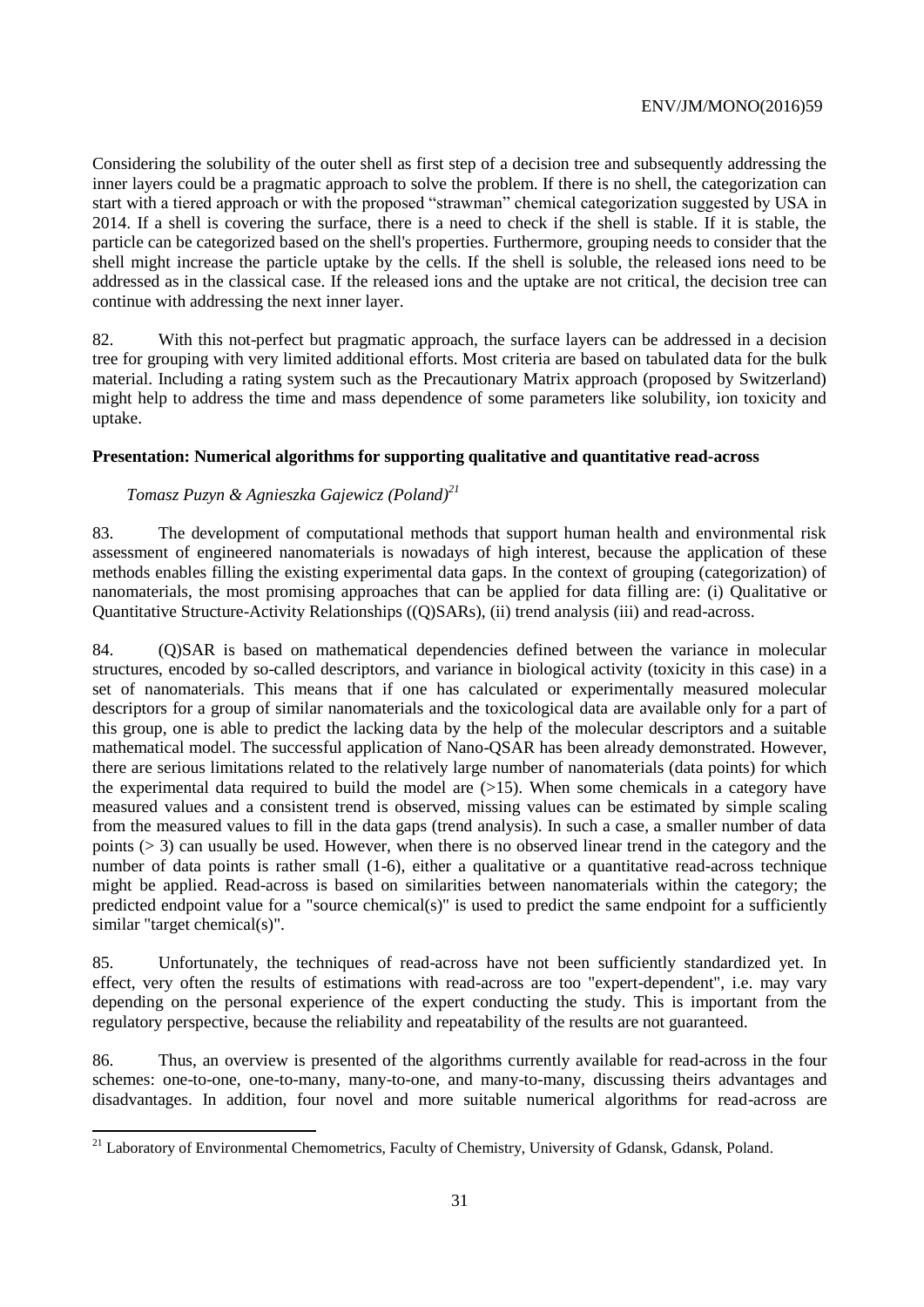introduced, namely: (i) RA1 – qualitative read-across algorithm based on hierarchical cluster analysis; (ii)  $ORA1$  – quantitative algorithm based on one-point-slope and two-point formula approaches; (iii)  $ORA2$  – quantitative algorithm based on Euclidean distance as similarity measure and two-point slope formula approach; (iv) QRA3 – quantitative algorithm based on principal component scores and two-point slope formula approach. The predictions obtained by using of the algorithms have been externally validated with experimental data for nanomaterials not involved in the model development.

87. It is worth mentioning that the proposed algorithms are universal, i.e. they enable filling data gaps within established groups of nanoparticles based on the previously selected criteria of similarity. While the selection of the algorithm to be used is an important source of uncertainty in read-across, the use of algorithms should be preferred to choosing the acceptable and sufficiently standardized algorithm(s) as much transparent as possible instead of taking just the average or the most conservative values.

# **Presentation: Important parameters for Grouping and Read-Across**

#### *Eric Bleeker (Netherlands)*

88. Grouping and read-across can serve different purposes, such as limiting the amount of necessary tests and measurements, prioritisation of materials for further scrutiny, or design of testing strategies. The purpose steers to some extent what (additional) information is necessary and what the starting point is (e.g. does a new material fit into an existing group, does a material behave similarly to another one, can we identify a representative material for a group to further test or scrutinize?).

89. The ideas of using grouping, categorisation and read-across in risk assessment of chemicals are not new. However, in contrast to chemicals, similarities in chemical structure are not sufficient to determine categories or groups for nanomaterials, nor can the justification of read-across be based on their chemical structure alone.

90. For identification as well as read-across and risk assessment purposes, information on nanomaterials is needed that determines what they are (both chemical and physical appearance). Depending on the situation, information is also needed on where they go (which part within a body or the environment is exposed) and what they do (what is their reactivity). Furthermore, a clear purpose for the grouping or read-across is essential, as this determines what specific information is most essential.

91. Recently ECHA, JRC, and RIVM developed a framework (ECHA, EU, RIVM, 2016) that describes a stepwise approach to building a justification for grouping and read-across. The strategy comprises six different steps, including (1) identification and characterisation of the nanoform(s), (2) when possible formation of initial groups of nanoforms based on physical-chemical parameters (e.g. aspect ratio, or water solubility and dissolution rate), (3) identification of available information and data gaps for each nanoform per endpoint, (4) hypothesis-driven identification of source materials for read-across, which can consider information on 'where they go' and 'what they do', (5) when necessary additional testing to substantiate the read-across, and (6) assessing the new data and remaining uncertainties to conclude on the read-across arguments. When read-across cannot be substantiated, the strategy foresees reiterating (some of) the steps, or performing appropriate testing to fulfil the information requirement(s) of the specific regulatory framework.

92. Specifically for nanomaterials, the information on where they go is influenced by the nanomaterial characteristics as well as factors in the surroundings (e.g. pH, ionic strength, temperature, constituents of the media such as proteins or dissolved solids), whereas the nanomaterial characteristics can also influence the hazard potency of a specific endpoint. The justification for read-across should take this into account. It was noted in the presentation that the chemical composition of the nanoparticle is not so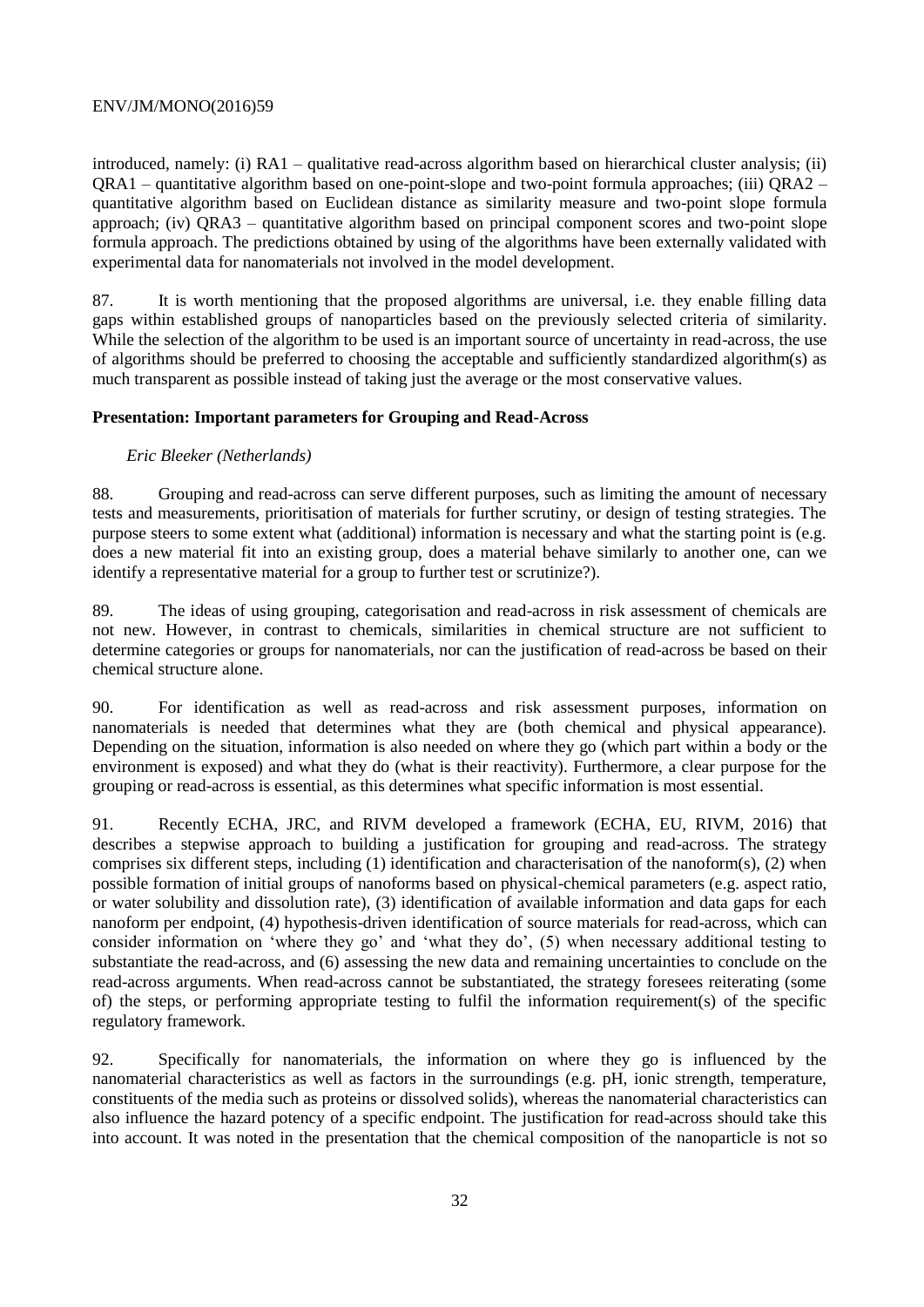important for particle kinetics, but is important for toxicity. Furthermore, the pristine nanoparticle may undergo considerable changes due to the environment and become something different before its toxicity becomes relevant.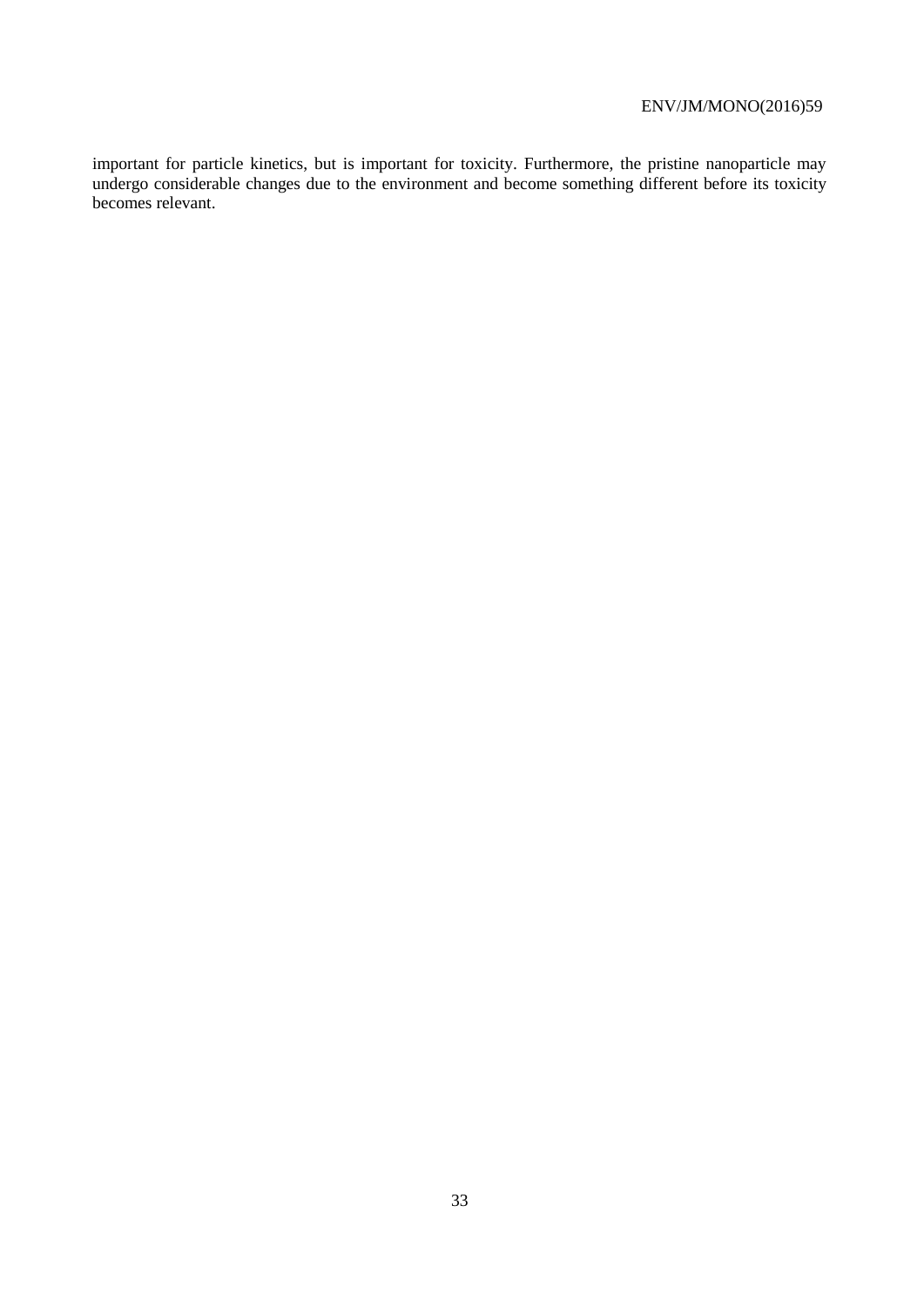#### **HUMAN HEALTH / ENVIRONMENTAL HAZARD ASSESSMENT**

#### **Break-out group 1. Human Health Hazard Assessment**

*Chair: Karin Aschberger (EU-JRC), Rapporteur: Ken Moss (USA)*

93. 1. Attendees discussed what criteria should be considered when conducting grouping in the context of (human health) hazard assessment. They acknowledged the importance of understanding the relationship between physical-chemical properties and biological effects (endpoint effects/toxicity, which often require lengthy animal testing), and the need to justify "read-across" of data between MNs or nanoforms. It is important to understand the relationship between possible modes of action (MOAs) and the physical-chemical parameters generating them. This has to be done in a stepwise approach, with specified, validated (standardized) assays using reference materials and applying quality control; a database of reference materials would be helpful. It was agreed, that a list of parameters (intrinsic and system-dependent properties) to serve grouping and read-across of nanomaterials should be defined. The following ones were discussed during this session.

- Solubility/dissolution, biopersistence/biodegradation
- Morphology, rigidity
- Toxicity, ion release (composition)
- Dispersibility, agglomeration (aggregation)
- Surface activity, reactivity
- Cellular effects, uptake, (time course)
- Kinetics/transport

94. The change of MN properties during its life cycle need to be considered: The physical-chemical properties of MNs "as produced" may be different from those "as used"; but these are the ones to which humans and the environment will be exposed to. It was acknowledged that fundamental behaviour (where they go) and the reactivity (what they do) will have a major impact and it is important not only look at the (intrinsic) physical-chemical parameters.

95. It was important to note that particles or fibres exist as entities, functionalized or not, in various biological media, in which they are dissolved or digested, with surface activity affecting the reactivity/free radical/inflammation potential of the particle. How long particles persist in a given physical state is important because long-term disposition and toxicity (e.g. lung/liver) is of concern. Various key parameters were identified as having an important impact on kinetics, transport, cellular (uptake) and consequently biological effects, including composition, solubility, dissolution, morphology, fibre rigidity (asbestos-like), ion release potential, dispersibility and agglomeration state.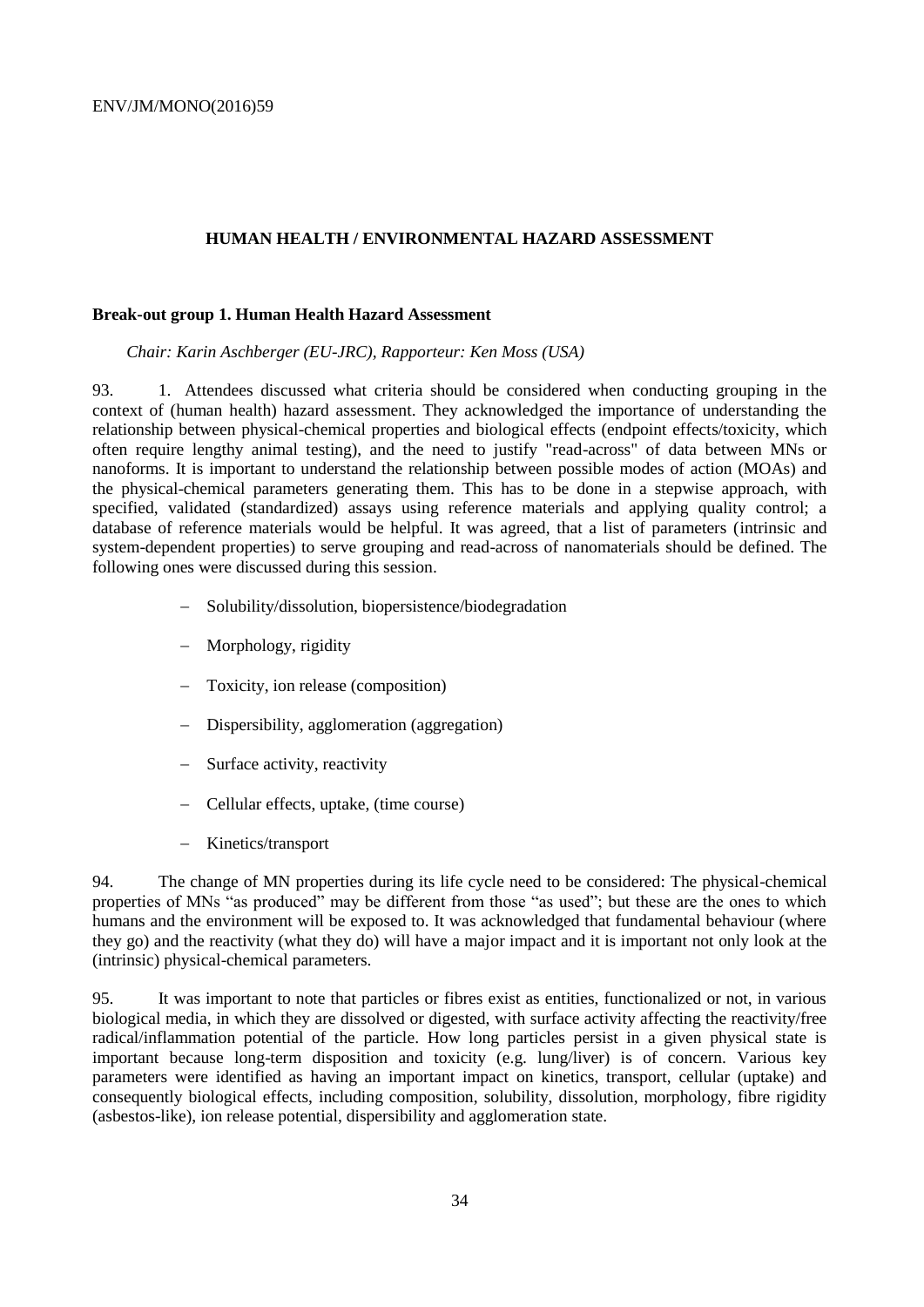96. The purpose of grouping and read-across needs to be considered: regulatory requirement / levels of risk assessment (screening or more robust), relative risk for chemical substitution or risk communication. Should it serve to fill data gaps or inform tiered testing? Case studies were considered important to establish patterns and develop necessary assessment tools.

97. Section 6.7 (Metals and inorganic metal compounds) of the OECD Guidance on Grouping of Chemicals was cited as a good template to start the work with MNs, especially those based on metals or metal oxides. For those it is the bioavailability of the metal ion (or a redox form of this ion) at target sites that, besides the toxicity potency, will determine the occurrence and severity of the effects to be assessed. This chapter also addresses factors that could alter the basis and assumptions underlying the grouping, which are equally relevant for nanomaterials, like chemical speciation and valence, crystalline structure, particle size, surface properties, as well as other factors such as well as other factors such as presence as part of a mixture, presence of counter ions or other metal ions, and presence in the form of an organometallic compounds.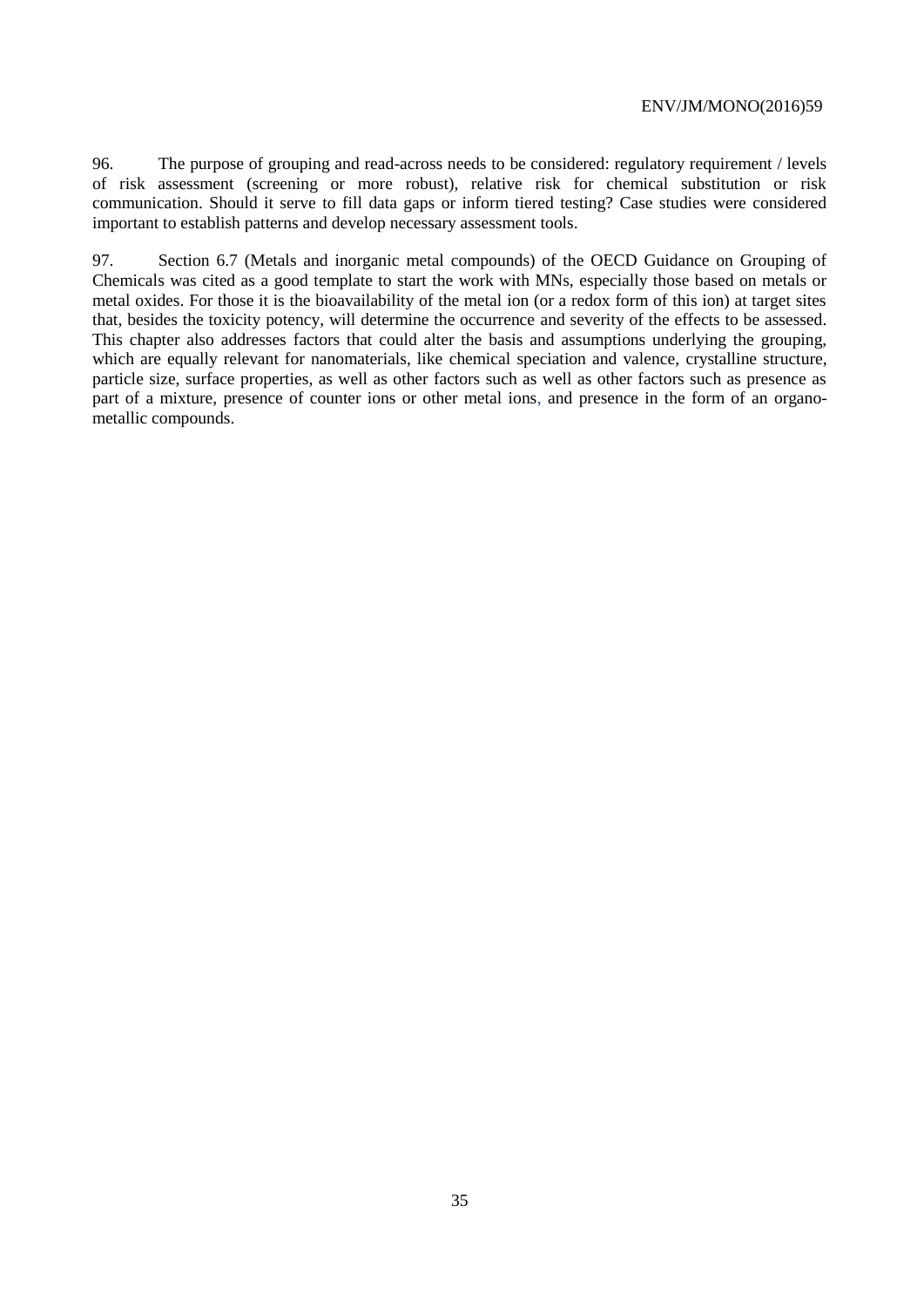# **Break-out group 2. Environmental Hazard Assessment**

# *Chair: Brad Fisher (Canada), Rapporteur: Kathrin Schwirn (Germany)*

98. During the break-out session, the participants discussed which parameters are important for grouping and read-across in the context of environmental hazard assessment. In addition to intrinsic physical-chemical parameters, preliminary behaviour information also needs to be considered ("Where they go" or "How they behave"), for example dissolution rate and agglomeration behaviour are of relevance for nanomaterials. It was also noted that shape is an important physical-chemical parameter to be considered in environmental hazard assessment, since shape can be accompanied by physical effects and may influence uptake and depuration by organisms. Overall, physical-chemical properties influence nanomaterials in terms of their behaviour and fate in corresponding environmental and test media.

99. In turn, the medium has an influence on the behaviour and fate of nanomaterials and needs to be considered in grouping and read-across. It was recommended to identify standardised test media for testing nanomaterials. This would facilitate comparability and reproducibility of test results. However, when defining test media, it needs to be suitable for nanomaterials and the examined organism. This recommendation is also considered for the ongoing activities for developing a nanospecific OECD guidance document for testing aquatic and sediment organisms.

100. There was limited discussion within this breakout group on criteria to grouping presented in the previous sessions, since few of the presentations had an environmental purpose (grouping for ecotoxicity assessment). Most of the grouping approaches presented at the workshop focused on for human hazard, in particular inhalation toxicity: grouping for human hazard assessment and grouping for exposure assessment, etc. For environmentally relevant grouping approaches, a broader view is needed in order to take into account the complexities of 'real world' environmental conditions. It was agreed that the presented approach (Sellers et al., 2015) shows the complexity of environmental considerations. An overarching environmental grouping approach was regarded as not meaningful, and instead, the approach should be endpoint and organism specific.

101. Finally, there was a discussion on benchmarks and when different nanoforms can be considered similar or not. The participants revived aspects that were already stated at the beginning of the session. Information about where nanomaterials go and how they behave in the media (dissolution rate, agglomeration behaviour, sedimentation) is important. Since these behaviour and fate aspects will determine the exposure mechanism, environmental conditions and exposure route is needed for prediction, and comparison of test results. Determining this information will also give insight into an adequate testing strategy.

102. Participants briefly discussed grouping criteria used for comparing individual nanoparticles and the need to define similarity and stability of nanomaterials in the context of read-across. It is still unclear if a nanomaterial is considered sufficiently similar to another one if a given parameter changes.

103. Methodology of grouping and read-across presented in ENV/JM/MONO(2014)4 and other documents and implemented in various software (e.g. OECD QSAR Toolbox) uses well-established chemoiformatic and statistical techniques for supporting the process. They work independently on the problem and type of variables (i.e., criteria of similarity) we are using. Read-across must be strictly scientific-based to be useful from the regulatory point of view. If similarities are scientifically justified, elegant methods of measuring similarity developed for regular chemicals, the existing chemoinformatic techniques of read-across are applied. In case of nanoparticles we should take not only intrinsic properties of NMs, but also system-dependent properties, properties saying, where the nanoparticle goes etc.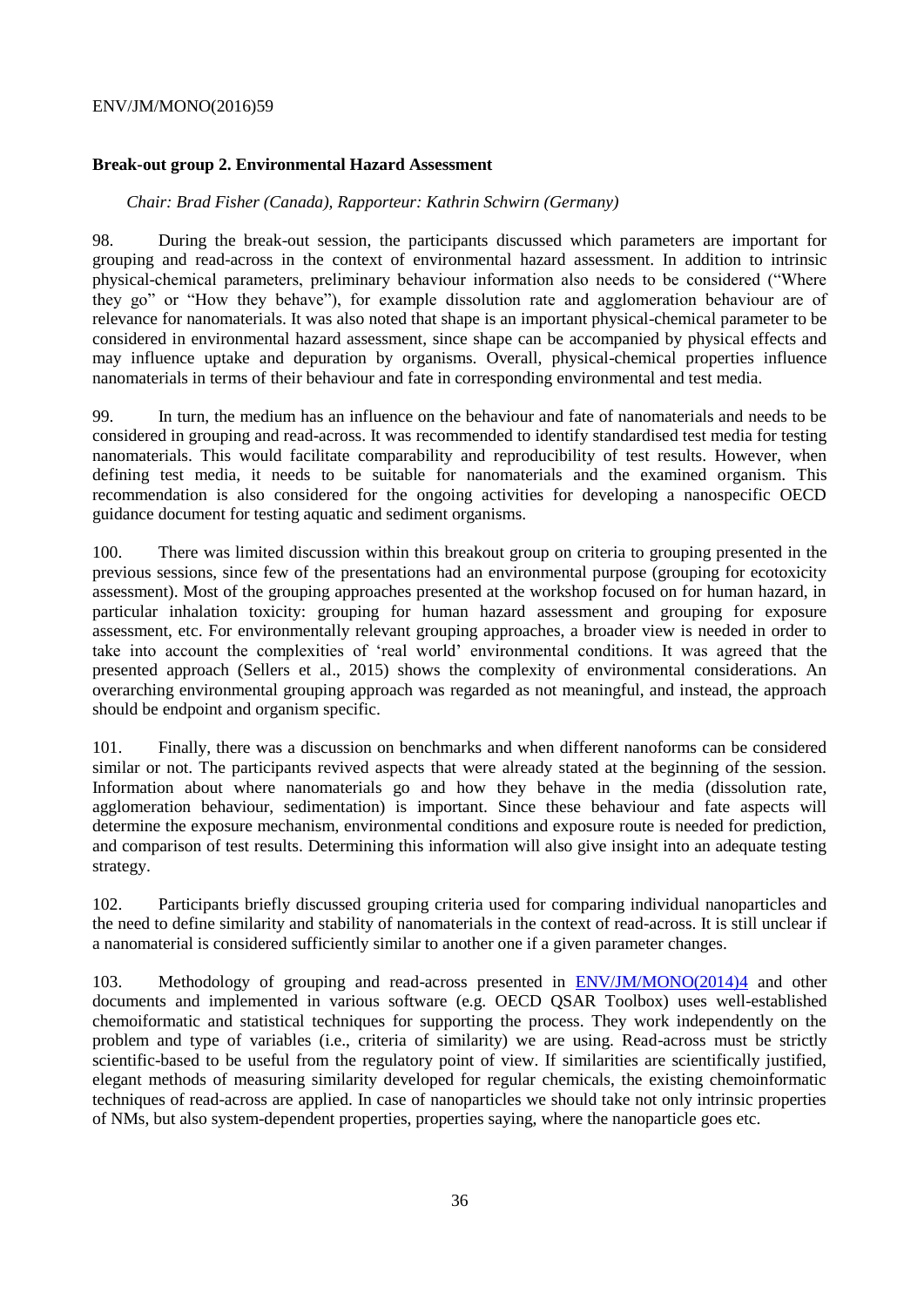104. Furthermore, it is still under debate which characteristics of nanomaterials fall under the term stability and how to consider them, since it is also not fully understood how characteristics change and how this influences environmental effects. Characteristics such as aging, transformation and surface coating were mentioned as influencing "Where they go" and "How they behave".

#### **Discussion**

#### *Chair: Andrej Kobe (EU)*

105. The rapporteurs of the break-out groups 1 and 2 presented the main conclusions of each breakout group, see above. For the environment, a testing strategy is very important, as is the development of new and adaptation of existing test methods. This was already discussed at OECD (OECD, 2014a), and remains an important aspect.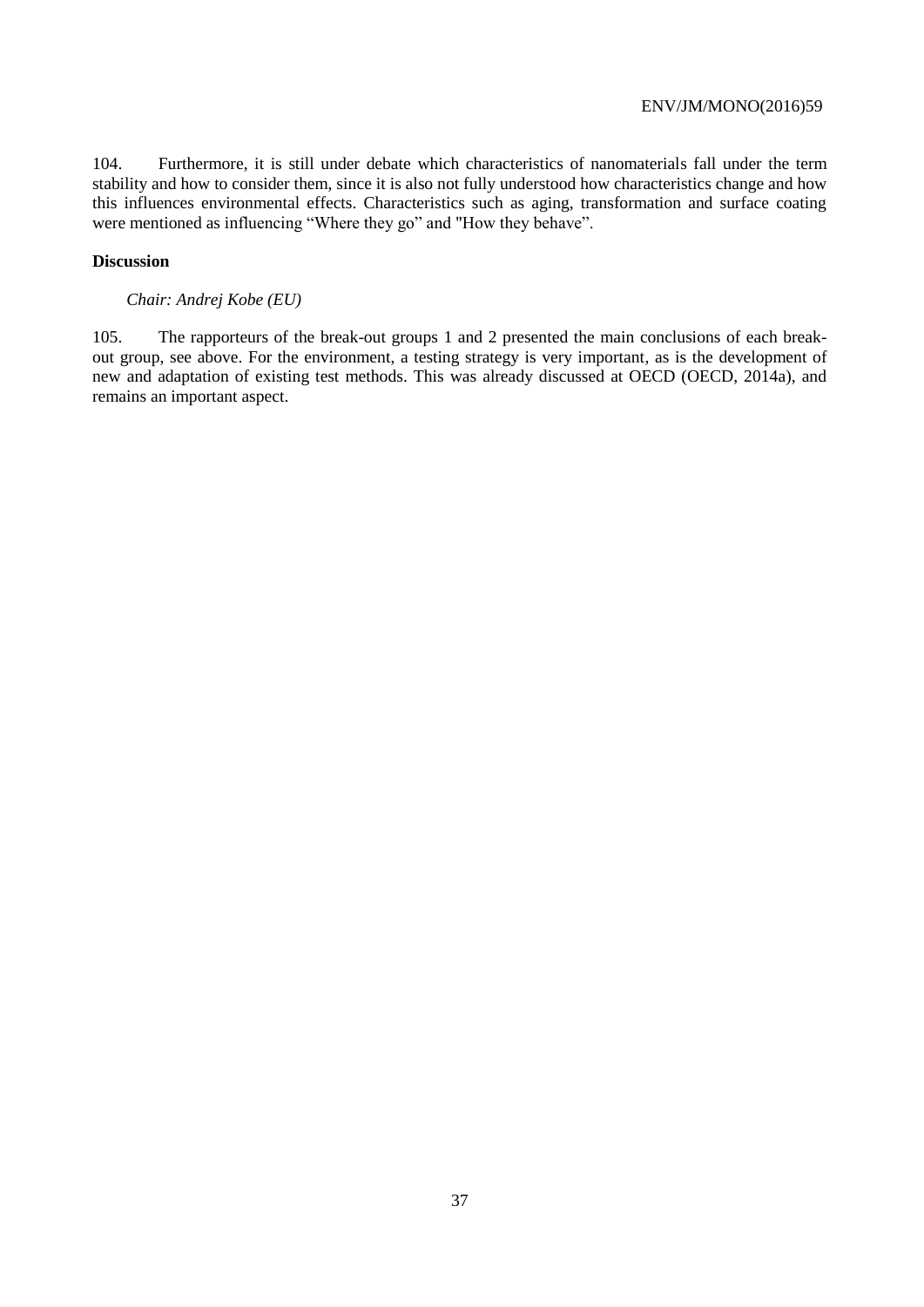# **OECD GUIDANCE DOCUMENT ON GROUPING OF CHEMICALS: APPLICABILITY FOR NANOMATERIALS**

#### **Break-out group 3. What adaptations of existing approaches used for conventional substances are needed for nanomaterials?**

*Chair: Niklas Andersson (EU-ECHA), Rapporteur: Linda Johnston (Canada)*

106. The chair introduced the subject of the break-out group by outlining the general principles for read-across and asking if these principles are applicable to nanomaterials; and if not, what would the requirements be for expanding them to also address MNs. Another relevant question highlighted was whether a nanomaterial grouping concept could be fitted to the existing OECD Guidance. The chair also noted that, when using the analogue approach, while for conventional material, read-across usually focuses on two substances that are similar enough to assume they have the same effect or property so that it is possible to extrapolate from one substance to the second one. While for nanomaterials the system will be more complex due to the larger number of properties that must be considered in selecting analogues. In the category approach, the prediction of a given property (e.g. toxicity to rat) is based on more than one property of the compounds in the group (physical-chemical properties, other types of toxicity). The chair and the break-out group clarified that the principles to be developed for MNs should be generally applicable, independently from regulatory frameworks.

107. Starting with the current initial process in the OECD guidance: i) develop hypothesis, ii) identify analogues (i.e. nanoforms), iii) consider size, surface coating, composition, etc. and iv) data gathering, there seems to be no reason to deviate from this process with nanomaterials, though it may be necessary to expand some steps. It was noted that the NanoReg2 project is looking at standard methods that could be used for MNs, but many are not applicable; for example dispersion is an issue. The framework for grouping and read-across should be developed before focusing on development of new methods.

108. The next step in the OECD guidance is to assess the adequacy of available data and applied methods, and whether additional testing would be needed, including what to test and how. It was noted that for chemicals, the key is similarity (analogues). However, grouping will have to be done in a different way for MNs, since more descriptors (not just chemical composition) will be needed. The concept of "similarity" will also need to be developed; for example, are two MNs with the same size but a different composition part of the same group or not (e.g. TiO<sub>2</sub> vs TiO<sub>2</sub>/ZnO), and how would this be addressed in a framework for MNs?

109. There was a general agreement that the existing framework for grouping can be retained, but details will be different: In case of usual chemicals there is always discussion on the grouping criteria. The only issue in case of NMs is that we should take into account system-dependent behaviour as additional criterion (criteria). The framework may be the same but will have to be expanded with additional nanorelated information, and actual grouping will always have to be defined on a case-by-case basis, using a practical approach based on what is known about/available for specific MNs.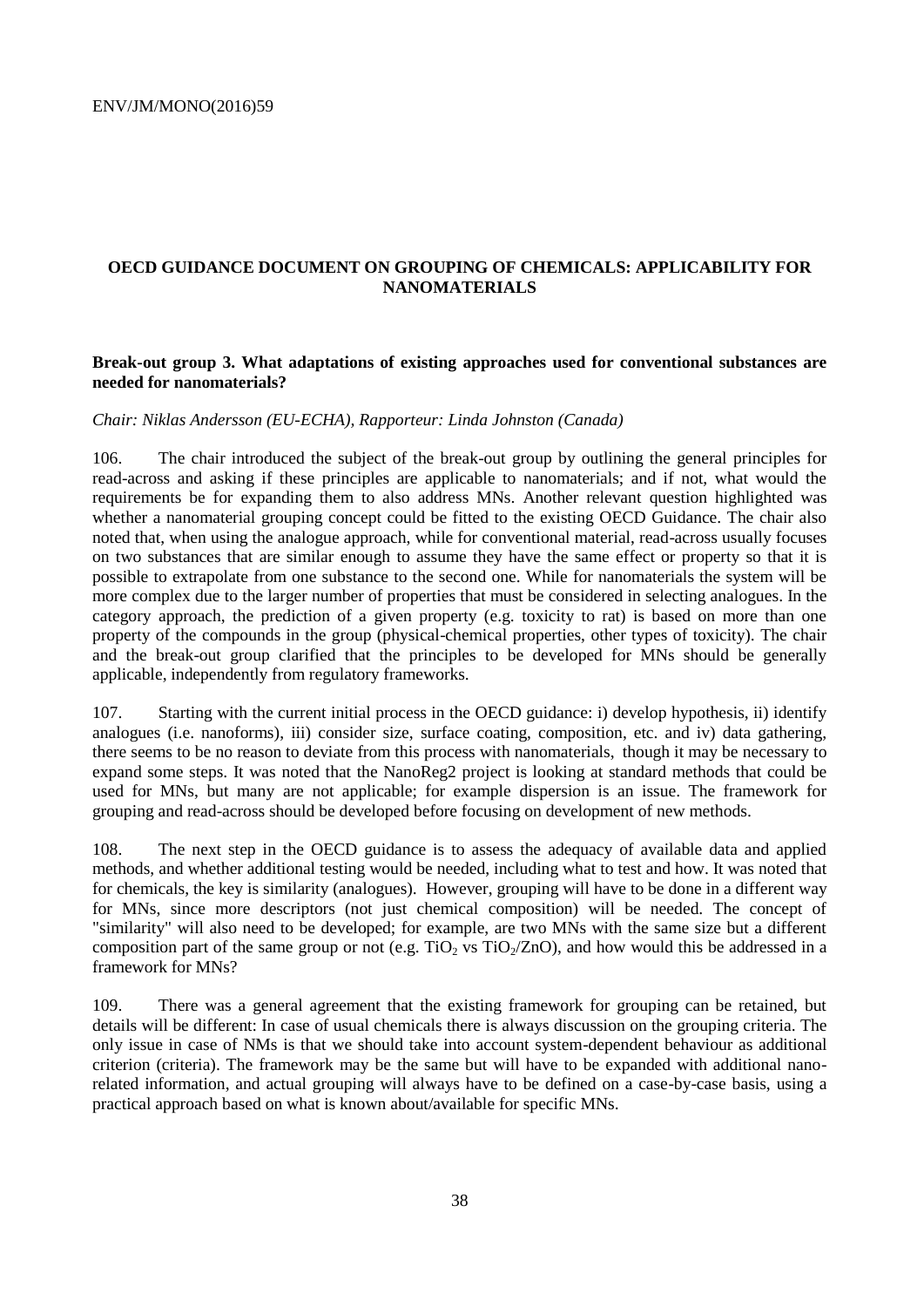110. Looking at the next steps in process, the existing data is identified and then assessed with regard to its reliability and adequacy. Furthermore, the data gaps are identified. Then a read-across hypothesis is developed that needs to be substantiated, and it is still open which methods are needed to substantiate the hypothesis. For chemicals, read-across involves looking for analogues, in the case of analogue approach. For MNs, it is not clear what criteria should be used, and if it is possible to merge results from different sources (and at what level), e.g. databases. The comparability of the data may also be an issue, as frequently the approaches are not consistent. Generally, it is possible to draw qualitative conclusions, but not quantitative ones. Tools addressing this are under development, and for example the European Commission has started to develop databases of (validated) studies performed in EU projects. Thus, data measured with standard or other methods are becoming available.

111. Regarding the identity of the materials for grouping, for chemicals the molecular structure is available. For MNs, the basic nomenclature is missing. A multi-dimensional data set (including relevant equations for determining the properties) for MNs is needed, capturing composition, size, shape, specific surface area/volume ratio etc. and including an answer to the following question: "how big a change can be tolerated before one can no longer consider the two materials to be the same nanoform?" For example, are 20 nm and 40 nm particles (of a specific nanomaterial) the same nanoform? Guidance should be developed for defining identity for MNs, addressing, among other questions: What constitutes a new substance when dealing with similar MNs (i.e. similar composition or size or others)? Is there an *in-vitro* test to address this point? The break-out group noted that toxicity of particles is very different from that of dissolved chemicals, even if some molecules can also be very complex, and it is difficult to identify the property that drives toxicity. Furthermore, a database with source nanomaterials' properties for specific purposes and for each mode of action would be very useful, though very challenging to develop; as such a database could need as many as 100 entries. In this context, the OECD materials and NIST reference materials were noted. They may be very pure and well-characterized, but possibly not very applicable for assessing realworld materials.

112. Filling identified data gaps was discussed, including the appropriate method to fill a gap. Furthermore, after developing a new test method and obtaining new data, it may be necessary to reevaluate the initial grouping. The group discussed how to substantiate the read-across hypothesis and link it to the data and relevant endpoint. Current guidance lists the elements that should be considered but is not very specific; flexible grouping will be required, and also a description of how to deal with bulk vs. nano issues, as the bulk material can be used as an analogue in some cases. In any case, the selection of analogues should be justified. Another issue in the bulk vs. nano comparison is that molecules have a defined structure, whereas MNs have multiple forms. Will a definition be required for each specific nanoform?

113. The breakout group concluded that the principles of existing guidance are adequate after additional nano-specific details are added. Prioritization of parameters is crucial, so that method development can address the key priority parameters, and this needs further work including a roadmap. Methodology development is needed, for which solubility (dissolution rate), surface reactivity (including hydrophobicity) and surface coating are priority areas; composition is more straightforward. The quality and availability of data is an issue. Terminology and standardized formats for grouping are needed, as well as reference materials. Furthermore, for the practical application of grouping for nanomaterials, it is important to consider the application to industrial materials and not only well-characterized (laboratory) reference materials. Guidance on methods and tools is needed, including a consistent and harmonised data reporting format. Ideally, the guidance would also include examples as well as endpoint specific physicalchemical parameters. In addition, grouping has to be justified on a scientific basis and to define the limits for specific cases. The time line envisaged is several years.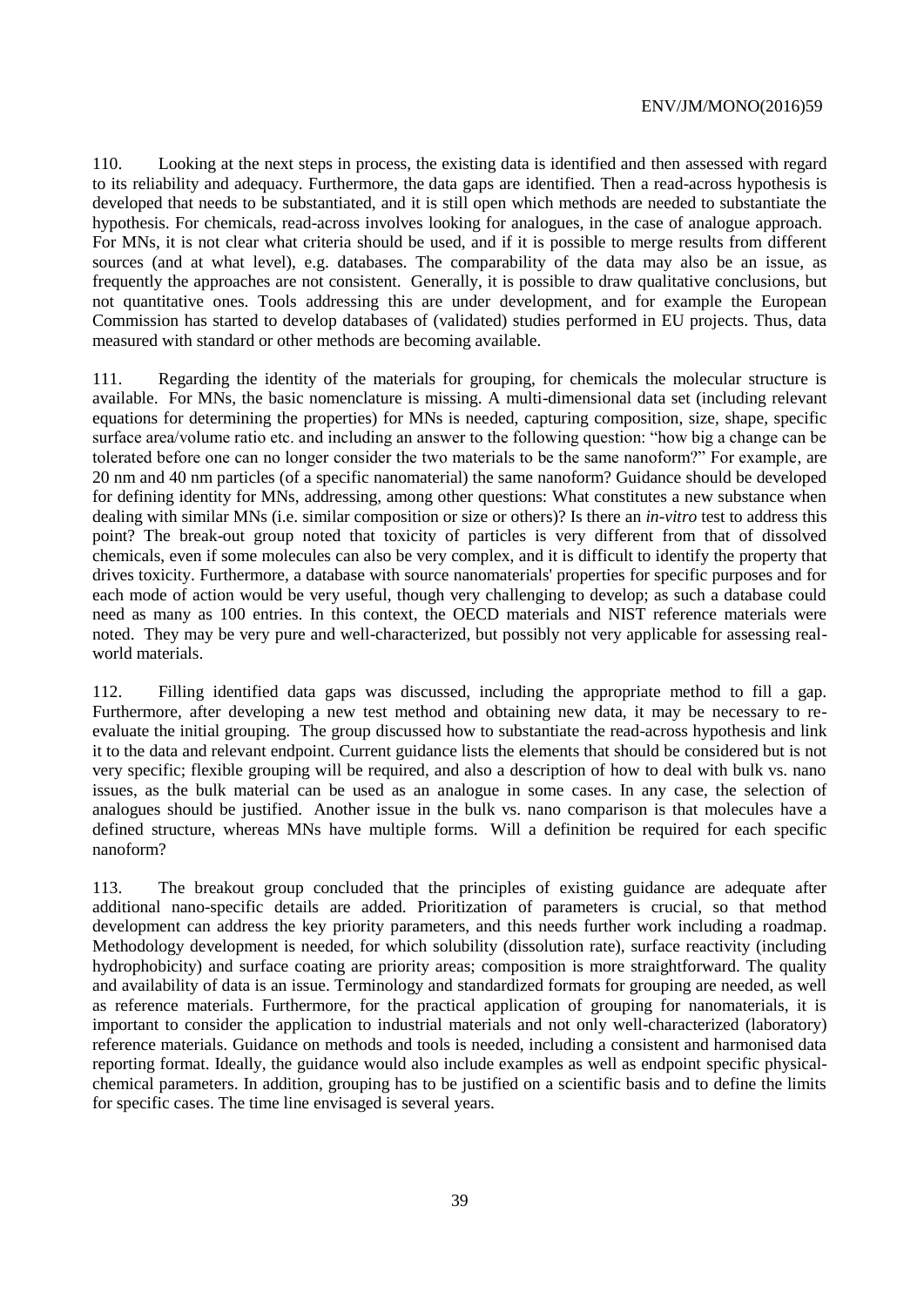$\overline{a}$ 

# **Break-out group 4. What criteria should be considered when conducting read-across in the context of hazard assessment, and what data of what quality are required?**

# *Chair: Tala Henry (US), Rapporteur: Paula Jantunen (EU-JRC)*

114. The Chair opened the discussion of break-out group 4 by stating the basic question: are we ready to update the section 6.9 of the OECD Guidance on the Grouping of Chemicals for read-across on nanomaterials (OECD, 2014b), which currently consists of a few paragraphs about ongoing research, with elements for appropriate justification for such read-across, and what are the criteria for data and computing approaches of good enough quality for read-across? The Chair also proposed section 6.7, concerning readacross on metals and inorganic metal compounds, as a potential generic model for shaping up the content of section 6.9.

115. It was suggested that data required for filling in data gaps via grouping and read-across for hazard assessment need to be experimentally produced, well documented and validated. Data on the toxicokinetics of MNs was considered particularly important. The point was raised that such data should concern nanomaterials in industrially relevant forms rather than very pure nanomaterials, although it was also argued that impurities of industrial nanomaterials, not necessarily of nanosize themselves, may also be significantly toxic and therefore confuse the hazard assessment of MNs. As with  $UVCB^{22}$  substances, the real-life variation of industrial MNs may call for careful consideration of what can be used as a representative MN sample for testing for hazard assessment.

116. The quality of the data really needed for grouping and read-across for hazard assessment was discussed. It is known that nanomaterials may interfere with many standardized test methods (through e.g. reactivity, catalytic activity or fluorescence), which may result in either false negative or false positive test results. Such interference should always be checked for before using a test method for a specific MN. General standardized methods and descriptors need to be validated for MNs, and case studies were seen as important. Where specific standardized methods or guidance for testing either intrinsic properties or toxicity of MNs exist (including e.g. guidance for sample preparation), they should be followed, but very few nanospecific standardized methods are yet in existence. The position of new screening tools that are being developed for nanomaterials in regulatory hazard assessment before formal regulatory recognition was pointed out as unclear, although such tools may be necessary for producing the data needed in specific cases. The level of confidence in test results should also always be considered and reported, as confidence may be high when testing established and well-known types of MNs, but much lower when testing novel types of MNs for which the suitability of the method is unknown. Moreover, attention should be paid to templates for reporting test results, as these templates tend not to be harmonized yet. For the sake of comparability and usability of reported test results, similar reporting practices should be aimed for in guidance. For example, the particle size of the MN tested should be reported as a particle size distribution of sufficient frequency rather than as a simple one size parameter.

117. Since there are no known good predictors for toxicological parameters of nanomaterials among physical-chemical parameters yet, "in between" functional parameters whose relationship with toxicological parameters is better established need to be used for read-across. The justification for readacross must present a proper hypothesis about the relationship of the relevant parameters and also address uncertainty. Screening by biotic and abiotic methods in order to strengthen grouping arguments was pointed out as a possibility, and the hope that such practices could be recognized by regulatory frameworks was expressed. The question whether the criteria of the Read-Across Assessment Framework published in by ECHA (ECHA, 2015), addressing the human health hazard assessment of chemicals, is applicable also to nanomaterials was made but not addressed.

<sup>&</sup>lt;sup>22</sup> Chemical Substances of Unknown or Variable Composition, Complex Reaction Products and Biological Materials.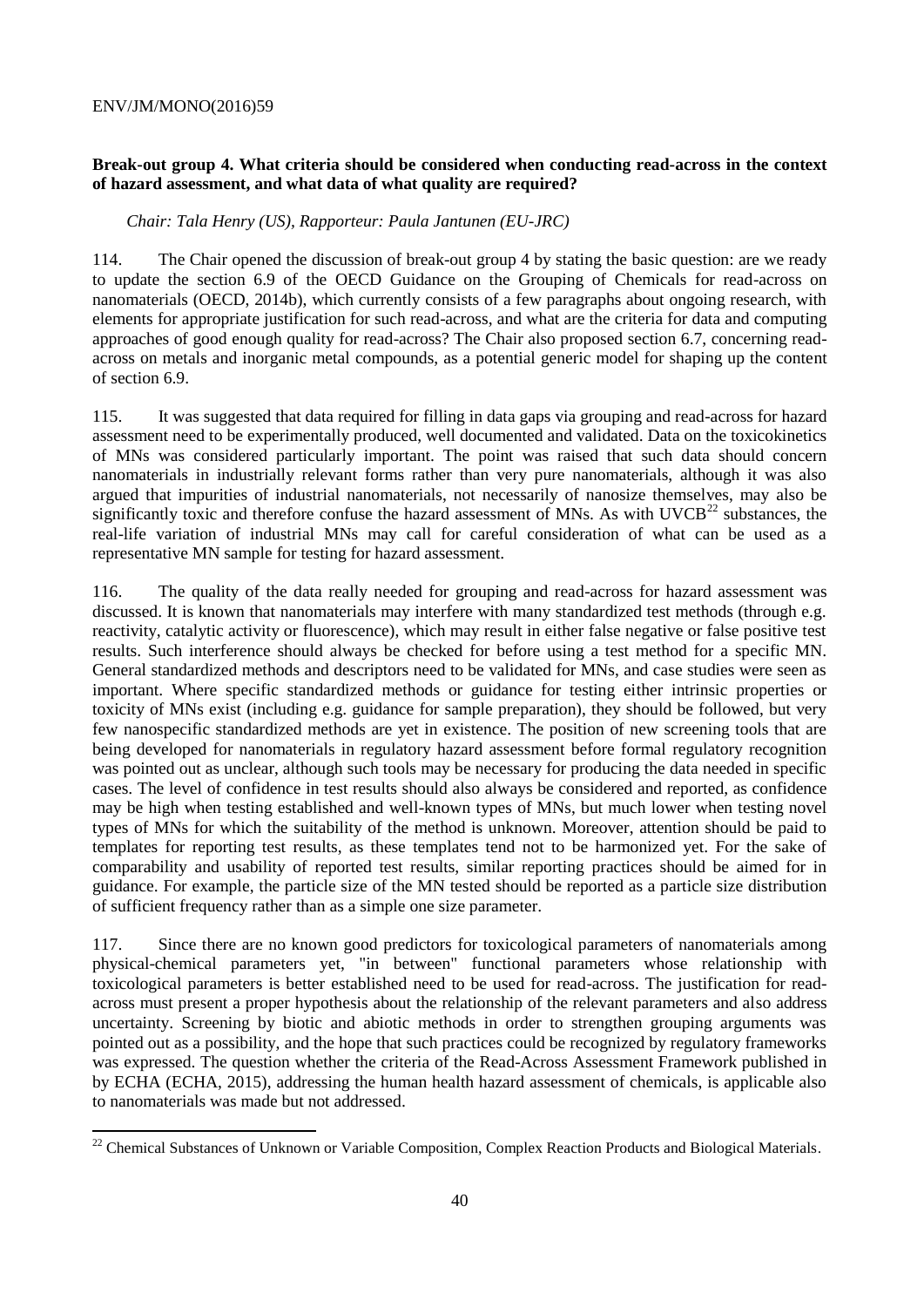118. Criteria for the similarity of nanoforms for grouping and therefore grouping and read-across were discussed at length. Compared to traditional chemicals, thorough (beyond physical-chemical) characterization and identification of the nanoforms for grouping was considered essential. However, relevant metrics (possibly entirely new ones) vary by endpoint, and while characterization requirements are largely set by regulators, fit-for-purpose read-across where only the parameters relevant for determining sufficient similarity (with regard to the endpoint in question) need to be determined was called for. It was also pointed out that the required quality of data used for determining whether two nanomaterials are similar enough to be placed in the same group should consider both the margin of error of the relevant parameter(s) and the required degree of similarity. While OECD testing guidelines generally include standards for the validity of the test results, it is unclear whether such standards cover the testing of MNs, and this should be addressed when testing guidance is adapted for MNs.

119. As it has been argued that no nanospecific mechanisms of toxicity as such seem to exist (e.g. Gebel et al., 2014), the fundamental difference in the hazard assessment between traditional chemicals and that of MNs was discussed. Compared to traditional chemicals, MNs were described as "entities with chemical composition" or "chemicals whose physical form defines their (toxic) action"; their toxicity may have both physical and chemical elements, and the relevance of each element varies by case and context. It was pointed out that such a difference is not restricted to nanosize entities, but that e.g. fibres and particles in the micrometre size range have similar toxicological characteristics of both chemical and physical nature. The effect of the physical form on toxicity was seen to be largely defined by the size and shape of the (nano) particles. As with larger-size particles, separate criteria should probably be used for the hazard assessment of MNs of different shape, e.g. "fibre-like" vs. "particle-like" MNs. Particle size was suggested to have a modulating effect on MN toxicity but not to drastically change its mechanism or potency. Particularly for fibre-shaped MNs, the current hazard classification of asbestos and glass fibres according to e.g. chemical composition, fibre dimensions and biodurability was suggested as a precedent and model for grouping for hazard assessment.

120. The updating of current OECD Guidance for read-across on nanomaterials was seen as possible. It was however pointed out that outside of some very generic guidelines, such guidance would soon have to be updated again in order to keep up with the developments of the relevant methodology in the scientific literature.

#### **Discussion**

# *Chair: Andrej Kobe (EU)*

121. The rapporteurs of the break-out groups 3 and 4 presented the main conclusions of each breakout group, see above. Taking the two sessions together, one recommendation to the WPMN is to open the section 6.9 of the guidance document to review after making an outline of the possible update. Furthermore, the content of section 6.7 (read-across on metals and inorganic metal compounds) could be used as a model for the update of section 6.9, but a final recommendation can only be given once a firmer update proposal is available.

122. It is also highly important to continue the method development, to ensure that the predictive value of grouping is as high as possible. Furthermore, the new section could include case studies.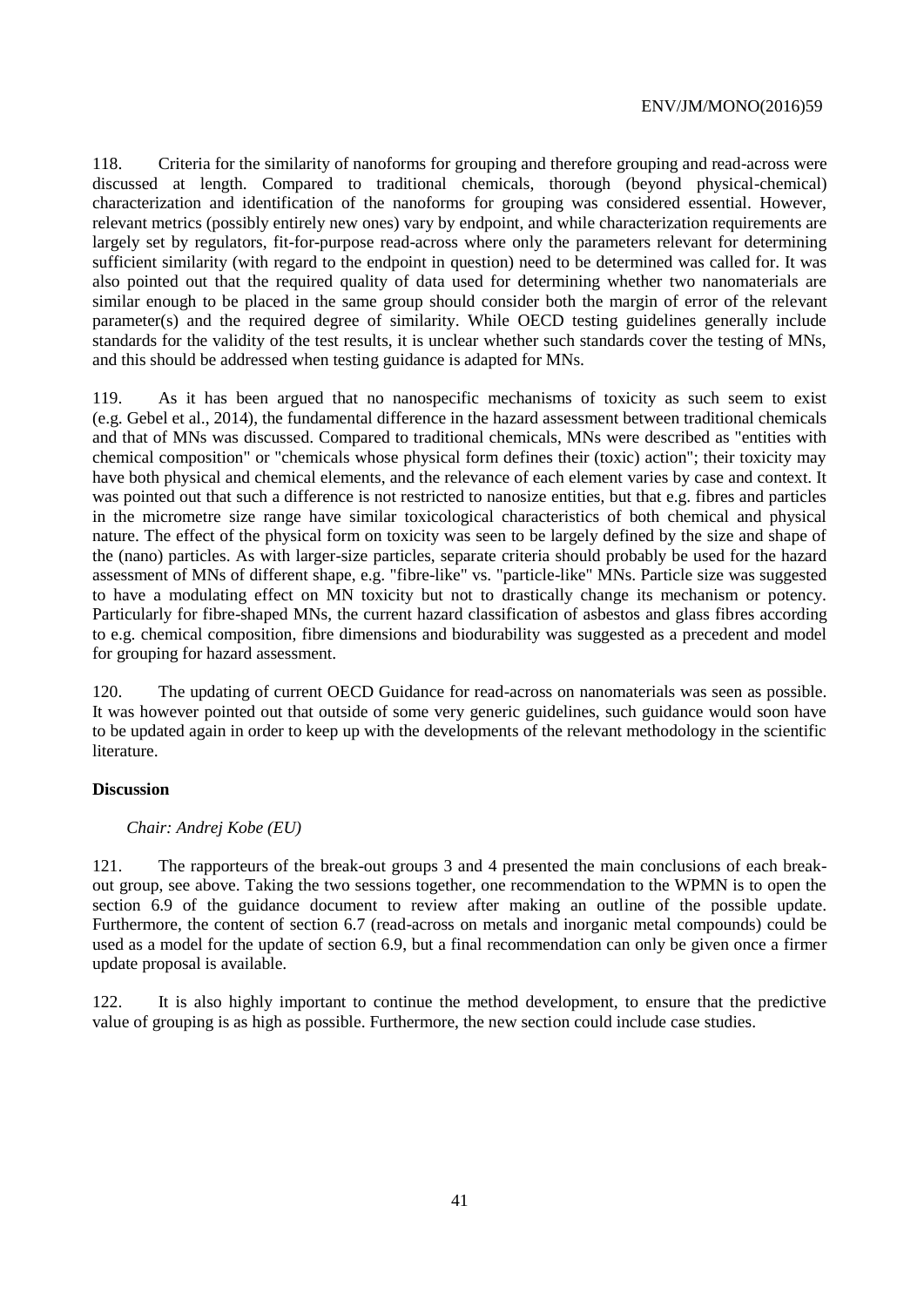# **CONCLUSIONS AND RECOMMENDATIONS**

# *Chair of the Meeting: Juan Riego Sintes (EU-JRC), Rapporteur: Kirsten Rasmussen (EU-JRC)*

123. The chair of the meeting summarised the conclusions and recommendations of the expert meeting in the form of bullet points, which are listed below:

- Grouping and read-across are necessary and appropriate tools for filling data gaps in the hazard assessment of manufactured nanomaterials.
- This meeting confirms the outcome of the workshop on the Categorisation of Manufactured Nanomaterials, where it was agreed that definitions and terminologies need to be clarified and consistently applied.
- The general parameters that have been presented by different schemes are considered generally as the core elements to initiate grouping and read-across; however, depending on the material, endpoint of concern being addressed, the list of parameters will need to be adapted.
- The general scheme for building and justifying groups and the read-across seems acceptable for nanomaterials. However, there is need to develop guidance that addresses the specificities of MNs.
- A possible first step forward is to develop an outline for section 6.9 on the specificities of nanomaterials and assess where existing guidance is sufficient and where additional guidance could be provided. It was re-iterated that the full Guidance on Grouping of Chemicals [OECD, 2014b] is not to be reviewed. The focus on possible revisions is only on nanomaterials (i.e. Section 6.9, and using section 6.7 as an indicative model for the contents and format of the possible revised chapter).
- Generic categories based on the ones presented at the workshop on the Categorisation of Manufactured Nanomaterials (OECD, 2016) and the ones based on solubility, shape and Mode of Action (i.e. US NIOSH) can be starting points for building the hypothesis for grouping and readacross.
- Tiered approaches should be developed to address the specific data needs for the material and concerns being considered.
- This requires evaluating the available screening methods to assess their relevance and reliability.
- There is a need to obtain high-quality data and make them available (both already existing data and/or new generated data) particularly to build and substantiate the hypothesis.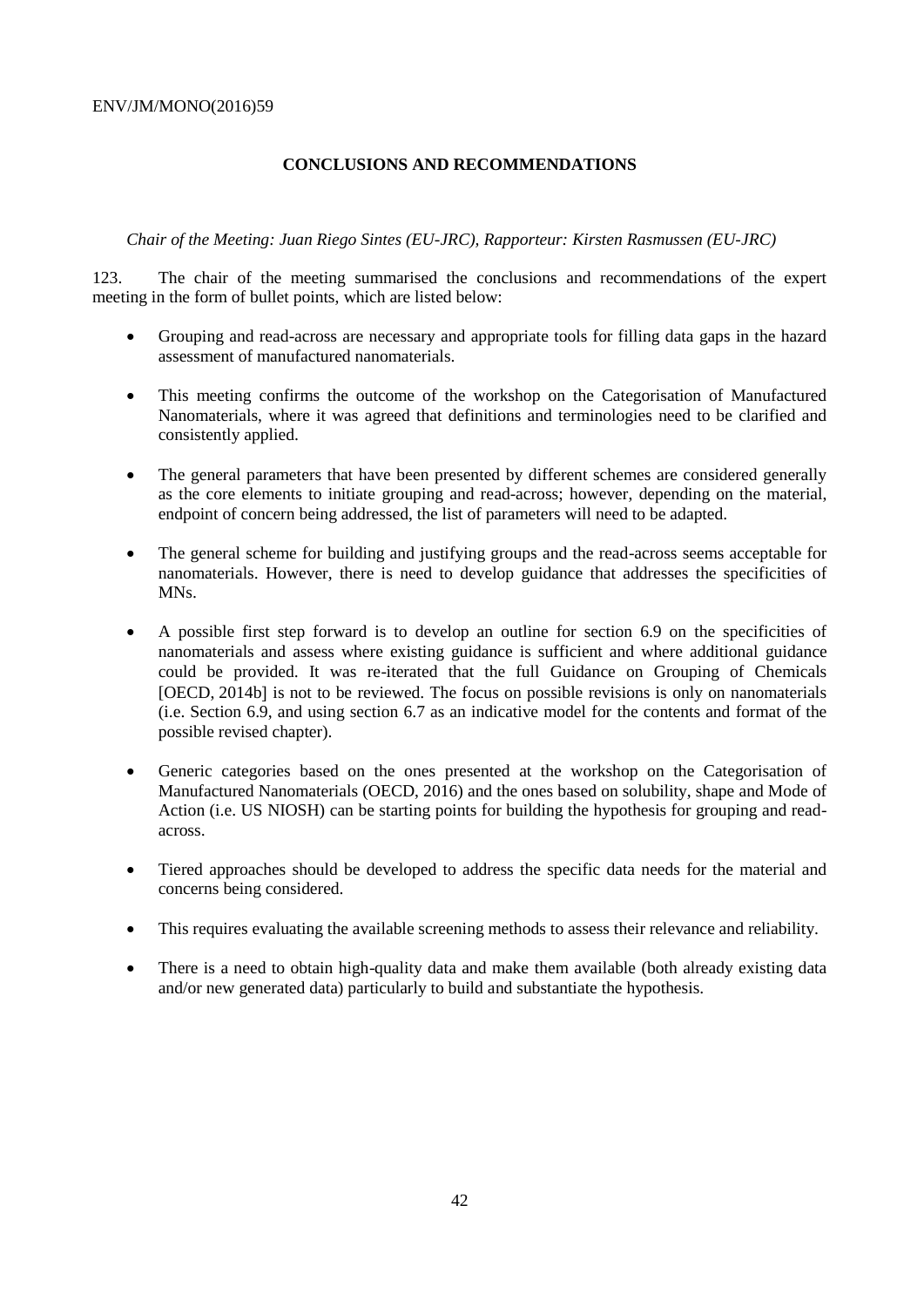- Data management procedures need to be put in place in order to facilitate sharing and accessibility to information. In particular, reporting templates for results should be harmonized to improve comparability. It was noted that some initiatives are already well under way<sup>23</sup>.
- There is a need to produce and use Reference Materials and benchmark materials.
- There is still a need for reliable Testing Methods: Development of such methods is a main concern and it should be further prioritised. It was noted that some OECD Test Guidelines and Guidance Documents are under development (e.g. Dissolution) $^{24}$ .
- There is a need to further develop the knowledge on how to connect the parameters with the effects intended to be predicted in the grouping and read-across exercise. Practical experience in real cases is necessary.
- Having this in mind, and to illustrate their practical application, frameworks should be tested with case studies both for environmental and human health hazard assessment.
- The uncertainty of the approaches needs to be addressed.

l

- It would be interesting to further develop a compilation of grouping methods presented/available and compare them to see the differences and common elements.
- For (eco)toxicological screening purposes, High Throughput Systems, and –omics methods should be explored, including development of additional such methods.

 $^{23}$  As an example, the JRC reporting templates developed within NANoREG in collaboration with e-NanoMapper can be found here: [http://www.nanoreg.eu/media-and-downloads/templates/269-templates-for-experimental](http://www.nanoreg.eu/media-and-downloads/templates/269-templates-for-experimental-data-logging)[data-logging](http://www.nanoreg.eu/media-and-downloads/templates/269-templates-for-experimental-data-logging)

 $24$ Test Guidelines and Guidance Documents under development are made available for public comments at: http://www.oecd.org/env/ehs/testing/chemicalstestingdraftoecdguidelinesforthetestingofchemicalssections1-5.htm